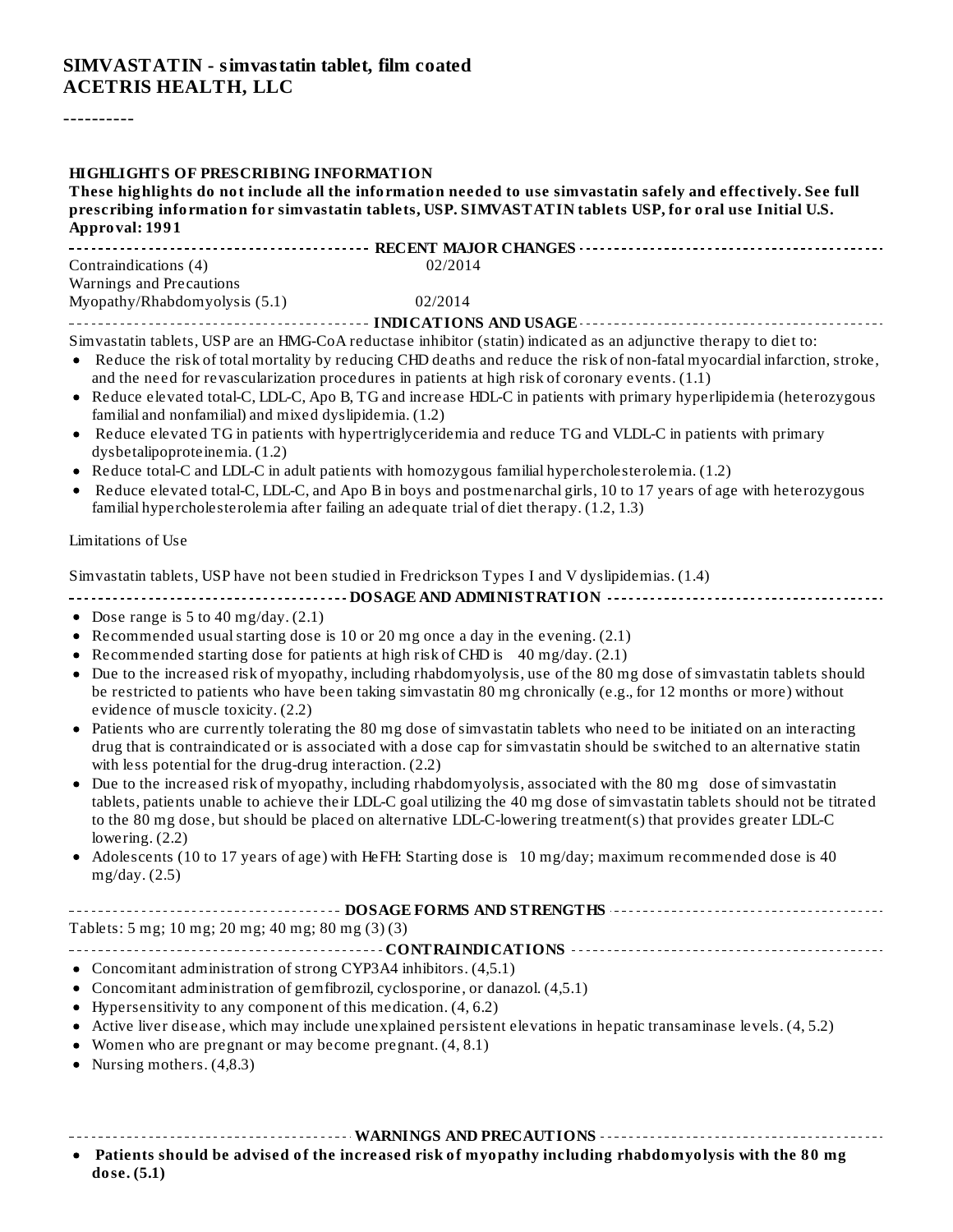- Skeletal muscle effects (e.g., myopathy and rhabdomyolysis): Risks increase with higher doses and concomitant use of certain medicines. Predisposing factors include advanced age (≥65), female gender, uncontrolled hypothyroidism, and renal impairment. Rare cases of rhabdomyolysis with acute renal failure secondary to myoglobinuria have been reported. (4, 5.1, 8.5,8.6)
- Patients should be advised to report promptly any unexplained and/or persistent muscle pain, tenderness, or weakness. Simvastatin therapy should be discontinued immediately if myopathy is diagnosed or suspected. See Drug Interaction table. (5.1)
- Liver enzyme abnormalities: Persistent elevations in hepatic transaminases can occur. Check liver enzyme tests before initiating therapy and as clinically indicated thereafter. (5.2)

**ADVERSE REACTIONS** Most common adverse reactions (incidence ≥5%) are: upper respiratory infection, headache, abdominal pain, constipation, and nausea. (6.1)

**To report SUSPECTED ADVERSE REACTIONS, contact Acetris Health, LLC at 1-833-395-6929 or FDA at 1- 800-FDA-1088 or www.fda.gov/medwatch.**

**DRUG INTERACTIONS Drug Interactions Associated with Increased Risk of Myopathy/Rhabdomyolysis** (2.3, 2.4, 4, 5.1,7.1, 7.2, 7.3,12.3)

| <b>Interacting Agents</b>                                 | <b>Prescribing Recommendations</b>                             |
|-----------------------------------------------------------|----------------------------------------------------------------|
| Strong CYP3A4 inhibitors (e.g., itraconazole,             | Contraindicated with simvastatin                               |
| ketoconazole, posaconazole, voriconazole, erythromycin,   |                                                                |
| clarithromycin, telithromycin, HIV protease inhibitors,   |                                                                |
| boceprevir, telaprevir, nefazodone, cobicistat-containing |                                                                |
| products), gemfibrozil, cyclosporine, danazol             |                                                                |
| Verapamil, diltiazem, dronedarone                         | Do not exceed 10 mg simvastatin daily                          |
| Amiodarone, amlodipine, ranolazine                        | Do not exceed 20 mg simvastatin daily                          |
| Lomitapide                                                | For patients with HoFH, do not exceed 20 mq simvastatin daily* |
| Grapefruit juice                                          | Avoid grapefruit juice                                         |

\* For patients with HoFHwho have been taking 80 mg simvastatin chronically (e.g., for 12 months or more) without evidence of muscle toxicity, do not exceed 40 mg simvastatin when taking lomitapide.

- Other Lipid-lowering Medications: Use with other fibrate products or lipid-modifying doses ( $\geq 1$  g/day) of niacin increases the risk of adverse skeletal muscle effects. Caution should be used when prescribing with simvastatin. (5.1, 7.2, 7.4)
- Coumarin anticoagulants: Concomitant use with simvastatin prolongs INR. Achieve stable INR prior to starting simvastatin. Monitor INR frequently until stable upon initiation or alteration of simvastatin therapy. (7.6)

| Severe renal impairment: Patients should be started at 5 mg/day and be closely monitored. (2.6, 8.6) |
|------------------------------------------------------------------------------------------------------|
| <b>See 17 for PATIENT COUNSELING INFORMATION.</b>                                                    |

**Revised: 9/2019**

#### **FULL PRESCRIBING INFORMATION: CONTENTS\* 1 INDICATIONS AND USAGE**

1.1 Reductions in Risk of CHD Mortality and Cardiovascular Events

- 1.2 Hyperlipidemia
- 1.3 Adolescent Patients with Heterozygous Familial Hypercholesterolemia (HeFH)
- 1.4 Limitations of Use

#### **2 DOSAGE AND ADMINISTRATION**

- 2.1 Recommended Dosing
- 2.2 Restricted Dosing for 80 mg
- 2.3 Coadministration with Other Drugs
- 2.4 Patients with Homozygous Familial Hypercholesterolemia
- 2.5 Adolescents (10 to 17 years of age) with Heterozygous Familial Hypercholesterolemia
- 2.6 Patients with Renal Impairment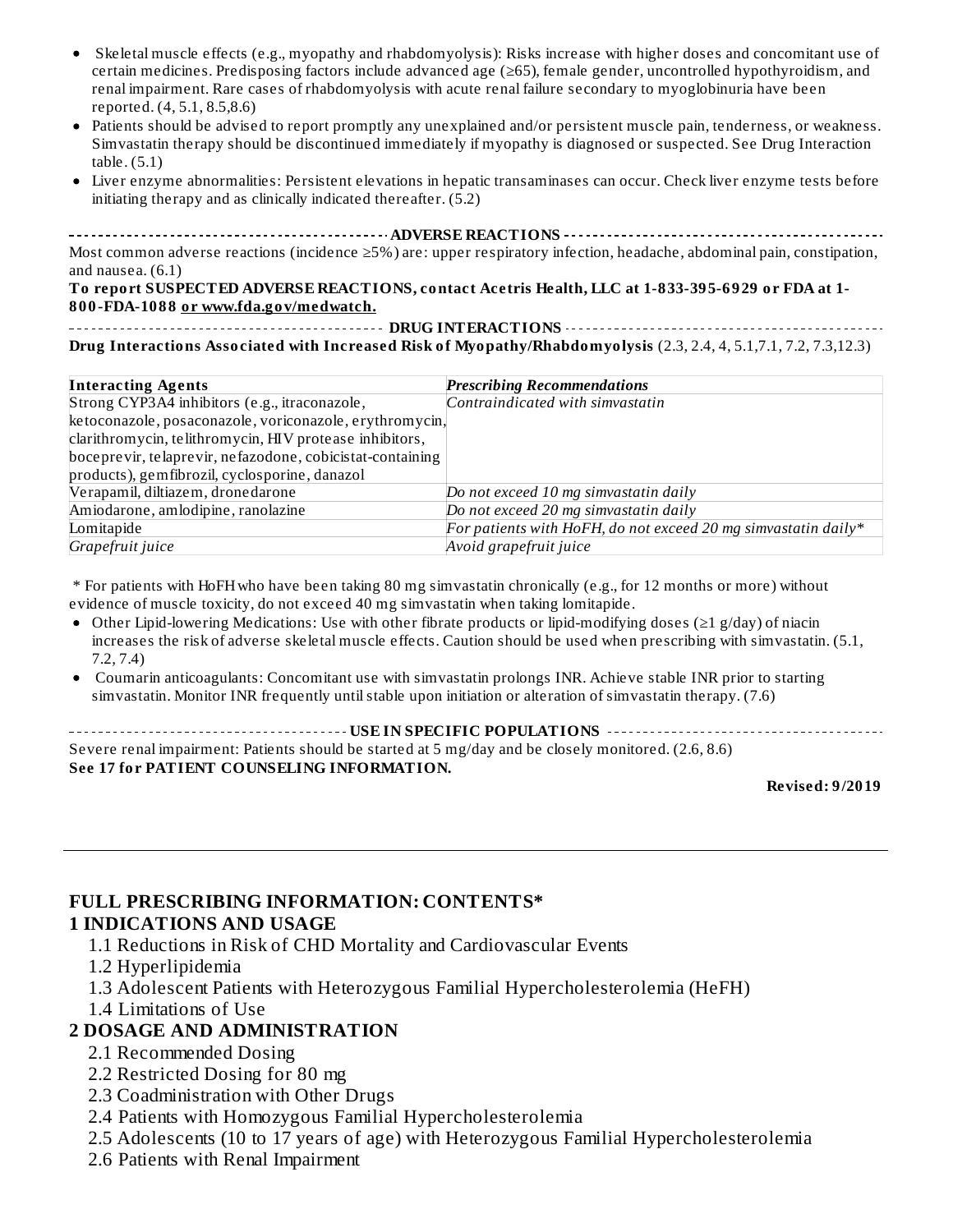2.7 Chinese Patients Taking Lipid-Modifying Doses (greater than or equal to 1 g/day Niacin) of Niacin-Containing Products

**3 DOSAGE FORMS & STRENGTHS**

#### **4 CONTRAINDICATIONS**

#### **5 WARNINGS AND PRECAUTIONS**

- 5.1 Myopathy/Rhabdomyolysis
- 5.2 Liver Dysfunction
- 5.3 Endocrine Function

#### **6 ADVERSE REACTIONS**

- 6.1 Clinical Trials Experience
- 6.2 Postmarketing Experience

#### **7 DRUG INTERACTIONS**

- 7.1 Strong CYP3A4 Inhibitors, Cyclosporine, or Danazol
- 7.2 Lipid-Lowering Drugs That Can Cause Myopathy When Given Alone
- 7.3 Amiodarone, Dronedarone, Ranolazine, or Calcium Channel Blockers
- 7.4 Niacin
- 7.5 Digoxin
- 7.6 Coumarin Anticoagulants
- 7.7 Colchicine

#### **8 USE IN SPECIFIC POPULATIONS**

- 8.1 Pregnancy
- 8.3 Nursing Mothers
- 8.4 Pediatric Use
- 8.5 Geriatric Use
- 8.6 Renal Impairment
- 8.7 Hepatic Impairment

## **10 OVERDOSAGE**

#### **11 DESCRIPTION**

#### **12 CLINICAL PHARMACOLOGY**

- 12.1 Mechanism of Action
- 12.2 Pharmacodynamics
- 12.3 Pharmacokinetics

#### **13 NONCLINICAL TOXICOLOGY**

- 13.1 Carcinogenesis, Mutagenesis , Impairment Of Fertility
- 13.2 Animal Toxicology and/OR Pharmacology

#### **14 CLINICAL STUDIES**

- 14.1 Clinical Studies in Adults
- 14.2 Clinical Studies in Adolescents

## **16 HOW SUPPLIED/STORAGE AND HANDLING**

#### **17 PATIENT COUNSELING INFORMATION**

- 17.1 Muscle Pain
- 17.2 Liver Enzymes
- 17.3 Pregnancy
- 17.4 Breastfeeding

\* Sections or subsections omitted from the full prescribing information are not listed.

#### **FULL PRESCRIBING INFORMATION**

#### **1 INDICATIONS AND USAGE**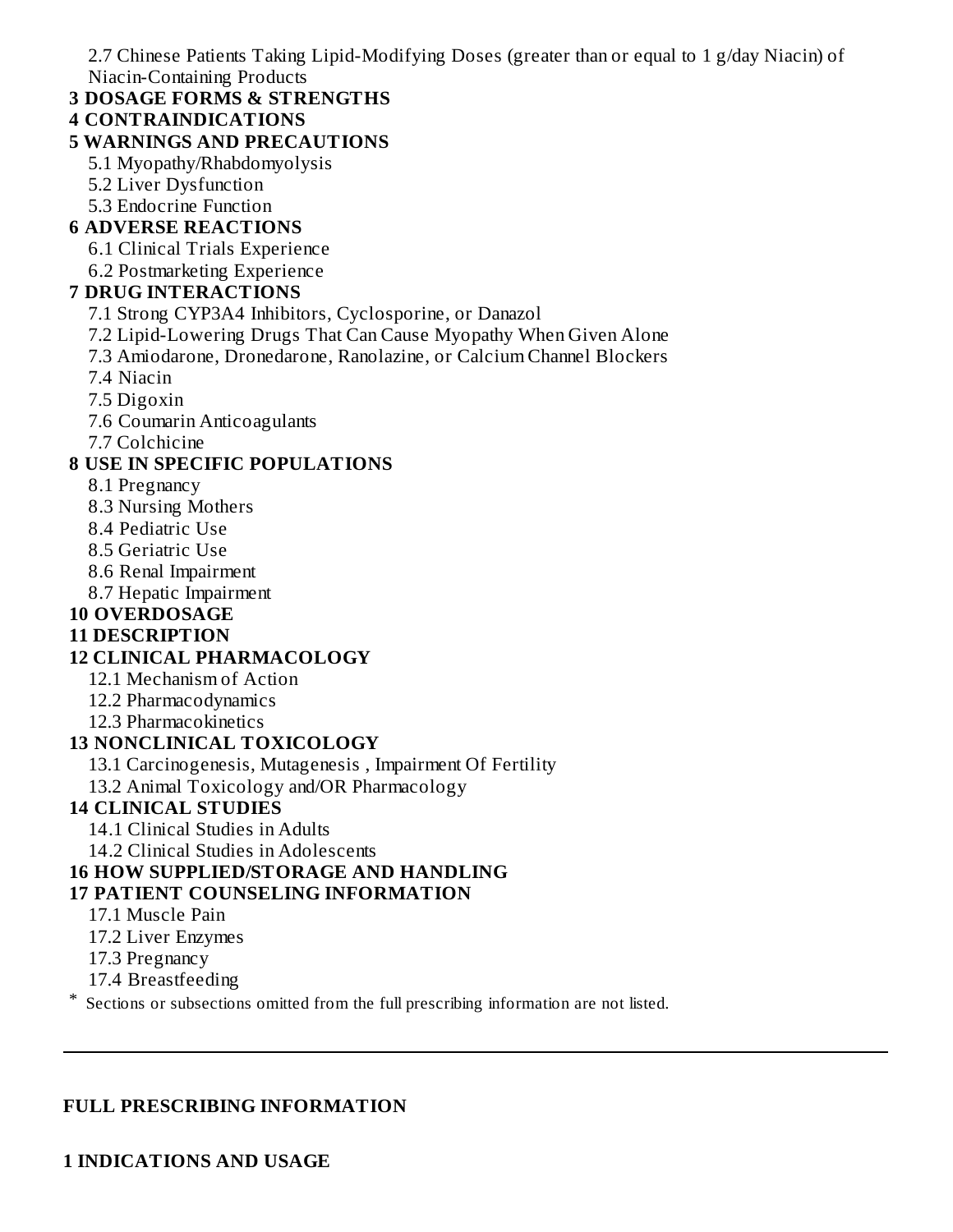Therapy with lipid-altering agents should be only one component of multiple risk factor intervention in individuals at significantly increased risk for atherosclerotic vascular disease due to hypercholesterolemia. Drug therapy is indicated as an adjunct to diet when the response to a diet restricted in saturated fat and cholesterol and other nonpharmacologic measures alone has been inadequate. In patients with coronary heart disease (CHD) or at high risk of CHD, simvastatin tablets, USP can be started simultaneously with diet.

## **1.1 Reductions in Risk of CHD Mortality and Cardiovas cular Events**

In patients at high risk of coronary events because of existing coronary heart disease, diabetes, peripheral vessel disease, history of stroke or other cerebrovascular disease, simvastatin tablets, USP are indicated to:

- Reduce the risk of total mortality by reducing CHD deaths.
- Reduce the risk of non-fatal myocardial infarction and stroke.
- Reduce the need for coronary and non-coronary revascularization procedures.

# **1.2 Hyperlipidemia**

Simvastatin tablets, USP are indicated to:

- Reduce elevated total cholesterol (total-C), low-density lipoprotein cholesterol (LDL-C), apolipoprotein B (Apo B), and triglycerides (TG), and to increase high-density lipoprotein cholesterol (HDL-C) in patients with primary hyperlipidemia (Fredrickson type IIa, heterozygous familial and nonfamilial) or mixed dyslipidemia (Fredrickson type IIb).
- Reduce elevated TG in patients with hypertriglyceridemia (Fredrickson type IV hyperlipidemia).
- Reduce elevated TG and VLDL-C in patients with primary dysbetalipoproteinemia (Fredrickson type III hyperlipidemia).
- Reduce total-C and LDL-C in patients with homozygous familial hypercholesterolemia (HoFH) as an adjunct to other lipid-lowering treatments (e.g., LDL apheresis) or if such treatments are unavailable.

# **1.3 Adoles cent Patients with Heterozygous Familial Hypercholesterolemia (HeFH)**

Simvastatin tablets, USP are indicated as an adjunct to diet to reduce total-C, LDL-C, and Apo B levels in adolescent boys and girls who are at least one year post-menarche, 10 to 17 years of age, with HeFH, if after an adequate trial of diet therapy the following findings are present:

- 1. LDL cholesterol remains ≥190 mg/dL; or
- 2. LDL cholesterol remains ≥160 mg/dL and
- There is a positive family history of premature cardiovascular disease (CVD) or
- Two or more other CVD risk factors are present in the adolescent patient.

The minimum goal of treatment in pediatric and adolescent patients is to achieve a mean LDL-C <130 mg/dL. The optimal age at which to initiate lipid-lowering therapy to decrease the risk of symptomatic adulthood CAD has not been determined.

## **1.4 Limitations of Us e**

Simvastatin tablets, USP have not been studied in conditions where the major abnormality is elevation of chylomicrons (i.e., hyperlipidemia Fredrickson types I and V).

# **2 DOSAGE AND ADMINISTRATION**

# **2.1 Recommended Dosing**

The usual dosage range is 5 to 40 mg/day. In patients with CHD or at high risk of CHD, simvastatin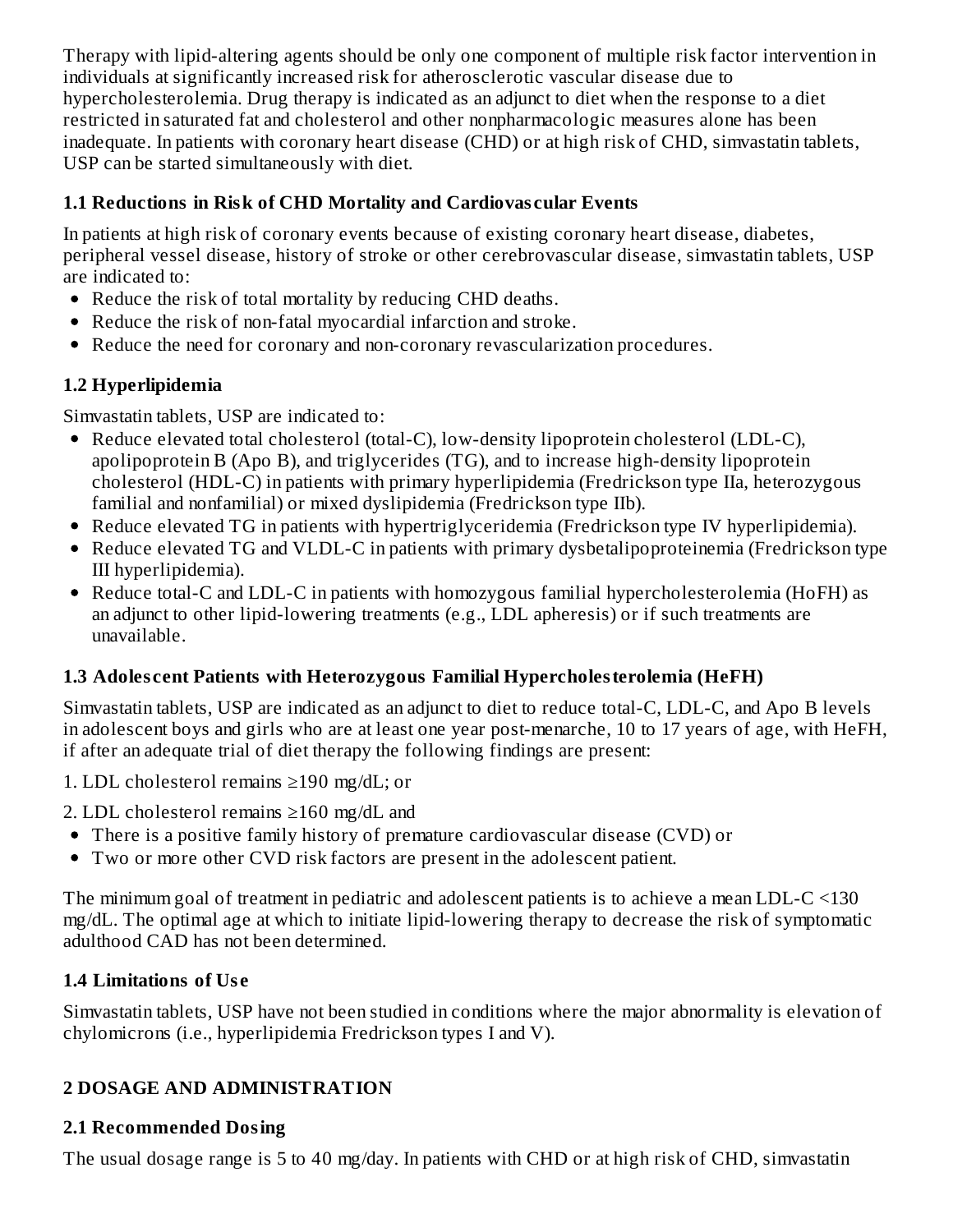tablets can be started simultaneously with diet. The recommended usual starting dose is 10 or 20 mg once a day in the evening. For patients at high risk for a CHD event due to existing CHD, diabetes, peripheral vessel disease, history of stroke or other cerebrovascular disease, the recommended starting dose is 40 mg/day. Lipid determinations should be performed after 4 weeks of therapy and periodically thereafter.

## **2.2 Restricted Dosing for 80 mg**

Due to the increased risk of myopathy, including rhabdomyolysis, particularly during the first year of treatment, use of the 80 mg dose of simvastatin tablets should be restricted to patients who have been taking simvastatin 80 mg chronically (e.g., for 12 months or more) without evidence of muscle toxicity *[see Warnings and Precautions (5.1)]*.

Patients who are currently tolerating the 80 mg dose of simvastatin tablets who need to be initiated on an interacting drug that is contraindicated or is associated with a dose cap for simvastatin should be switched to an alternative statin with less potential for the drug-drug interaction.

Due to the increased risk of myopathy, including rhabdomyolysis, associated with the 80 mg dose of simvastatin tablets, patients unable to achieve their LDL-C goal utilizing the 40 mg dose of simvastatin tablets should not be titrated to the 80 mg dose, but should be placed on alternative LDL-C-lowering treatment(s) that provides greater LDL-C lowering.

## **2.3 Coadministration with Other Drugs**

## *Patients taking Verapamil, Diltiazem, or Dronedarone*

• The dose of simvastatin tablets should not exceed 10 mg/day *[see Warnings and Precautions (5.1), Drug Interactions (7.3), and Clinical Pharmacology (12.3)]*.

## *Patients taking Amiodarone, Amlodipine or Ranolazine*

• The dose of simvastatin tablets should not exceed 20 mg/day *[see Warnings and Precautions (5.1), Drug Interactions (7.3), and Clinical Pharmacology (12.3)]*.

## **2.4 Patients with Homozygous Familial Hypercholesterolemia**

The recommended dosage is 40 mg/day in the evening *[see Dosage and Administration, Restricted Dosing for 80 mg (2.2)]*. Simvastatin tablets should be used as an adjunct to other lipid-lowering treatments (e.g., LDL apheresis) in these patients or if such treatments are unavailable.

Simvastatin exposure is approximately doubled with concomitant use of lomitapide; therefore, the dose of simvastatin tablets should be reduced by 50% if initiating lomitapide. Simvastatin tablets dosage should not exceed 20 mg/day (or 40 mg/day for patients who have previously taken simvastatin tablets 80 mg/day chronically, e.g., for 12 months or more, without evidence of muscle toxicity) while taking lomitapide.

# **2.5 Adoles cents (10 to 17 years of age) with Heterozygous Familial Hypercholesterolemia**

The recommended usual starting dose is 10 mg once a day in the evening. The recommended dosing range is 10 to 40 mg/day; the maximum recommended dose is 40 mg/day. Doses should be individualized according to the recommended goal of therapy [see NCEP Pediatric Panel Guidelines1 and *Clinical Studies (14.2)*]. Adjustments should be made at intervals of 4 weeks or more.

## **2.6 Patients with Renal Impairment**

Because simvastatin tablets do not undergo significant renal excretion, modification of dosage should not be necessary in patients with mild to moderate renal impairment. However, caution should be exercised when simvastatin tablets are administered to patients with severe renal impairment; such patients should be started at 5 mg/day and be closely monitored *[see Warnings and Precautions (5.1) and Clinical Pharmacology (12.3)]*.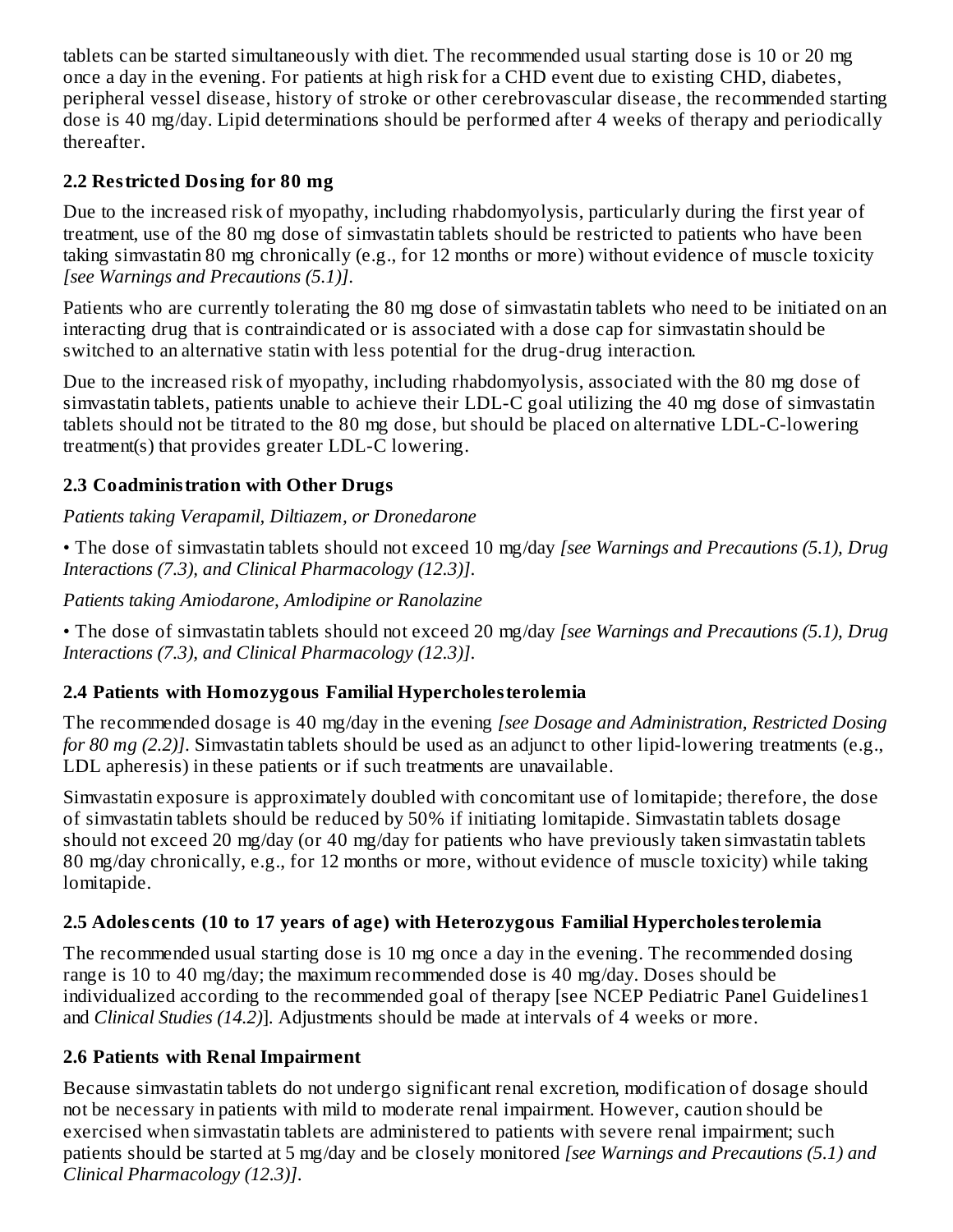1 National Cholesterol Education Program (NCEP): Highlights of the Report of the Expert Panel on Blood Cholesterol Levels in Children and Adolescents. Pediatrics. 89(3):495-501. 1992.

#### **2.7 Chines e Patients Taking Lipid-Modifying Dos es (greater than or equal to 1 g/day Niacin) of Niacin-Containing Products**

Because of an increased risk for myopathy in Chinese patients taking simvastatin 40 mg coadministered with lipid-modifying doses (greater than or equal to 1 g/day niacin) of niacin-containing products, caution should be used when treating Chinese patients with simvastatin doses exceeding 20 mg/day coadministered with lipid-modifying doses of niacin-containing products. Because the risk for myopathy is dose-related, Chinese patients should not receive simvastatin 80 mg coadministered with lipid-modifying doses of niacin-containing products. The cause of the increased risk of myopathy is not known. It is also unknown if the risk for myopathy with coadministration of simvastatin with lipidmodifying doses of niacin-containing products observed in Chinese patients applies to other Asian patients. *[See Warnings and Precautions (5.1).]*

# **3 DOSAGE FORMS & STRENGTHS**

- Tablets simvastatin 5 mg are yellow colored, round shaped, biconvex, film coated tablets, debossed with 'A' on one side and '15' on the other side.
- Tablets simvastatin 10 mg are light pink colored, round shaped, biconvex, film coated tablets, debossed with 'A' on one side and '01' on the other side.
- Tablets simvastatin 20 mg are light pink colored, round shaped, biconvex, film coated tablets, debossed with 'A' on one side and '02' on the other side.
- Tablets simvastatin 40 mg are pink colored, round shaped, biconvex, film coated tablets, debossed with 'A' on one side and '03' on the other side.
- Tablets simvastatin 80 mg are pink colored, capsule shaped, biconvex, film coated tablets, debossed with 'A' on one side and '04' on the other side.

# **4 CONTRAINDICATIONS**

Simvastatin tablets are contraindicated in the following conditions:

- Concomitant administration of strong CYP3A4 inhibitors (e.g., itraconazole, ketoconazole, posaconazole, voriconazole, HIV protease inhibitors, boceprevir, telaprevir, erythromycin, clarithromycin, telithromycin, nefazodone, and cobicistat-containing products) *[see Warnings and Precautions (5.1)].*
- Concomitant administration of gemfibrozil, cyclosporine, or danazol *[see Warnings and Precautions (5.1)]*.
- Hypersensitivity to any component of this medication *[see Adverse Reactions (6.2)]*.
- Active liver disease, which may include unexplained persistent elevations in hepatic transaminase levels *[see Warnings and Precautions (5.2)]*.
- Women who are pregnant or may become pregnant. Serum cholesterol and triglycerides increase during normal pregnancy, and cholesterol or cholesterol derivatives are essential for fetal development. Because HMG-CoA reductase inhibitors (statins) decrease cholesterol synthesis and possibly the synthesis of other biologically active substances derived from cholesterol, simvastatin tablets may cause fetal harm when administered to a pregnant woman. Atherosclerosis is a chronic process and the discontinuation of lipid-lowering drugs during pregnancy should have little impact on the outcome of long-term therapy of primary hypercholesterolemia. There are no adequate and well-controlled studies of use with simvastatin tablets during pregnancy; however, in rare reports congenital anomalies were observed following intrauterine exposure to statins. In rat and rabbit animal reproduction studies, simvastatin revealed no evidence of teratogenicity. **Simvastatin tablets should be administered to women of childbearing age only when such patients are highly unlikely to conceive.** If the patient becomes pregnant while taking this drug, simvastatin tablets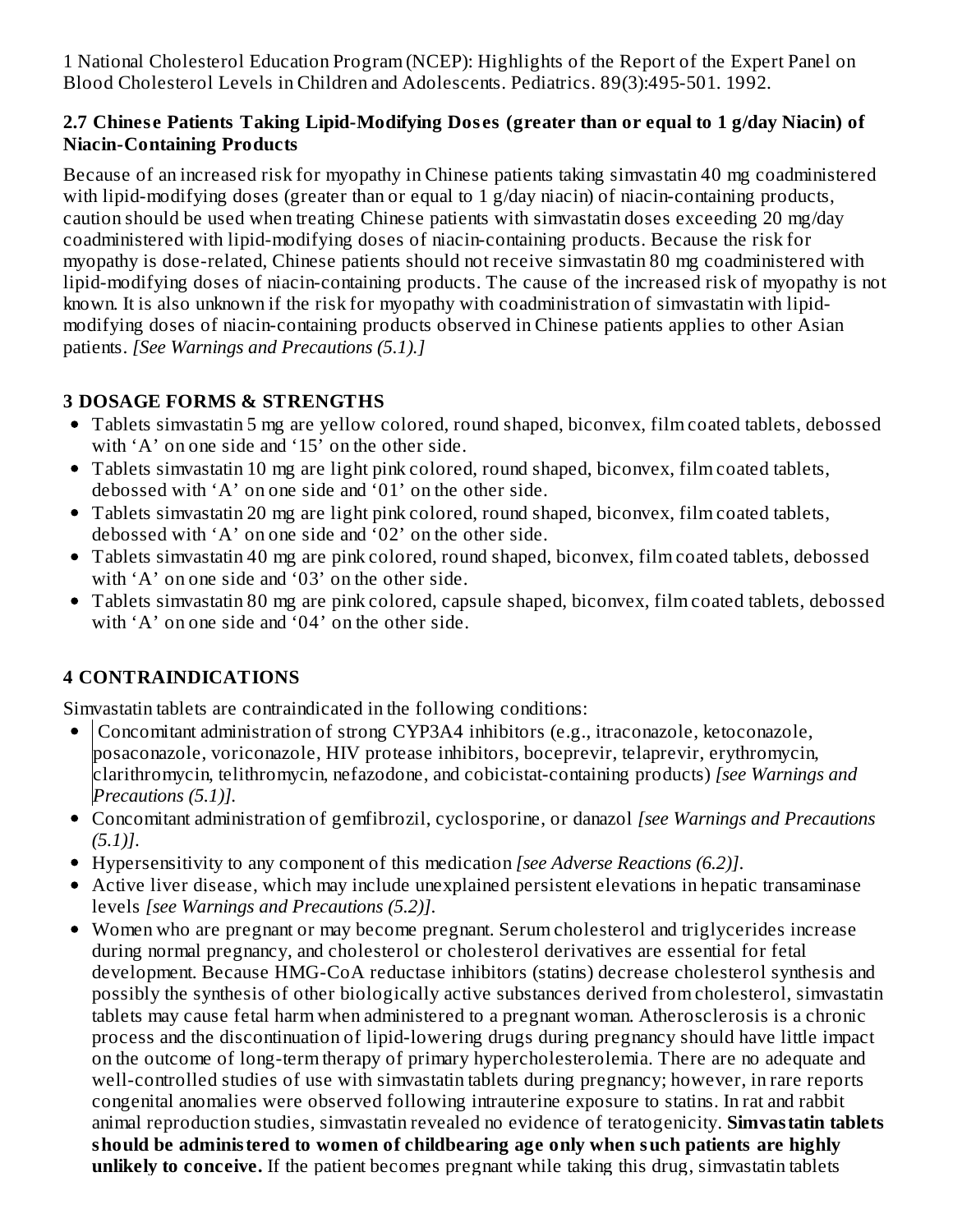should be discontinued immediately and the patient should be apprised of the potential hazard to the fetus *[see Use in Specific Populations (8.1)]*.

Nursing mothers. It is not known whether simvastatin is excreted into human milk; however, a small amount of another drug in this class does pass into breast milk. Because statins have the potential for serious adverse reactions in nursing infants, women who require treatment with simvastatin tablets should not breastfeed their infants *[see Use in Specific Populations (8.3)]*.

## **5 WARNINGS AND PRECAUTIONS**

#### **5.1 Myopathy/Rhabdomyolysis**

Simvastatin occasionally causes myopathy manifested as muscle pain, tenderness or weakness with creatine kinase (CK) above ten times the upper limit of normal (ULN). Myopathy sometimes takes the form of rhabdomyolysis with or without acute renal failure secondary to myoglobinuria, and rare fatalities have occurred. The risk of myopathy is increased by high levels of statin activity in plasma. Predisposing factors for myopathy include advanced age (≥65 years), female gender, uncontrolled hypothyroidism, and renal impairement.

**The risk of myopathy, including rhabdomyolysis, is dos e related.** In a clinical trial database in which 41,413 patients were treated with simvastatin, 24,747 (approximately 60%) of whom were enrolled in studies with a median follow-up of at least 4 years, the incidence of myopathy was approximately 0.03% and 0.08% at 20 and 40 mg/day, respectively. The incidence of myopathy with 80 mg (0.61%) was disproportionately higher than that observed at the lower doses. In these trials, patients were carefully monitored and some interacting medicinal products were excluded.

In a clinical trial in which 12,064 patients with a history of myocardial infarction were treated with simvastatin (mean follow-up 6.7 years), the incidence of myopathy (defined as unexplained muscle weakness or pain with a serum creatine kinase [CK] >10 times upper limit of normal [ULN]) in patients on 80 mg/day was approximately 0.9% compared with 0.02% for patients on 20 mg/day. The incidence of rhabdomyolysis (defined as myopathy with a CK >40 times ULN) in patients on 80 mg/day was approximately 0.4% compared with 0% for patients on 20 mg/day. The incidence of myopathy, including rhabdomyolysis, was highest during the first year and then notably decreased during the subsequent years of treatment. In this trial, patients were carefully monitored and some interacting medicinal products were excluded.

**The risk of myopathy, including rhabdomyolysis, is greater in patients on simvastatin 80 mg compared with other statin therapies with similar or greater LDL-C-lowering efficacy and compared with lower dos es of simvastatin. Therefore, the 80 mg dos e of simvastatin should be us ed only in patients who have been taking simvastatin 80 mg chronically (e.g., for 12 months or more) without evidence of mus cle toxicity** *[see Dosage and Administration, Restricted Dosing for 80* mg (2.2)]. If, however, a patient who is currently tolerating the 80 mg dose of simvastatin needs to **be initiated on an interacting drug that is contraindicated or is associated with a dos e cap for simvastatin, that patient should be switched to an alternative statin with less potential for the drug-drug interaction. Patients should be advis ed of the increas ed risk of myopathy, including rhabdomyolysis, and to report promptly any unexplained mus cle pain, tenderness or weakness. If symptoms occur, treatment should be dis continued immediately.** *[See Warnings and Precautions (5.2).]*

There have been rare reports of immune-mediated necrotizing myopathy (IMNM), an autoimmune myopathy, associated with statin use. IMNM is characterized by: proximal muscle weakness and elevated serum creatine kinase, which persist despite discontinuation of statin treatment; muscle biopsy showing necrotizing myopathy without significant inflammation; improvement with immunosuppressive agents.

**All patients starting therapy with simvastatin, or whos e dos e of simvastatin is being increas ed, should be advis ed of the risk of myopathy, including rhabdomyolysis, and told to report promptly**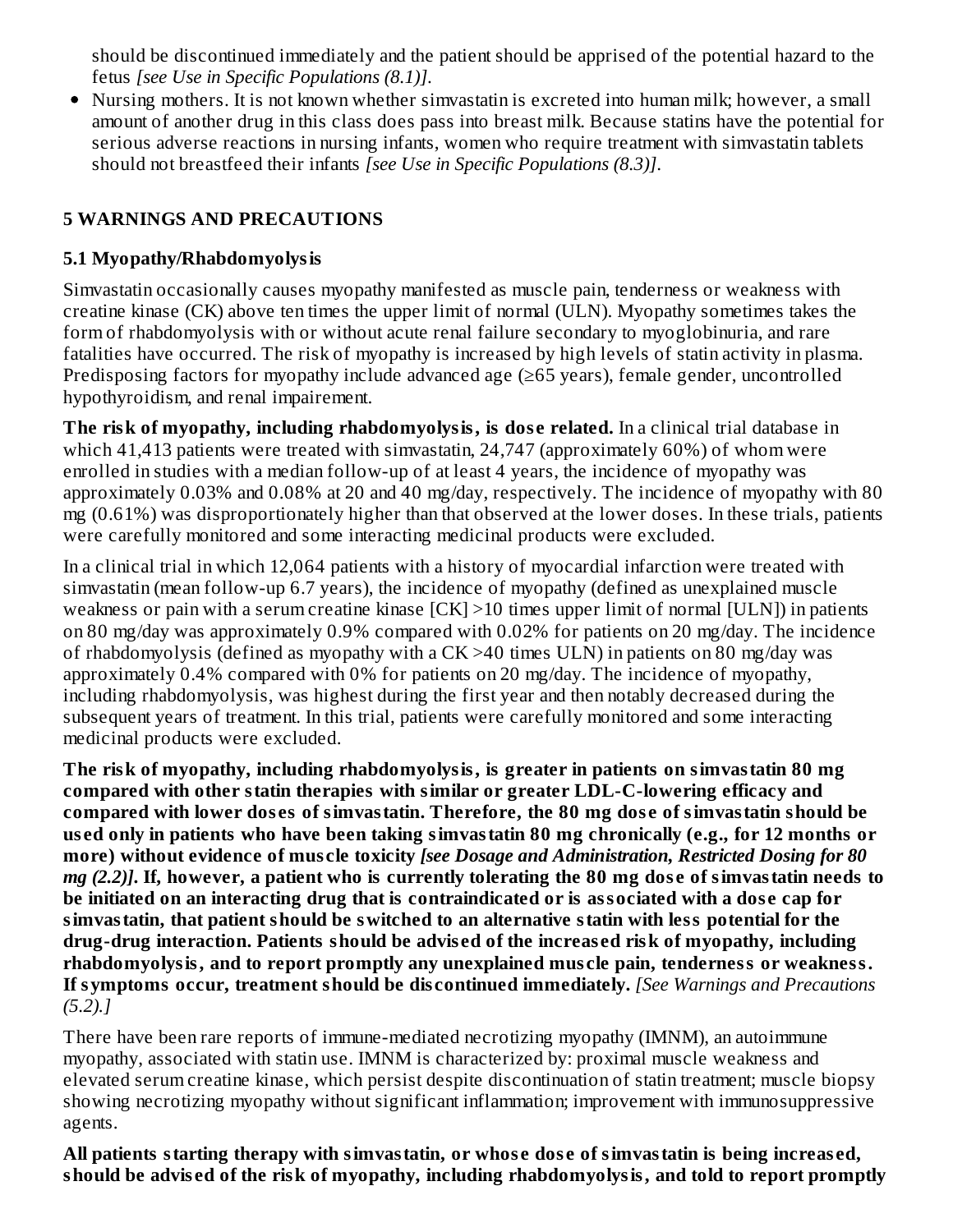**any unexplained mus cle pain, tenderness or weakness particularly if accompanied by malais e or fever or if mus cle signs and symptoms persist after dis continuing simvastatin. Simvastatin therapy should be dis continued immediately if myopathy is diagnos ed or suspected.** In most cases, muscle symptoms and CK increases resolved when treatment was promptly discontinued. Periodic CK determinations may be considered in patients starting therapy with simvastatin or whose dose is being increased, but there is no assurance that such monitoring will prevent myopathy.

Many of the patients who have developed rhabdomyolysis on therapy with simvastatin have had complicated medical histories, including renal insufficiency usually as a consequence of long-standing diabetes mellitus. Such patients merit closer monitoring. Simvastatin therapy should be discontinued if markedly elevated CPK levels occur or myopathy is diagnosed or suspected. Simvastatin therapy should also be temporarily withheld in any patient experiencing an acute or serious condition predisposing to the development of renal failure secondary to rhabdomyolysis, e.g., sepsis; hypotension; major surgery; trauma; severe metabolic, endocrine, or electrolyte disorders; or uncontrolled epilepsy.

#### *Drug Interactions*

The risk of myopathy and rhabdomyolysis is increased by high levels of statin activity in plasma. Simvastatin is metabolized by the cytochrome P450 isoform 3A4. Certain drugs which inhibit this metabolic pathway can raise the plasma levels of simvastatin and may increase the risk of myopathy. These include itraconazole, ketoconazole, posaconazole, voriconazole, the macrolide antibiotics erythromycin and clarithromycin, and the ketolide antibiotic telithromycin, HIV protease inhibitors, boceprevir, telaprevir, the antidepressant nefazodone, cobicistat-containing products, or grapefruit juice *[see Clinical Pharmacology (12.3)]*. Combination of these drugs with simvastatin is contraindicated. If short-term treatment with strong CYP3A4 inhibitors is unavoidable, therapy with simvastatin must be suspended during the course of treatment. *[See Contraindications (4) and Drug Interactions (7.1).]*

The combined use of simvastatin with gemfibrozil, cyclosporine, or danazol is contraindicated *[see Contraindications (4) and Drug Interactions (7.1 and 7.2)].*

Caution should be used when prescribing other fibrates with simvastatin, as these agents can cause myopathy when given alone and the risk is increased when they are coadministered *[see Drug Interactions (7.2)]*.

Cases of myopathy, including rhabdomyolysis, have been reported with simvastatin coadministered with colchicine, and caution should be exercised when prescribing simvastatin with colchicine *[see Drug Interactions (7.7)]*.

The benefits of the combined use of simvastatin with the following drugs should be carefully weighed against the potential risks of combinations: other lipid-lowering drugs (other fibrates, ≥1 g/day of niacin, or, for patients with HoFH, lomitapide), amiodarone, dronedarone, verapamil, diltiazem, amlodipine, or ranolazine *[see Drug Interactions (7.3) and Table 3 in Clinical Pharmacology (12.3)] [also see Dosage and Administration, Patients with Homozygous Familial Hypercholesterolemia (2.4)].*

Cases of myopathy, including rhabdomyolysis, have been observed with simvastatin coadministered with lipid-modifying doses (≥1 g/day niacin) of niacin-containing products. In an ongoing, double-blind, randomized cardiovascular outcomes trial, an independent safety monitoring committee identified that the incidence of myopathy is higher in Chinese compared with non-Chinese patients taking simvastatin 40 mg coadministered with lipid-modifying doses of a niacin-containing product. Caution should be used when treating Chinese patients with simvastatin in doses exceeding 20 mg/day coadministered with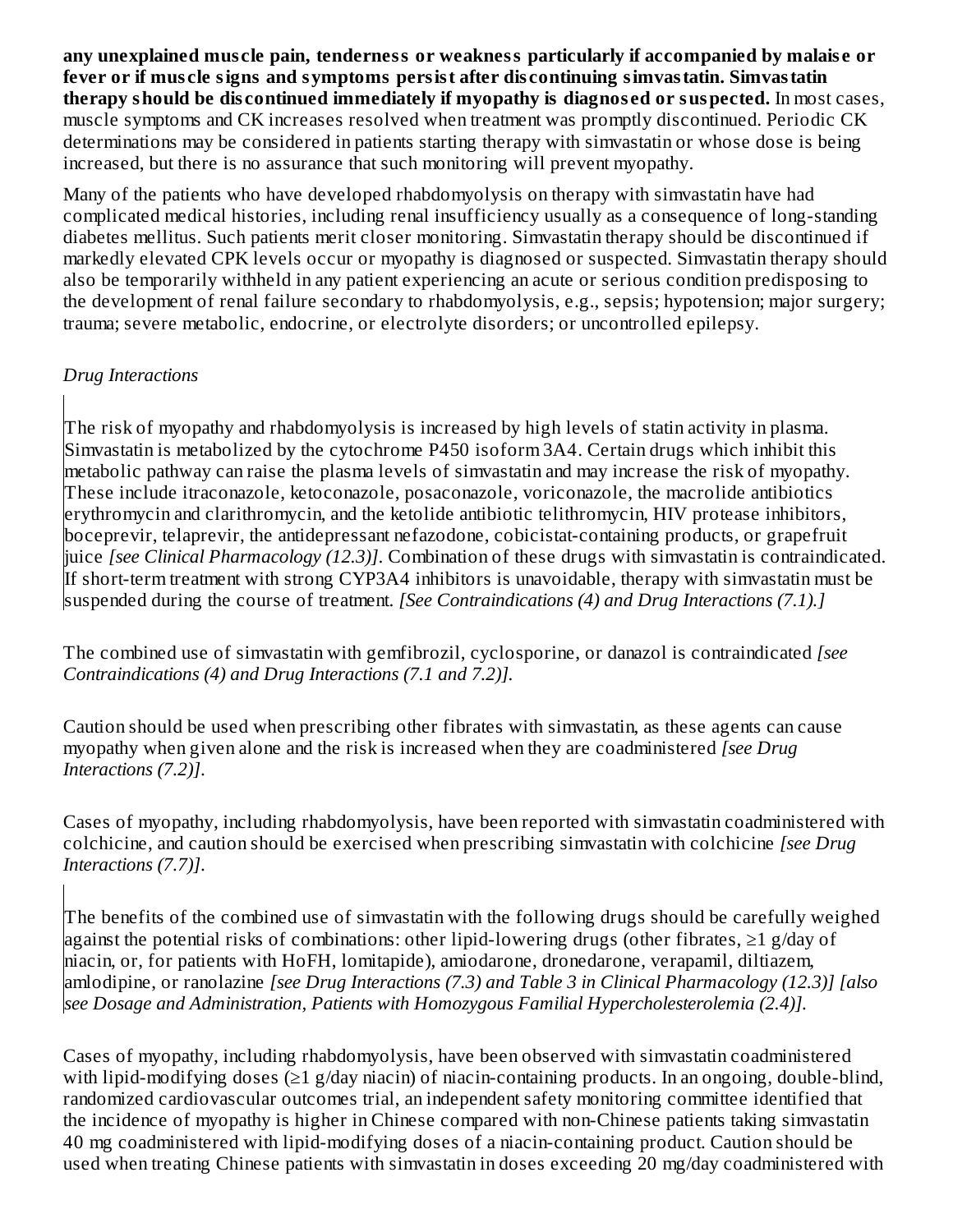lipid-modifying doses of niacin-containing products. Because the risk for myopathy is dose-related, Chinese patients should not receive simvastatin 80 mg coadministered with lipid-modifying doses of niacin-containing products. It is unknown if the risk for myopathy with coadministration of simvastatin with lipid-modifying doses of niacin-containing products observed in Chinese patients applies to other Asian patients *[see Drug Interactions (7.4)]*.

Prescribing recommendations for interacting agents are summarized in Table 1 *[see also Dosage and Administration (2.3, 2.4), Drug Interactions (7), Clinical Pharmacology (12.3)].*

Table 1: Drug Interactions Associated with Increased Risk of Myopathy/Rhabdomyolysis

| <b>Interacting Agents</b>       | <b>Prescribing Recommendations</b>                                 |
|---------------------------------|--------------------------------------------------------------------|
| Strong CYP3A4 Inhibitors e.g.,: | Contraindicated with simvastatin                                   |
| Itraconazole                    |                                                                    |
| Ketoconazole                    |                                                                    |
| Posaconazole                    |                                                                    |
| Voriconazole                    |                                                                    |
| Erythromycin                    |                                                                    |
| Clarithromycin                  |                                                                    |
| Telithromycin                   |                                                                    |
| HIV protease inhibitors         |                                                                    |
| Boceprevir                      |                                                                    |
| Telaprevir                      |                                                                    |
| Nefazodone                      |                                                                    |
| Cobicistat-containing products  |                                                                    |
| Gemfibrozil                     |                                                                    |
| Cyclosporine                    |                                                                    |
| Danazol                         |                                                                    |
| Verapamil                       | Do not exceed 10 mg simvastatin daily                              |
| Diltiazem                       |                                                                    |
| Dronedarone                     |                                                                    |
| Amiodarone                      | Do not exceed 20 mg simvastatin daily                              |
| Amlodipine                      |                                                                    |
| Ranolazine                      |                                                                    |
| Lomitapide                      | For patients with HoFH, do not exceed 20 mg simvastatin daily $^*$ |
| Grapefruit juice                | Avoid grapefruit juice                                             |

\* For patients with HoFH who have been taking 80 mg simvastatin chronically (e.g., for 12 months or more) without evidence of muscle toxicity, do not exceed 40 mg simvastatin when taking lomitapide.

#### **5.2 Liver Dysfunction**

**Persistent increas es (to more than 3X the ULN) in s erum transaminas es have occurred in approximately 1% of patients who received simvastatin in clinical studies.** When drug treatment was interrupted or discontinued in these patients, the transaminase levels usually fell slowly to pretreatment levels. The increases were not associated with jaundice or other clinical signs or symptoms. There was no evidence of hypersensitivity.

In the Scandinavian Simvastatin Survival Study (4S) *[see Clinical Studies (14.1)]*, the number of patients with more than one transaminase elevation to >3X ULN, over the course of the study, was not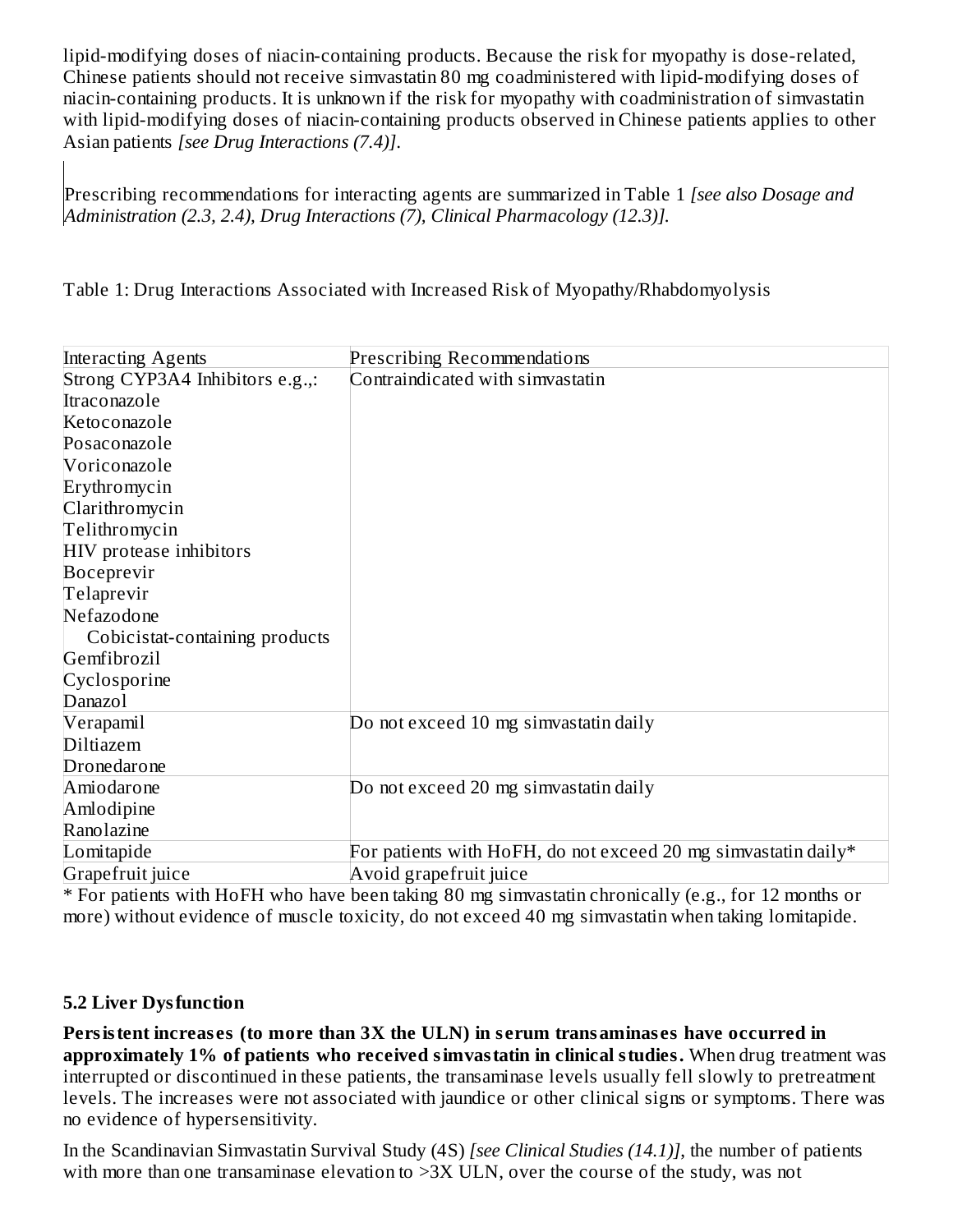significantly different between the simvastatin and placebo groups (14 [0.7%] vs. 12 [0.6%]). Elevated transaminases resulted in the discontinuation of 8 patients from therapy in the simvastatin group (n=2,221) and 5 in the placebo group (n=2,223). Of the 1,986 simvastatin treated patients in 4S with normal liver function tests (LFTs) at baseline, 8 (0.4%) developed consecutive LFT elevations to  $>3X$ ULN and/or were discontinued due to transaminase elevations during the 5.4 years (median follow-up) of the study. Among these 8 patients, 5 initially developed these abnormalities within the first year. All of the patients in this study received a starting dose of 20 mg of simvastatin; 37% were titrated to 40 mg.

In 2 controlled clinical studies in 1,105 patients, the 12-month incidence of persistent hepatic transaminase elevation without regard to drug relationship was 0.9% and 2.1% at the 40 and 80 mg dose, respectively. No patients developed persistent liver function abnormalities following the initial 6 months of treatment at a given dose.

**It is recommended that liver function tests be performed before the initiation of treatment, and thereafter when clinically indicated.** There have been rare postmarketing reports of fatal and non-fatal hepatic failure in patients taking statins, including simvastatin. If serious liver injury with clinical symptoms and/or hyperbilirubinemia or jaundice occurs during treatment with simvastatin, promptly interrupt therapy. If an alternate etiology is not found do not restart simvastatin. Note that ALT may emanate from muscle, therefore ALT rising with CK may indicate myopathy *[see Warnings and Precautions (5.1)]*.

The drug should be used with caution in patients who consume substantial quantities of alcohol and/or have a past history of liver disease. Active liver diseases or unexplained transaminase elevations are contraindications to the use of simvastatin.

Moderate (less than 3X ULN) elevations of serum transaminases have been reported following therapy with simvastatin. These changes appeared soon after initiation of therapy with simvastatin, were often transient, were not accompanied by any symptoms and did not require interruption of treatment.

## **5.3 Endocrine Function**

Increases in HbA1c and fasting serum glucose levels have been reported with HMG-CoA reductase inhibitors, including simvastatin.

# **6 ADVERSE REACTIONS**

## **6.1 Clinical Trials Experience**

Because clinical studies are conducted under widely varying conditions, adverse reaction rates observed in the clinical studies of a drug cannot be directly compared to rates in the clinical studies of another drug and may not reflect the rates observed in practice.

In the pre-marketing controlled clinical studies and their open extensions (2,423 patients with median duration of follow-up of approximately 18 months), 1.4% of patients were discontinued due to adverse reactions. The most common adverse reactions that led to treatment discontinuation were: gastrointestinal disorders (0.5%), myalgia (0.1%), and arthralgia (0.1%). The most commonly reported adverse reactions (incidence ≥5%) in simvastatin controlled clinical trials were: upper respiratory infections (9%), headache (7.4%), abdominal pain (7.3%), constipation (6.6%), and nausea (5.4%).

## *Scandinavian Simvastatin Survival Study*

In 4S involving 4,444 (age range 35 to 71 years, 19% women, 100% Caucasians) treated with 20 to 40 mg/day of simvastatin (n=2,221) or placebo (n=2,223) over a median of 5.4 years, adverse reactions reported in ≥2% of patients and at a rate greater than placebo are shown in Table 2.

Table 2: Adverse Reactions Reported Regardless of Causality by ≥2% of Patients Treated with Simvastatin and Greater than Placebo in 4S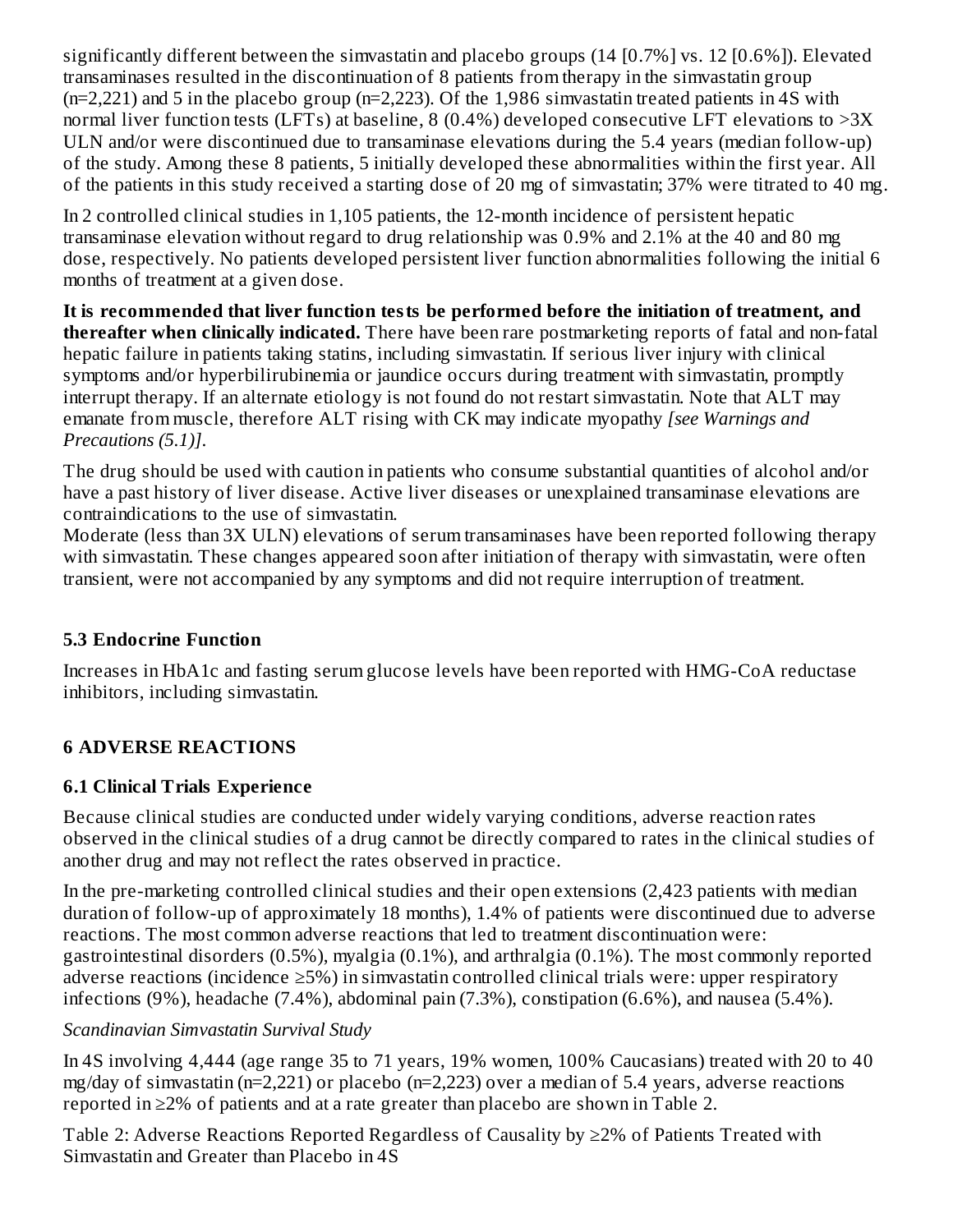|                                     | Simvastatin    | Placebo       |
|-------------------------------------|----------------|---------------|
|                                     | $(N = 2,221)$  | $(N = 2,223)$ |
|                                     | $\%$           | %             |
| Body as a Whole                     |                |               |
| Edema/swelling                      | 2.7            | 2.3           |
| Abdominal pain                      | 5.9            | 5.8           |
| Cardiovascular System Disorders     |                |               |
| Atrial fibrillation                 | 5.7            | 5.1           |
| Digestive System Disorders          |                |               |
| Constipation                        | 2.2            | 1.6           |
| Gastritis                           | 4.9            | 3.9           |
| <b>Endocrine Disorders</b>          |                |               |
| Diabetes mellitus                   | 4.2            | 3.6           |
| Musculoskeletal Disorders           |                |               |
| Myalgia                             | 3.7            | 3.2           |
| Nervous System/Psychiatric          |                |               |
| <b>Disorders</b>                    |                |               |
| Headache                            | 2.5            | 2.1           |
| Insomnia                            | $\overline{4}$ | 3.8           |
| Vertigo                             | 4.5            | 4.2           |
| <b>Respiratory System Disorders</b> |                |               |
| <b>Bronchitis</b>                   | 6.6            | 6.3           |
| Sinusitis                           | 2.3            | 1.8           |
| Skin/Skin Appendage Disorders       |                |               |
| Eczema                              | 4.5            | 3             |
| <b>Urogenital System Disorders</b>  |                |               |
| Infection, urinary tract            | 3.2            | 3.1           |

#### *Heart Protection Study*

In the Heart Protection Study (HPS), involving 20,536 patients (age range 40 to 80 years, 25% women, 97% Caucasians, 3% other races) treated with simvastatin 40 mg/day (n=10,269) or placebo (n=10,267) over a mean of 5 years, only serious adverse reactions and discontinuations due to any adverse reactions were recorded. Discontinuation rates due to adverse reactions were 4.8% in patients treated with simvastatin compared with 5.1% in patients treated with placebo. The incidence of myopathy/rhabdomyolysis was <0.1% in patients treated with simvastatin.

#### *Other Clinical Studies*

In a clinical trial in which 12,064 patients with a history of myocardial infarction were treated with simvastatin (mean follow-up 6.7 years), the incidence of myopathy (defined as unexplained muscle weakness or pain with a serum creatine kinase [CK] >10 times upper limit of normal [ULN]) in patients on 80 mg/day was approximately 0.9% compared with 0.02% for patients on 20 mg/day. The incidence of rhabdomyolysis (defined as myopathy with a CK >40 times ULN) in patients on 80 mg/day was approximately 0.4% compared with 0% for patients on 20 mg/day. The incidence of myopathy, including rhabdomyolysis, was highest during the first year and then notably decreased during the subsequent years of treatment. In this trial, patients were carefully monitored and some interacting medicinal products were excluded.

Other adverse reactions reported in clinical trials were: diarrhea, rash, dyspepsia, flatulence, and asthenia.

*Laboratory Tests*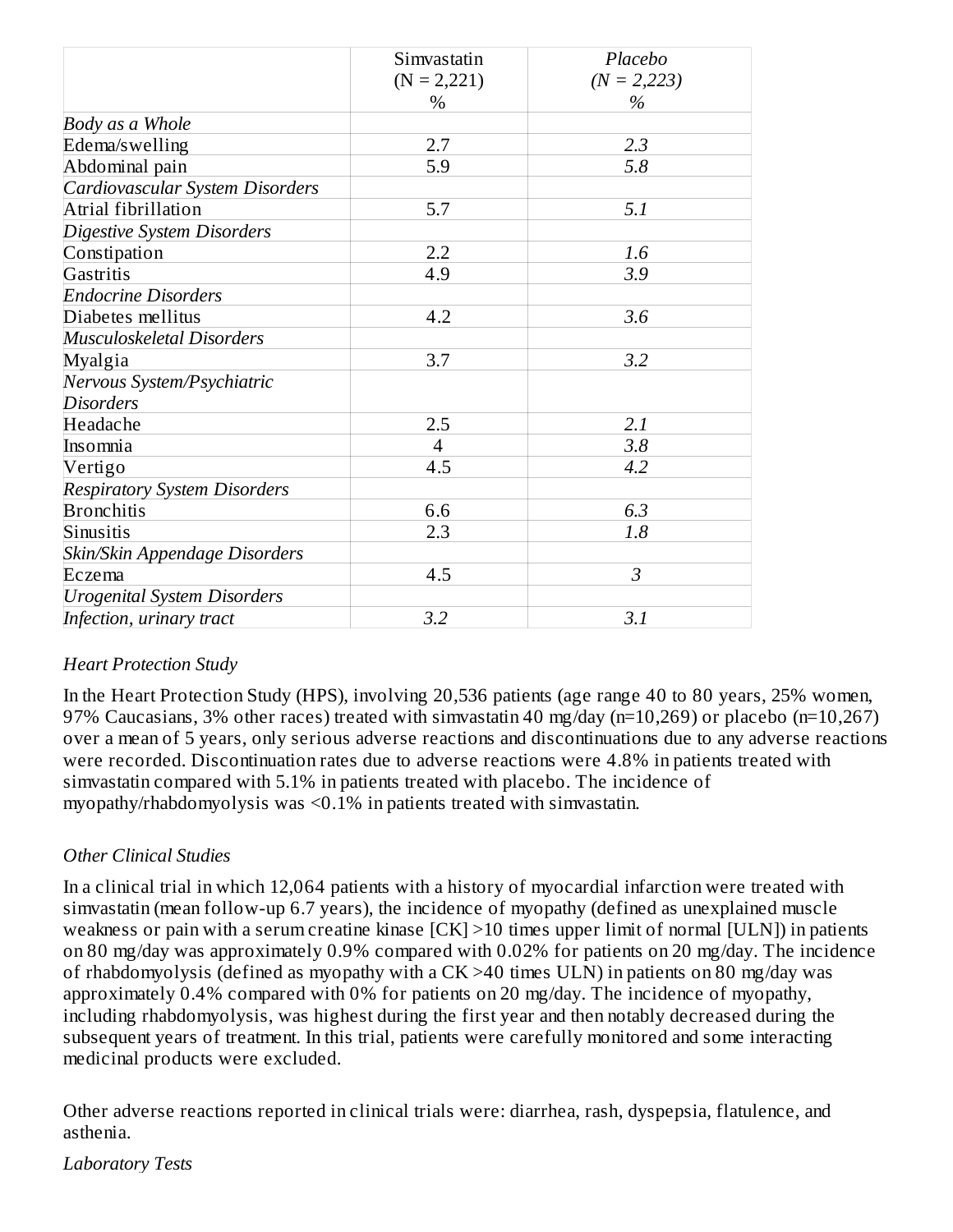Marked persistent increases of hepatic transaminases have been noted *[see Warnings and Precautions (5.2)]*. Elevated alkaline phosphatase and γ-glutamyl transpeptidase have also been reported. About 5% of patients had elevations of CK levels of 3 or more times the normal value on one or more occasions. This was attributable to the noncardiac fraction of CK. *[See Warnings and Precautions (5.1).]*

## *Adolescent Patients (ages 10 to 17 years)*

In a 48-week, controlled study in adolescent boys and girls who were at least 1 year post-menarche, 10 to 17 years of age (43.4% female, 97.7% Caucasians, 1.7% Hispanics, 0.6% Multiracial) with heterozygous familial hypercholesterolemia (n=175), treated with placebo or simvastatin (10 to 40 mg daily), the most common adverse reactions observed in both groups were upper respiratory infection, headache, abdominal pain, and nausea *[see Use in Specific Populations (8.4) and Clinical Studies (14.2)]*.

# **6.2 Postmarketing Experience**

Because the below reactions are reported voluntarily from a population of uncertain size, it is generally not possible to reliably estimate their frequency or establish a causal relationship to drug exposure. The following additional adverse reactions have been identified during postapproval use of simvastatin: pruritus, alopecia, a variety of skin changes (e.g., nodules, discoloration, dryness of skin/mucous membranes, changes to hair/nails), dizziness, muscle cramps, myalgia, pancreatitis, paresthesia, peripheral neuropathy, vomiting, anemia, erectile dysfunction, interstitial lung disease, rhabdomyolysis, hepatitis/jaundice, fatal and non-fatal hepatic failure, and depression.

There have been rare reports of immune-mediated necrotizing myopathy associated with statin use *[see Warnings and Precautions (5.1)].*

An apparent hypersensitivity syndrome has been reported rarely which has included some of the following features: anaphylaxis, angioedema, lupus erythematous-like syndrome, polymyalgia rheumatica, dermatomyositis, vasculitis, purpura, thrombocytopenia, leukopenia, hemolytic anemia, positive ANA, ESR increase, eosinophilia, arthritis, arthralgia, urticaria, asthenia, photosensitivity, fever, chills, flushing, malaise, dyspnea, toxic epidermal necrolysis, erythema multiforme, including Stevens-Johnson syndrome.

There have been rare postmarketing reports of cognitive impairment (e.g., memory loss, forgetfulness, amnesia, memory impairment, confusion) associated with statin use. These cognitive issues have been reported for all statins. The reports are generally nonserious, and reversible upon statin discontinuation, with variable times to symptom onset (1 day to years) and symptom resolution (median of 3 weeks).

# **7 DRUG INTERACTIONS**

# **7.1 Strong CYP3A4 Inhibitors, Cyclosporine, or Danazol**

Strong CYP3A4 Inhibitors: Simvastatin, like several other inhibitors of HMG-CoA reductase, is a substrate of CYP3A4. Simvastatin is metabolized by CYP3A4 but has no CYP3A4 inhibitory activity; therefore it is not expected to affect the plasma concentrations of other drugs metabolized by CYP3A4.

Elevated plasma levels of HMG-CoA reductase inhibitory activity increases the risk of myopathy and rhabdomyolysis, particularly with higher doses of simvastatin. *[See Warnings and Precautions (5.1) and Clinical Pharmacology (12.3).]* Concomitant use of drugs labeled as having a strong inhibitory effect on CYP3A4 is contraindicated *[see Contraindications (4)].* If treatment with itraconazole, ketoconazole, posaconazole, voriconazole, erythromycin, clarithromycin or telithromycin is unavoidable, therapy with simvastatin must be suspended during the course of treatment.

Cyclosporine or Danazol: The risk of myopathy, including rhabdomyolysis is increased by concomitant administration of cyclosporine or danazol. Therefore, concomitant use of these drugs is contraindicated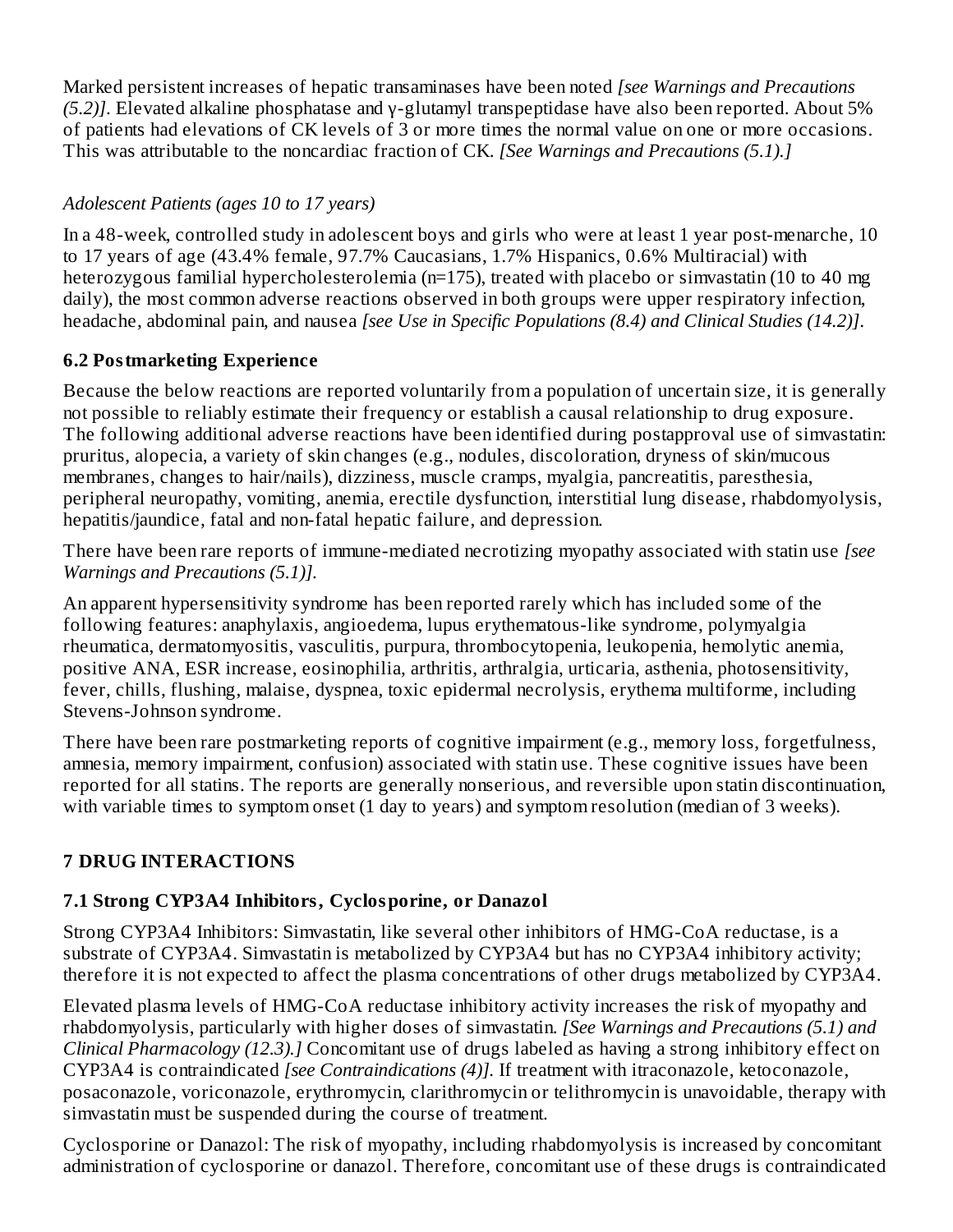*[see Contraindications (4), Warnings and Precautions (5.1) and Clinical Pharmacology (12.3)]*.

## **7.2 Lipid-Lowering Drugs That Can Caus e Myopathy When Given Alone**

Gemfibrozil: Contraindicated with simvastatin *[see Contraindications (4) and Warnings and Precautions (5.1)]*.

Other fibrates: Caution should be used when prescribing with simvastatin *[see Warnings and Precautions (5.1)]*.

#### **7.3 Amiodarone, Dronedarone, Ranolazine, or Calcium Channel Blockers**

The risk of myopathy, including rhabdomyolysis, is increased by concomitant administration of amiodarone, dronedarone, ranolazine, or calcium channel blockers such as verapamil, diltiazem, or amlodipine *[see Dosage and Administration (2.3), Warnings and Precautions (5.1), and Table 3 in Clinical Pharmacology (12.3)]*.

#### **7.4 Niacin**

Cases of myopathy/rhabdomyolysis have been observed with simvastatin coadministered with lipidmodifying doses (≥1 g/day niacin) of niacin-containing products. In particular, caution should be used when treating Chinese patients with simvastatin doses exceeding 20 mg/day coadministered with lipidmodifying doses of niacin-containing products. Because the risk for myopathy is dose-related, Chinese patients should not receive simvastatin 80 mg coadministered with lipid-modifying doses of niacincontaining products. *[See Warnings and Precautions (5.1) and Clinical Pharmacology (12.3).]*

#### **7.5 Digoxin**

In one study, concomitant administration of digoxin with simvastatin resulted in a slight elevation in digoxin concentrations in plasma. Patients taking digoxin should be monitored appropriately when simvastatin is initiated *[see Clinical Pharmacology (12.3)]*.

#### **7.6 Coumarin Anticoagulants**

In two clinical studies, one in normal volunteers and the other in hypercholesterolemic patients, simvastatin 20 to 40 mg/day modestly potentiated the effect of coumarin anticoagulants: the prothrombin time, reported as International Normalized Ratio (INR), increased from a baseline of 1.7 to 1.8 and from 2.6 to 3.4 in the volunteer and patient studies, respectively. With other statins, clinically evident bleeding and/or increased prothrombin time has been reported in a few patients taking coumarin anticoagulants concomitantly. In such patients, prothrombin time should be determined before starting simvastatin and frequently enough during early therapy to ensure that no significant alteration of prothrombin time occurs. Once a stable prothrombin time has been documented, prothrombin times can be monitored at the intervals usually recommended for patients on coumarin anticoagulants. If the dose of simvastatin is changed or discontinued, the same procedure should be repeated. Simvastatin therapy has not been associated with bleeding or with changes in prothrombin time in patients not taking anticoagulants.

#### **7.7 Colchicine**

Cases of myopathy, including rhabdomyolysis, have been reported with simvastatin coadministered with colchicine, and caution should be exercised when prescribing simvastatin with colchicine.

## **8 USE IN SPECIFIC POPULATIONS**

**8.1 Pregnancy**

**Teratogenic Effects**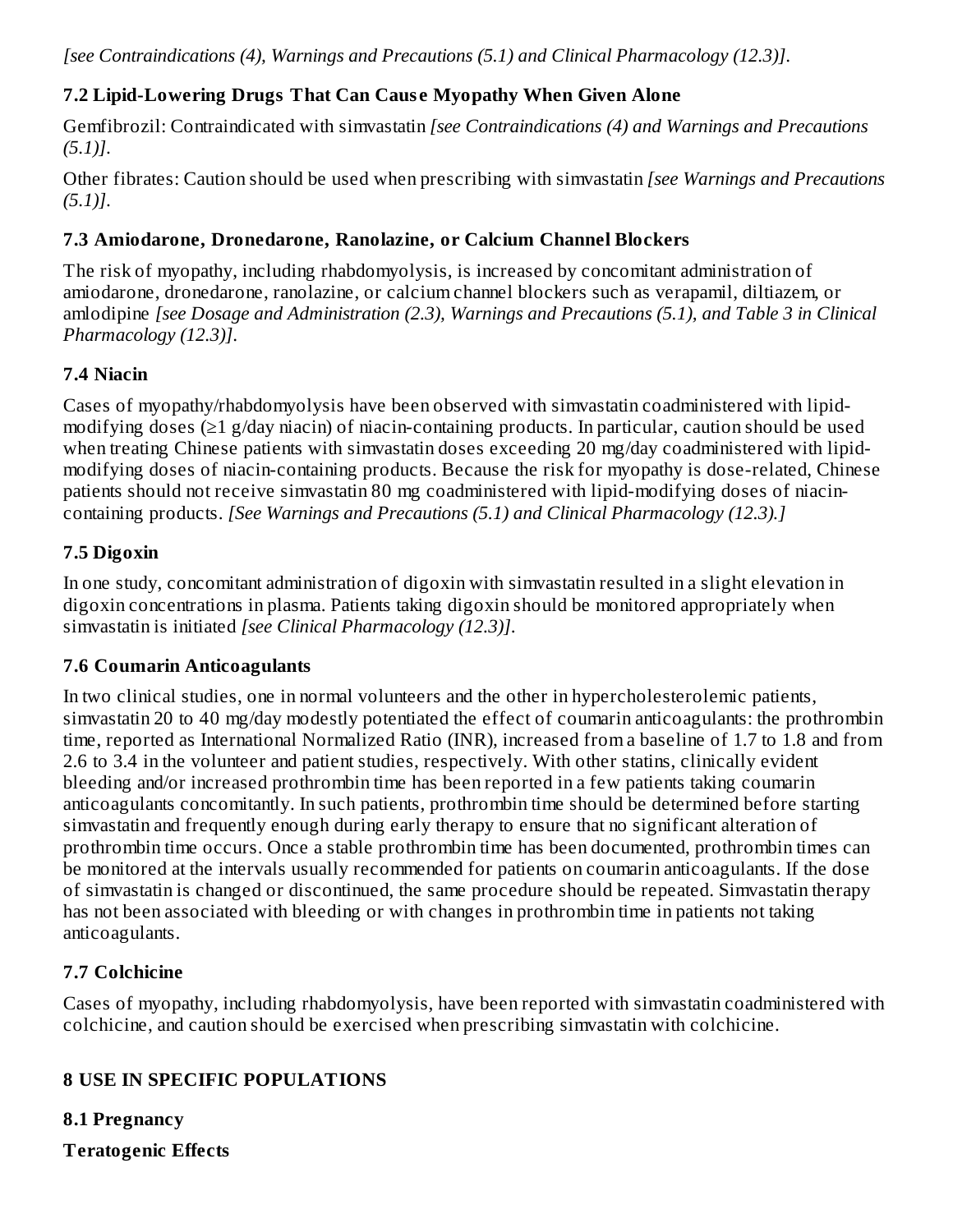## *Pregnancy Category X [See Contraindications (4).]*

Simvastatin is contraindicated in women who are or may become pregnant. Lipid lowering drugs offer no benefit during pregnancy, because cholesterol and cholesterol derivatives are needed for normal fetal development. Atherosclerosis is a chronic process, and discontinuation of lipid-lowering drugs during pregnancy should have little impact on long-term outcomes of primary hypercholesterolemia therapy. There are no adequate and well-controlled studies of use with simvastatin during pregnancy; however, there are rare reports of congenital anomalies in infants exposed to statins *in utero*. Animal reproduction studies of simvastatin in rats and rabbits showed no evidence of teratogenicity. Serum cholesterol and triglycerides increase during normal pregnancy, and cholesterol or cholesterol derivatives are essential for fetal development. Because statins decrease cholesterol synthesis and possibly the synthesis of other biologically active substances derived from cholesterol, simvastatin may cause fetal harm when administered to a pregnant woman. If simvastatin is used during pregnancy or if the patient becomes pregnant while taking this drug, the patient should be apprised of the potential hazard to the fetus.

There are rare reports of congenital anomalies following intrauterine exposure to statins. In a review2 of approximately 100 prospectively followed pregnancies in women exposed to simvastatin or another structurally related statin, the incidences of congenital anomalies, spontaneous abortions, and fetal deaths/stillbirths did not exceed those expected in the general population. However, the study was only able to exclude a 3- to 4-fold increased risk of congenital anomalies over the background rate. In 89% of these cases, drug treatment was initiated prior to pregnancy and was discontinued during the first trimester when pregnancy was identified.

Simvastatin was not teratogenic in rats or rabbits at doses (25, 10 mg/kg/day, respectively) that resulted in 3 times the human exposure based on mg/m2 surface area. However, in studies with another structurally-related statin, skeletal malformations were observed in rats and mice.

Women of childbearing potential, who require treatment with simvastatin for a lipid disorder, should be advised to use effective contraception. For women trying to conceive, discontinuation of simvastatin should be considered. If pregnancy occurs, simvastatin should be immediately discontinued.

2 Manson, J.M., Freyssinges, C., Ducrocq, M.B., Stephenson, W.P., Postmarketing Surveillance of Lovastatin and Simvastatin Exposure During Pregnancy, *Reproductive Toxicology,* 10(6):439-446, 1996

## **8.3 Nursing Mothers**

It is not known whether simvastatin is excreted in human milk. Because a small amount of another drug in this class is excreted in human milk and because of the potential for serious adverse reactions in nursing infants, women taking simvastatin should not nurse their infants. A decision should be made whether to discontinue nursing or discontinue drug, taking into account the importance of the drug to the mother *[see Contraindications (4)]*.

# **8.4 Pediatric Us e**

Safety and effectiveness of simvastatin in patients 10 to 17 years of age with heterozygous familial hypercholesterolemia have been evaluated in a controlled clinical trial in adolescent boys and in girls who were at least 1 year post-menarche. Patients treated with simvastatin had an adverse reaction profile similar to that of patients treated with placebo. **Dos es greater than 40 mg have not been studied in this population.** In this limited controlled study, there was no significant effect on growth or sexual maturation in the adolescent boys or girls, or on menstrual cycle length in girls. *[See Dosage and Administration (2.5), Adverse Reactions (6.1), Clinical Studies (14.2).]* Adolescent females should be counseled on appropriate contraceptive methods while on simvastatin therapy *[see Contraindications (4) and Use in Specific Populations (8.1)].* Simvastatin has not been studied in patients younger than 10 years of age, nor in pre-menarchal girls.

## **8.5 Geriatric Us e**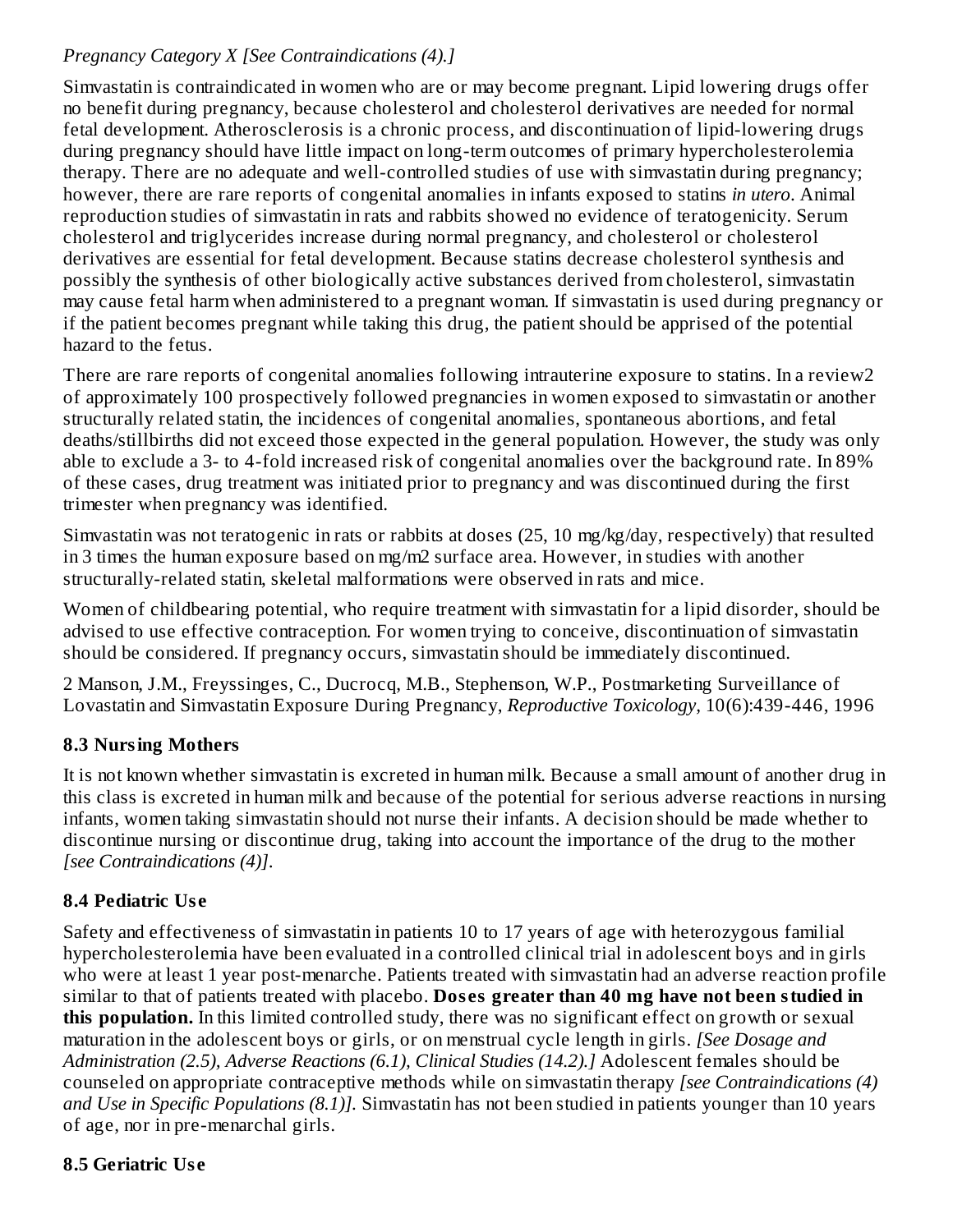Of the 2,423 patients who received simvastatin in Phase III clinical studies and the 10,269 patients in the Heart Protection Study who received simvastatin, 363 (15%) and 5,366 (52%), respectively were ≥65 years old. In HPS, 615 (6%) were ≥75 years old. No overall differences in safety or effectiveness were observed between these subjects and younger subjects, and other reported clinical experience has not identified differences in responses between the elderly and younger patients, but greater sensitivity of some older individuals cannot be ruled out. Since advanced age (≥65 years) is a predisposing factor for myopathy, simvastatin should be prescribed with caution in the elderly. *[See Clinical Pharmacology (12.3).]*

A pharmacokinetic study with simvastatin showed the mean plasma level of statin activity to be approximately 45% higher in elderly patients between 70 to 78 years of age compared with patients between 18 to 30 years of age. In 4S, 1,021 (23%) of 4,444 patients were 65 or older. Lipid-lowering efficacy was at least as great in elderly patients compared with younger patients, and simvastatin significantly reduced total mortality and CHD mortality in elderly patients with a history of CHD. In HPS, 52% of patients were elderly (4,891 patients 65 to 69 years and 5,806 patients 70 years or older). The relative risk reductions of CHD death, non-fatal MI, coronary and non-coronary revascularization procedures, and stroke were similar in older and younger patients *[see Clinical Studies (14.1)].* In HPS, among 32,145 patients entering the active run-in period, there were 2 cases of myopathy/rhabdomyolysis; these patients were aged 67 and 73. Of the 7 cases of myopathy/rhabdomyolysis among 10,269 patients allocated to simvastatin, 4 were aged 65 or more (at baseline), of whom one was over 75. There were no overall differences in safety between older and younger patients in either 4S or HPS.Because advanced age (≥65 years) is a predisposing factor for myopathy, including rhabdomyolysis, simvastatin should be prescribed with caution in the elderly. In a clinical trial of patients treated with simvastatin 80 mg/day, patients ≥65 years of age had an increased risk of myopathy, including rhabdomyolysis, compared to patients <65 years of age. *[See Warnings and Precautions (5.1) and Clinical Pharmacology (12.3).]*

## **8.6 Renal Impairment**

Caution should be exercised when simvastatin is administered to patients with severe renal impairment. *[See Dosage and Administration (2.6).]*

## **8.7 Hepatic Impairment**

Simvastatin is contraindicated in patients with active liver disease which may include unexplained persistent elevations in hepatic transaminase levels *[see Contraindications (4) and Warnings and Precautions (5.2)]*.

## **10 OVERDOSAGE**

Significant lethality was observed in mice after a single oral dose of 9 g/m2. No evidence of lethality was observed in rats or dogs treated with doses of 30 and 100 g/m2, respectively. No specific diagnostic signs were observed in rodents. At these doses the only signs seen in dogs were emesis and mucoid stools.

A few cases of overdosage with simvastatin have been reported; the maximum dose taken was 3.6 g. All patients recovered without sequelae. Supportive measures should be taken in the event of an overdose. The dialyzability of simvastatin and its metabolites in man is not known at present.

## **11 DESCRIPTION**

Simvastatin is a lipid-lowering agent that is derived synthetically from a fermentation product of *Aspergillus terreus*. After oral ingestion, simvastatin, which is an inactive lactone, is hydrolyzed to the corresponding β-hydroxyacid form. This is an inhibitor of 3-hydroxy-3-methylglutaryl-coenzyme A (HMG-CoA) reductase. This enzyme catalyzes the conversion of HMG-CoA to mevalonate, which is an early and rate-limiting step in the biosynthesis of cholesterol.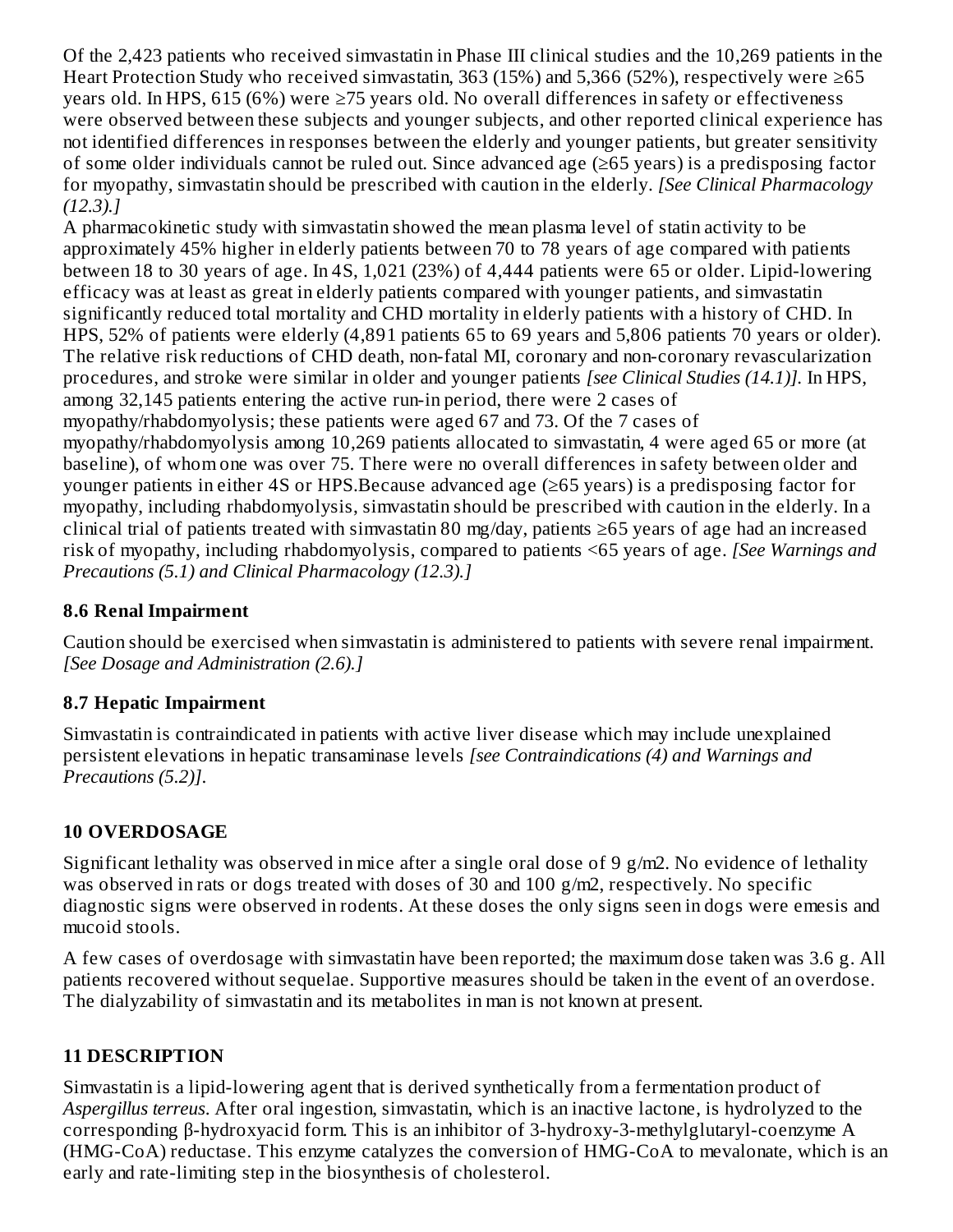Simvastatin is butanoic acid, 2,2-dimethyl-,1,2,3,7,8,8a-hexahydro-3,7-dimethyl-8-[2-(tetrahydro-4 hydroxy-6-oxo-2*H*-pyran-2-yl)-ethyl]-1-naphthalenyl ester, [1*S*-[1α,3α,7β,8β (2*S*\*,4*S*\*),-8aβ]]. The molecular formula of simvastatin is C25H38O5 and its molecular weight is 418.57. Its structural formula is:



Simvastatin USP is a white to off-white, nonhygroscopic, crystalline powder that is practically insoluble in water, and freely soluble in chloroform, methanol and ethanol.

Tablets simvastatin for oral administration contain either 5 mg, 10 mg, 20 mg, 40 mg or 80 mg of simvastatin USP and the following inactive ingredients: ascorbic acid, lactose monohydrate, microcrystalline cellulose, pregelatinized starch (maize), hydroxypropyl cellulose, hypromellose, titanium dioxide, talc, citric acid monohydrate, isopropyl alcohol, magnesium stearate and butylated hydroxyanisole. Simvastatin 5 mg also contains ferric oxide yellow, simvastatin 10 mg and simvastatin 20 mg also contains ferric oxide red and ferric oxide yellow, simvastatin 40 mg and simvastatin 80 mg also contains ferric oxide red.

#### **12 CLINICAL PHARMACOLOGY**

#### **12.1 Mechanism of Action**

Simvastatin is a prodrug and is hydrolyzed to its active β-hydroxyacid form, simvastatin acid, after administration. Simvastatin is a specific inhibitor of 3-hydroxy-3-methylglutaryl-coenzyme A (HMG-CoA) reductase, the enzyme that catalyzes the conversion of HMG-CoA to mevalonate, an early and rate limiting step in the biosynthetic pathway for cholesterol. In addition, simvastatin reduces VLDL and TG and increases HDL-C.

#### **12.2 Pharmacodynamics**

Epidemiological studies have demonstrated that elevated levels of total-C, LDL-C, as well as decreased levels of HDL-C are associated with the development of atherosclerosis and increased cardiovascular risk. Lowering LDL-C decreases this risk. However, the independent effect of raising HDL-C or lowering TG on the risk of coronary and cardiovascular morbidity and mortality has not been determined.

#### **12.3 Pharmacokinetics**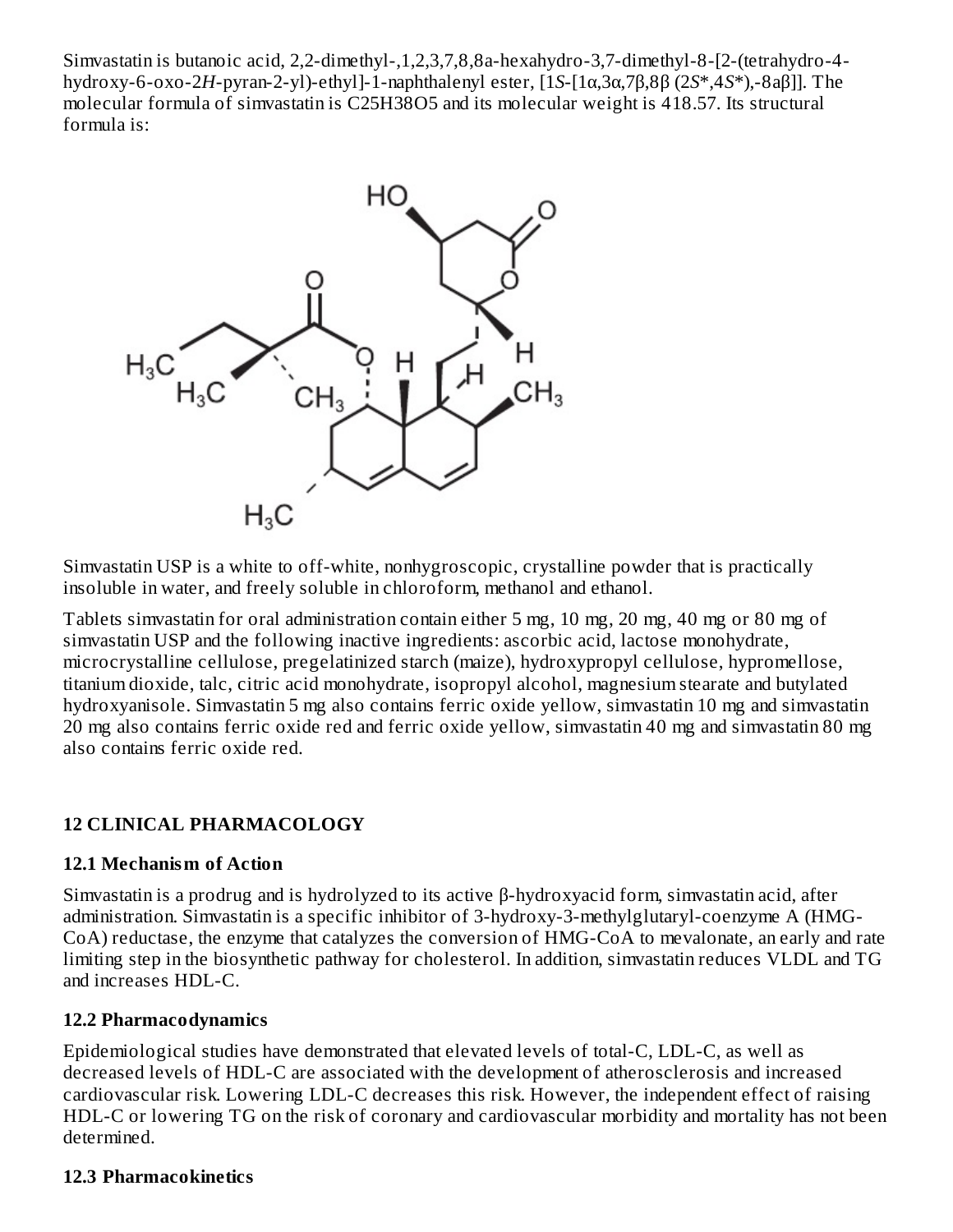Simvastatin is a lactone that is readily hydrolyzed *in vivo* to the corresponding β-hydroxyacid, a potent inhibitor of HMG-CoA reductase. Inhibition of HMG-CoA reductase is the basis for an assay in pharmacokinetic studies of the β-hydroxyacid metabolites (active inhibitors) and, following base hydrolysis, active plus latent inhibitors (total inhibitors) in plasma following administration of simvastatin.

Following an oral dose of  $\rm ^{14}C$ -labeled simvastatin in man, 13% of the dose was excreted in urine and 60% in feces. Plasma concentrations of total radioactivity (simvastatin plus  $^{14}$ C-metabolites) peaked at 4 hours and declined rapidly to about 10% of peak by 12 hours postdose. Since simvastatin undergoes extensive first-pass extraction in the liver, the availability of the drug to the general circulation is low  $(<5\%)$ .

Both simvastatin and its β-hydroxyacid metabolite are highly bound (approximately 95%) to human plasma proteins. Rat studies indicate that when radiolabeled simvastatin was administered, simvastatin- derived radioactivity crossed the blood-brain barrier.

The major active metabolites of simvastatin present in human plasma are the β-hydroxyacid of simvastatin and its 6′-hydroxy, 6′-hydroxymethyl, and 6′-exomethylene derivatives. Peak plasma concentrations of both active and total inhibitors were attained within 1.3 to 2.4 hours postdose. While the recommended therapeutic dose range is 5 to 40 mg/day, there was no substantial deviation from linearity of AUC of inhibitors in the general circulation with an increase in dose to as high as 120 mg. Relative to the fasting state, the plasma profile of inhibitors was not affected when simvastatin was administered immediately before an American Heart Association recommended low-fat meal.

In a study including 16 elderly patients between 70 and 78 years of age who received simvastatin 40 mg/day, the mean plasma level of HMG-CoA reductase inhibitory activity was increased approximately 45% compared with 18 patients between 18 to 30 years of age. Clinical study experience in the elderly (n=1522), suggests that there were no overall differences in safety between elderly and younger patients *[see Use in Specific Populations (8.5)]*.

Kinetic studies with another statin, having a similar principal route of elimination, have suggested that for a given dose level higher systemic exposure may be achieved in patients with severe renal insufficiency (as measured by creatinine clearance).

Simvastatin acid is a substrate of the transport protein OATP1B1. Concomitant administration of medicinal products that are inhibitors of the transport protein OATP1B1 may lead to increased plasma concentrations of simvastatin acid and an increased risk of myopathy. For example, cyclosporine has been shown to increase the AUC of statins; although the mechanism is not fully understood, the increase in AUC for simvastatin acid is presumably due, in part, to inhibition of CYP3A4 and/or OATP1B1.

The risk of myopathy is increased by high levels of HMG-CoA reductase inhibitory activity in plasma. Inhibitors of CYP3A4 can raise the plasma levels of HMG-CoA reductase inhibitory activity and increase the risk of myopathy *[see Warnings and Precautions (5.1) and Drug Interactions (7.1)]*.

Table 3: Effect of Coadministered Drugs or Grapefruit Juice on Simvastatin Systemic Exposure

| <b>Coadministered</b> | Dosing of                            | Dosing of | <b>Geometric Mean Ratio</b> |
|-----------------------|--------------------------------------|-----------|-----------------------------|
| Drug or               | Coadministered Drug or   Simvastatin |           | (Ratio* with/without)       |
| Grapefruit Juice      | <b>Grapefruit Juice</b>              |           | coadministered drug)        |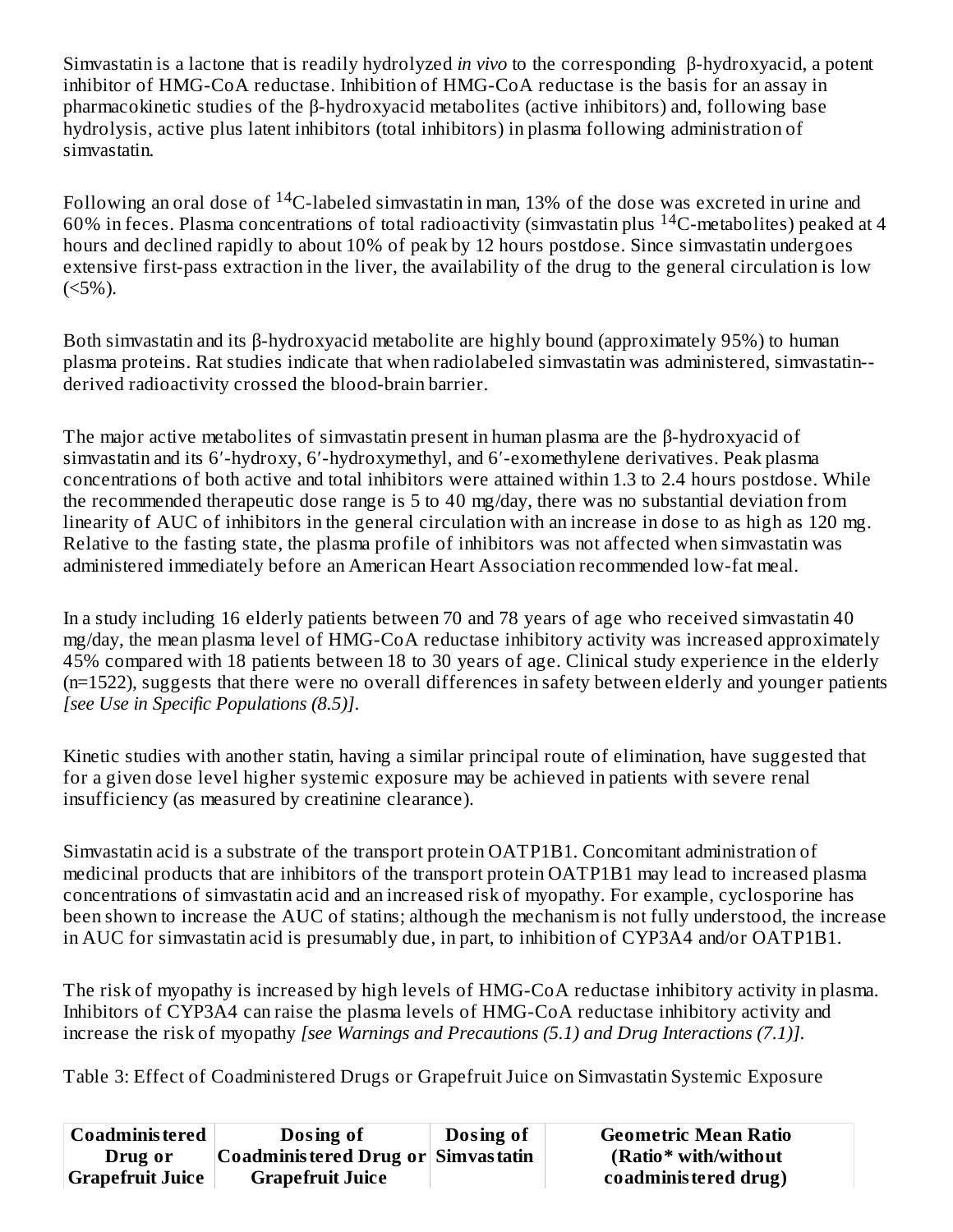|                                     |                                                                                                         |                          | No Effect $= 1$               |                |                  |
|-------------------------------------|---------------------------------------------------------------------------------------------------------|--------------------------|-------------------------------|----------------|------------------|
|                                     |                                                                                                         |                          |                               | <b>AUC</b>     | $C_{\text{max}}$ |
|                                     | <b>Contraindicated with simvastatin</b> [see Contraindications (4) and Warnings and Precautions (5.1)]  |                          |                               |                |                  |
| Telithromycin <sup>†</sup>          | 200 mg QD for 4 days                                                                                    | $80$ mg                  | simvastatin acid $\ddagger$   | 12             | 15               |
|                                     |                                                                                                         |                          | simvastatin                   | 8.9            | <u>5.3</u>       |
| $N$ elfinavir <sup>†</sup>          | 1250 mg BID for 14 days 20 mg QD for simvastatin acid <sup><math>\ddagger</math></sup>                  |                          |                               | 6              | 6.2              |
|                                     |                                                                                                         | 28 days                  | simvastatin                   |                |                  |
| Itraconazole <sup>†</sup>           | 200 mg QD for 4 days                                                                                    | $80$ mg                  | simvastatin acid <sup>‡</sup> |                | 13.1             |
|                                     |                                                                                                         |                          | simvastatin                   |                | 13.1             |
| Posaconazole                        | 100 mg (oral suspension)                                                                                | $40$ mg                  | simvastatin acid              | 7.3            | 9.2              |
|                                     | QD for 13 days                                                                                          |                          | simvastatin                   | 10.3           | 9.4              |
|                                     |                                                                                                         |                          |                               |                |                  |
|                                     | 200 mg (oral suspension)                                                                                | $40$ mg                  | simvastatin acid              | 8.5            | 9.5              |
|                                     | QD for 13 days                                                                                          |                          | simvastatin                   | 10.6           | 11.4             |
| Gemfibrozil                         |                                                                                                         |                          |                               | 2.85           | 2.18             |
|                                     | 600 mg BID for 3 days                                                                                   | $40$ mg                  | simvastatin acid              |                |                  |
|                                     |                                                                                                         |                          | simvastatin                   | 1.35           | 0.91             |
|                                     | Avoid grapefruit juice with simvastatin [see Warnings and Precautions (5.1)]                            |                          |                               |                |                  |
|                                     | Grapefruit Juice $^{\S}$ 200 mL of double-strength 60 mg single simvastatin acid                        |                          |                               | $\overline{7}$ |                  |
| (high dose)                         | TID <sup>1</sup>                                                                                        | dose                     | simvastatin                   | 16             |                  |
| $\rm Grape$ fruit Juice $\rm ^{\$}$ | 8 oz (about 237 mL) of                                                                                  |                          | 20 mg single simvastatin acid | 1.3            |                  |
| (low dose)                          | single-strength#                                                                                        | dose                     | simvastatin                   | 1.9            |                  |
|                                     | Avoid taking with >10 mg simvastatin, based on clinical and/or postmarketing experience [see            |                          |                               |                |                  |
| Warnings and Precautions (5.1)]     |                                                                                                         |                          |                               |                |                  |
| Verapamil SR                        | 240 mg QD Days 1 to 7                                                                                   | 80 mg on                 | simvastatin acid              | 2.3            | 2.4              |
|                                     | then 240 mg BID on Days                                                                                 | Day 10                   | simvastatin                   | 2.5            | 2.1              |
|                                     | 8 to 10                                                                                                 |                          |                               |                |                  |
|                                     |                                                                                                         |                          |                               |                |                  |
| Diltiazem                           | 120 mg BID for 10 days                                                                                  | $80$ mg on               | simvastatin acid 2.69 3.1     |                | 2.69             |
|                                     |                                                                                                         | Day 10                   | simvastatin                   |                | 2.88             |
| Diltiazem                           | 120 mg BID for 14 days                                                                                  | 20 mg on Daysimvastatin  |                               | 4.6            | 3.6              |
|                                     |                                                                                                         | 14                       |                               |                |                  |
| Dronedarone                         | 400 mg BID for 14 days                                                                                  |                          | 40 mg QD forsimvastatin acid  | 1.96           | 2.14             |
|                                     |                                                                                                         |                          | 14 days simvastatin           | 3.9            | 3.75             |
|                                     | Avoid taking with >20 mg simvastatin, based on clinical and/or postmarketing experience [see            |                          |                               |                |                  |
| Warnings and Precautions (5.1)]     |                                                                                                         |                          |                               |                |                  |
| Amiodarone                          | 400 mg QD for 3 days                                                                                    | $40$ mg on               | simvastatin acid              | 1.75           | 1.72             |
|                                     |                                                                                                         | Day 3                    | simvastatin                   | 1.76           | 1.79             |
| Amlodipine                          | 10 mg $QD \times 10$ days                                                                               | 80 mg on                 | simvastatin acid              | 1.58           | 1.56             |
|                                     |                                                                                                         | Day 10                   | simvastatin                   | 1.77           | 1.47             |
| Ranolazine SR                       | 1000 mg BID for 7 days                                                                                  | 80 mg on                 | simvastatin acid              | 2.26           | 2.28             |
|                                     |                                                                                                         | Day 1 and                | simvastatin                   | 1.86           | 1.75             |
|                                     |                                                                                                         | Days 6 to 9              |                               |                |                  |
|                                     |                                                                                                         |                          |                               |                |                  |
|                                     | Avoid taking with >20 mg simvastatin (or 40 mg for patients who have previously taken 80 $\,$           |                          |                               |                |                  |
|                                     | ${\bf m}$ g simvastatin chronically, e.g., for 12 months or more, without evidence of muscle toxicity), |                          |                               |                |                  |
| based on clinical experience        |                                                                                                         |                          |                               |                |                  |
| Lomitapide                          | 60 mg QD for 7 days                                                                                     | 40 mg single             | simvastatin acid              | 1.7            | 1.6              |
|                                     |                                                                                                         | dose                     | simvastatin                   | 2              | 2                |
| Lomitapide                          | 10 mg QD for 7 days                                                                                     |                          | 20 mg single simvastatin acid | 1.4            | 1.4              |
|                                     |                                                                                                         | dose                     | simvastatin                   | 1.6            | 1.7              |
|                                     | No dosing adjustments required for the following:                                                       |                          |                               |                |                  |
| Fenofibrate                         | 160 mg QD x 14 days                                                                                     |                          | 80 mg QD on simvastatin acid  | 0.64           | 0.89             |
|                                     |                                                                                                         | Days 8 to 14 simvastatin |                               | 0.89           | 0.83             |
| Niacin extended-                    | 2 g single dose                                                                                         |                          | 20 mg single simvastatin acid | 1.6            | 1.84             |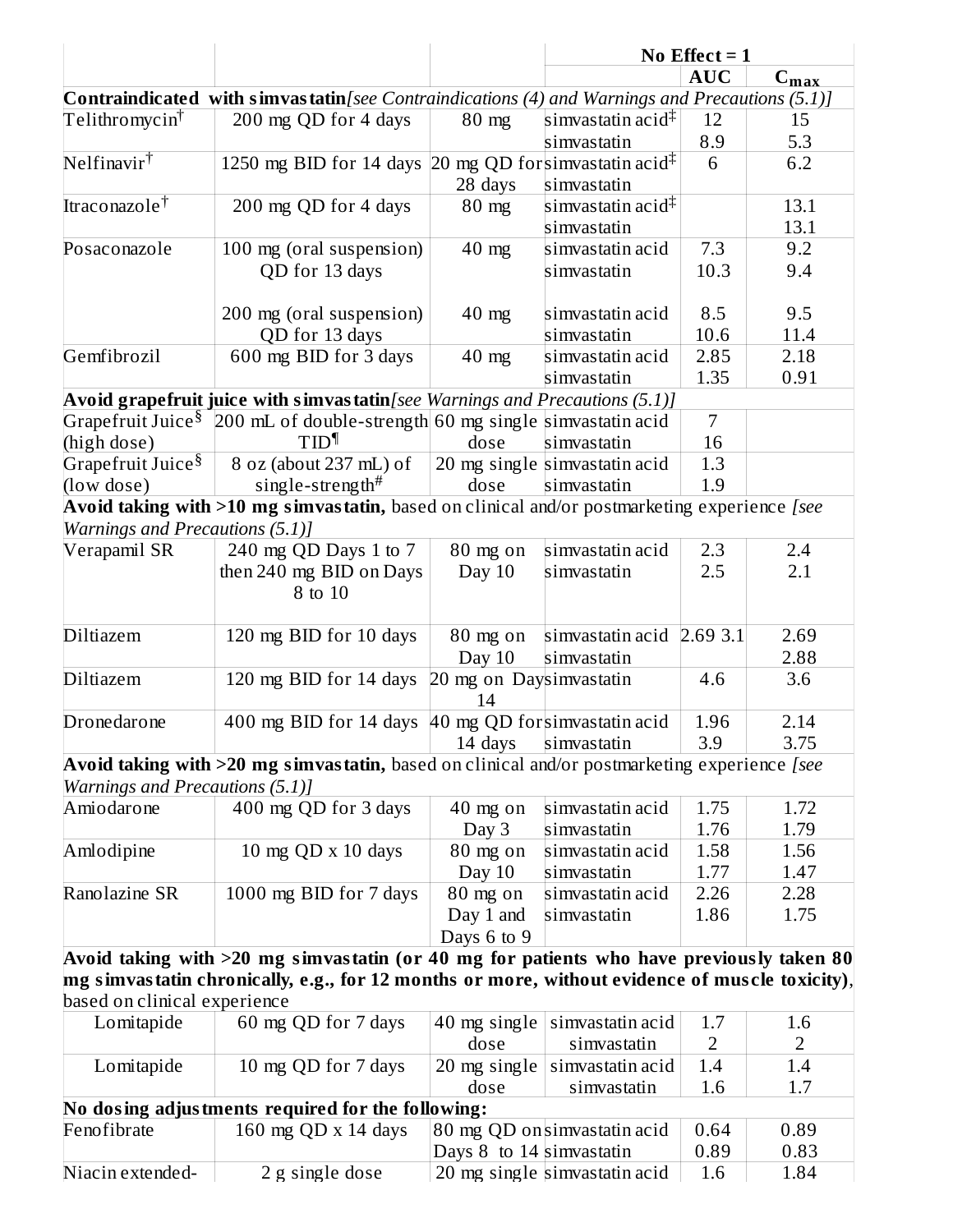| release <sup>b</sup> |                   | dose | simvastatin                  | 1.4  | 1.08                                              |
|----------------------|-------------------|------|------------------------------|------|---------------------------------------------------|
| Propranolol          | 80 mg single dose | dose | 80 mg single total inhibitor | 0.79 | ↓ from<br>33.6 to 21.1<br>$ng \cdot eq/mL$        |
|                      |                   |      | active inhibitor             | 0.79 | $\downarrow$ from<br>7 to 4.7<br>$ng \cdot eq/mL$ |

Results based on a chemical assay except results with propranolol as indicated. \*

 $^\dagger$  Results could be representative of the following CYP3A4 inhibitors: ketoconazole, erythromycin, clarithromycin, HIV protease inhibitors, and nefazodone.

 $\ddagger$  Simvastatin acid refers to the β-hydroxyacid of simvastatin.

 $§$  The effect of amounts of grapefruit juice between those used in these two studies on simvastatin pharmacokinetics has not been studied.

Double-strength: one can of frozen concentrate diluted with one can of water. Grapefruit juice was ¶ administered TID for 2 days, and 200 mL together with single dose simvastatin and 30 and 90 minutes following single dose simvastatin on Day 3.

# Single-strength: one can of frozen concentrate diluted with 3 cans of water. Grapefruit juice was administered with breakfast for 3 days, and simvastatin was administered in the evening on Day 3.

 $\rm ^b$  Because Chinese patients have an increased risk for myopathy with simvastatin coadministered with lipid-modifying doses (≥ 1 gram/day niacin) of niacin-containing products, and the risk is dose-related, Chinese patients should not receive simvastatin 80 mg coadministered with lipid-modifying doses of niacin-containing products *[see Warnings and Precautions (5.1) and Drug Interactions (7.4)]*.

In a study of 12 healthy volunteers, simvastatin at the 80 mg dose had no effect on the metabolism of the probe cytochrome P450 isoform 3A4 (CYP3A4) substrates midazolam and erythromycin. This indicates that simvastatin is not an inhibitor of  $\angle$  CYP3A4, and, therefore, is not expected to affect the plasma levels of other drugs metabolized by CYP3A4.

Coadministration of simvastatin (40 mg QD for 10 days) resulted in an increase in the maximum mean levels of cardioactive digoxin (given as a single 0.4 mg dose on day 10) by approximately 0.3 ng/mL.

# **13 NONCLINICAL TOXICOLOGY**

## **13.1 Carcinogenesis, Mutagenesis , Impairment Of Fertility**

In a 72-week carcinogenicity study, mice were administered daily doses of simvastatin of 25, 100, and 400 mg/kg body weight, which resulted in mean plasma drug levels approximately 1, 4, and 8 times higher than the mean human plasma drug level, respectively (as total inhibitory activity based on AUC) after an 80 mg oral dose. Liver carcinomas were significantly increased in high-dose females and midand high-dose males with a maximum incidence of 90% in males. The incidence of adenomas of the liver was significantly increased in mid- and high-dose females. Drug treatment also significantly increased the incidence of lung adenomas in mid- and high-dose males and females. Adenomas of the Harderian gland (a gland of the eye of rodents) were significantly higher in high-dose mice than in controls. No evidence of a tumorigenic effect was observed at 25 mg/kg/day.

In a separate 92-week carcinogenicity study in mice at doses up to 25 mg/kg/day, no evidence of a tumorigenic effect was observed (mean plasma drug levels were 1 times higher than humans given 80 mg simvastatin as measured by AUC).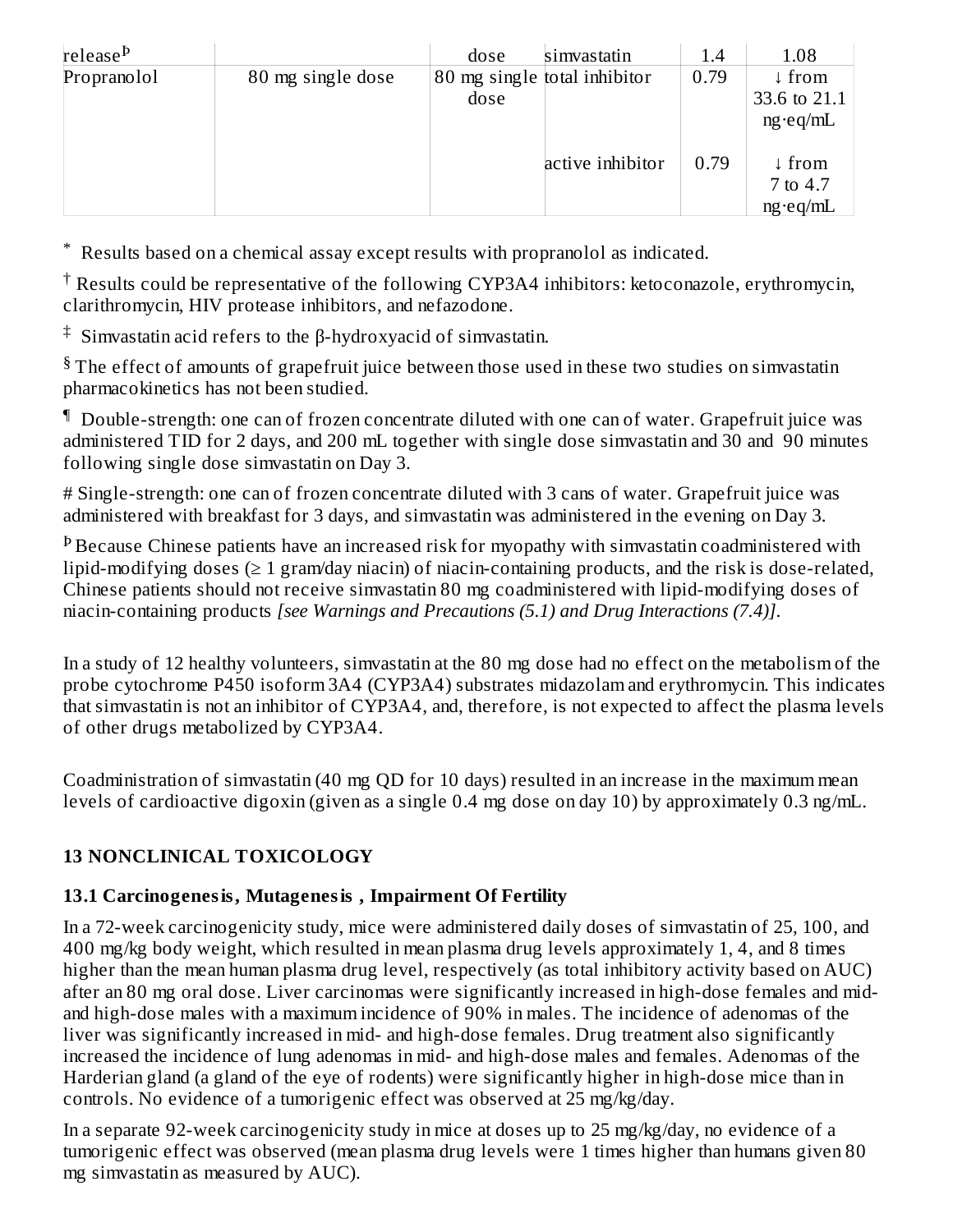In a two-year study in rats at 25 mg/kg/day, there was a statistically significant increase in the incidence of thyroid follicular adenomas in female rats exposed to approximately 11 times higher levels of simvastatin than in humans given 80 mg simvastatin (as measured by AUC).

A second two-year rat carcinogenicity study with doses of 50 and 100 mg/kg/day produced hepatocellular adenomas and carcinomas (in female rats at both doses and in males at 100 mg/kg/day). Thyroid follicular cell adenomas were increased in males and females at both doses; thyroid follicular cell carcinomas were increased in females at 100 mg/kg/day. The increased incidence of thyroid neoplasms appears to be consistent with findings from other statins. These treatment levels represented plasma drug levels (AUC) of approximately 7 and 15 times (males) and 22 and 25 times (females) the mean human plasma drug exposure after an 80 milligram daily dose.

No evidence of mutagenicity was observed in a microbial mutagenicity (Ames) test with or without rat or mouse liver metabolic activation. In addition, no evidence of damage to genetic material was noted in an *in vitro* alkaline elution assay using rat hepatocytes, a V-79 mammalian cell forward mutation study, an *in vitro* chromosome aberration study in CHO cells, or an *in vivo* chromosomal aberration assay in mouse bone marrow.

There was decreased fertility in male rats treated with simvastatin for 34 weeks at 25 mg/kg body weight (4 times the maximum human exposure level, based on AUC, in patients receiving 80 mg/day); however, this effect was not observed during a subsequent fertility study in which simvastatin was administered at this same dose level to male rats for 11 weeks (the entire cycle of spermatogenesis including epididymal maturation). No microscopic changes were observed in the testes of rats from either study. At 180 mg/kg/day, (which produces exposure levels 22 times higher than those in humans taking 80 mg/day based on surface area, mg/m2), seminiferous tubule degeneration (necrosis and loss of spermatogenic epithelium) was observed. In dogs, there was drug-related testicular atrophy, decreased spermatogenesis, spermatocytic degeneration and giant cell formation at 10 mg/kg/day, (approximately 2 times the human exposure, based on AUC, at 80 mg/day). The clinical significance of these findings is unclear.

## **13.2 Animal Toxicology and/OR Pharmacology**

## *CNS Toxicity*

Optic nerve degeneration was seen in clinically normal dogs treated with simvastatin for 14 weeks at 180 mg/kg/day, a dose that produced mean plasma drug levels about 12 times higher than the mean plasma drug level in humans taking 80 mg/day.

A chemically similar drug in this class also produced optic nerve degeneration (Wallerian degeneration of retinogeniculate fibers) in clinically normal dogs in a dose-dependent fashion starting at 60 mg/kg/day, a dose that produced mean plasma drug levels about 30 times higher than the mean plasma drug level in humans taking the highest recommended dose (as measured by total enzyme inhibitory activity). This same drug also produced vestibulocochlear Wallerian-like degeneration and retinal ganglion cell chromatolysis in dogs treated for 14 weeks at 180 mg/kg/day, a dose that resulted in a mean plasma drug level similar to that seen with the 60 mg/kg/day dose.

CNS vascular lesions, characterized by perivascular hemorrhage and edema, mononuclear cell infiltration of perivascular spaces, perivascular fibrin deposits and necrosis of small vessels were seen in dogs treated with simvastatin at a dose of 360 mg/kg/day, a dose that produced mean plasma drug levels that were about 14 times higher than the mean plasma drug levels in humans taking 80 mg/day. Similar CNS vascular lesions have been observed with several other drugs of this class.

There were cataracts in female rats after two years of treatment with 50 and 100 mg/kg/day (22 and 25 times the human AUC at 80 mg/day, respectively) and in dogs after three months at 90 mg/kg/day (19 times) and at two years at 50 mg/kg/day (5 times).

# **14 CLINICAL STUDIES**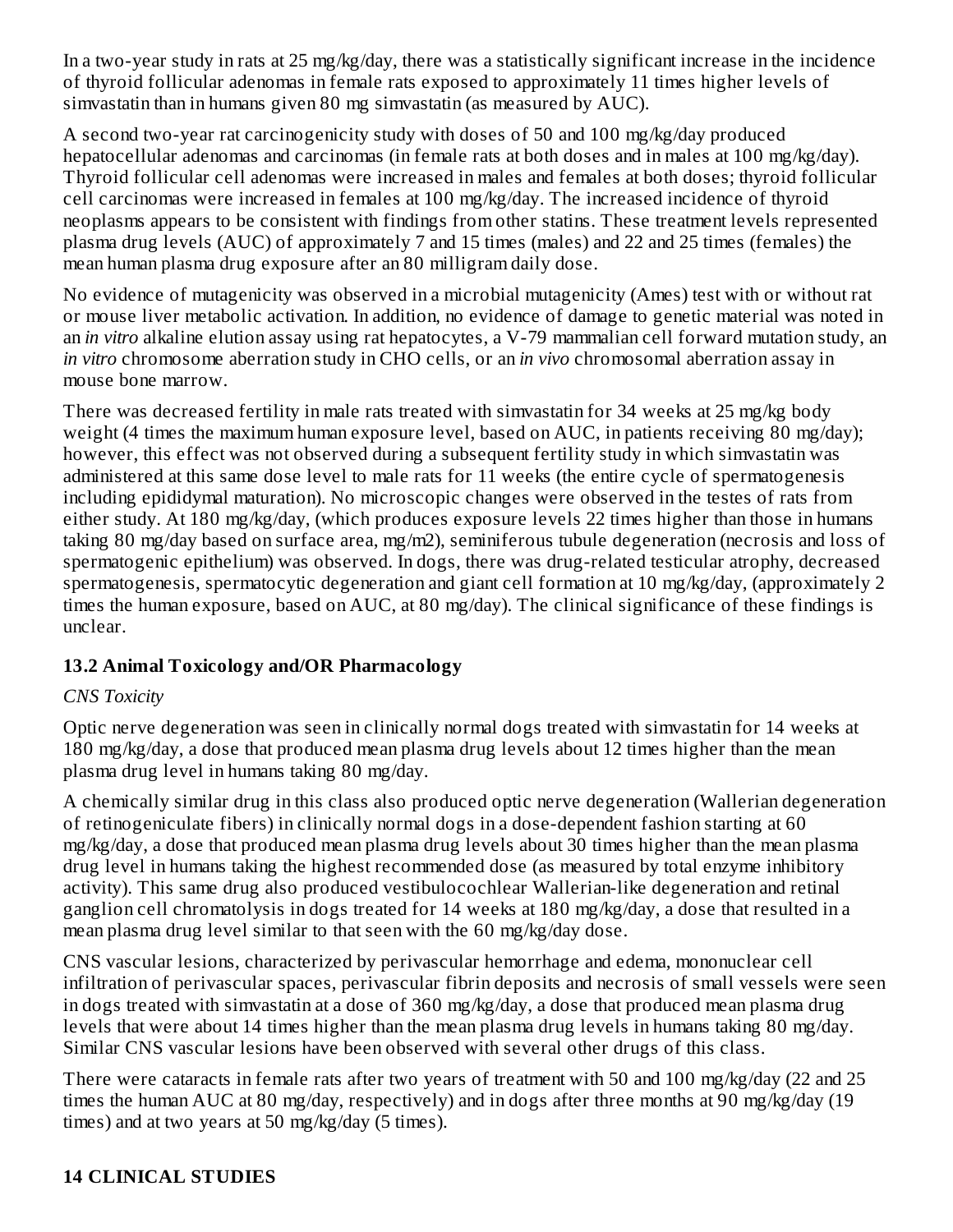#### **14.1 Clinical Studies in Adults**

*Reductions in Risk of CHD Mortality and Cardiovascular Events*

In 4S, the effect of therapy with simvastatin on total mortality was assessed in 4,444 patients with CHD and baseline total cholesterol 212 to 309 mg/dL (5.5 to 8 mmol/L). In this multicenter, randomized, double-blind, placebo-controlled study, patients were treated with standard care, including diet, and either simvastatin 20 to 40 mg/day (n=2,221) or placebo (n=2,223) for a median duration of 5.4 years. Over the course of the study, treatment with simvastatin led to mean reductions in total-C, LDL-C and TG of 25%, 35%, and 10%, respectively, and a mean increase in HDL-C of 8%. Simvastatin significantly reduced the risk of mortality by 30% (p=0.0003, 182 deaths in the simvastatin group vs 256 deaths in the placebo group). The risk of CHD mortality was significantly reduced by 42% (p=0.00001, 111 vs 189 deaths). There was no statistically significant difference between groups in non-cardiovascular mortality. Simvastatin significantly decreased the risk of having major coronary events (CHD mortality plus hospital-verified and silent non-fatal myocardial infarction [MI]) by 34% (p<0.00001, 431 vs 622 patients with one or more events). The risk of having a hospital-verified nonfatal MI was reduced by 37%. Simvastatin significantly reduced the risk for undergoing myocardial revascularization procedures (coronary artery bypass grafting or percutaneous transluminal coronary angioplasty) by 37% (p<0.00001, 252 vs 383 patients). Simvastatin significantly reduced the risk of fatal plus non-fatal cerebrovascular events (combined stroke and transient ischemic attacks) by 28% (p=0.033, 75 vs 102 patients). Simvastatin reduced the risk of major coronary events to a similar extent across the range of baseline total and LDL cholesterol levels. Because there were only 53 female deaths, the effect of simvastatin on mortality in women could not be adequately assessed. However, simvastatin significantly lessened the risk of having major coronary events by 34% (60 vs 91 women with one or more event). The randomization was stratified by angina alone (21% of each treatment group) or a previous MI. Because there were only 57 deaths among the patients with angina alone at baseline, the effect of simvastatin on mortality in this subgroup could not be adequately assessed. However, trends in reduced coronary mortality, major coronary events and revascularization procedures were consistent between this group and the total study cohort. Additionally, simvastatin resulted in similar decreases in relative risk for total mortality, CHD mortality, and major coronary events in elderly patients (≥65 years), compared with younger patients.

The Heart Protection Study (HPS) was a large, multi-center, placebo-controlled, double-blind study with a mean duration of 5 years conducted in 20,536 patients (10,269 on simvastatin 40 mg and 10,267 on placebo). Patients were allocated to treatment using a covariate adaptive method<sup>3</sup> which took into account the distribution of 10 important baseline characteristics of patients already enrolled and minimized the imbalance of those characteristics across the groups. Patients had a mean age of 64 years (range 40 to 80 years), were 97% Caucasian and were at high risk of developing a major coronary event because of existing CHD (65%), diabetes (Type 2, 26%; Type 1, 3%), history of stroke or other cerebrovascular disease (16%), peripheral vessel disease (33%), or hypertension in males ≥65 years (6%). At baseline, 3,421 patients (17%) had LDL-C levels below 100 mg/dL, of whom 953 (5%) had LDL-C levels below 80 mg/dL; 7,068 patients (34%) had levels between 100 and 130 mg/dL; and 10,047 patients (49%) had levels greater than 130 mg/dL.

The HPS results showed that simvastatin 40 mg/day significantly reduced: total and CHD mortality; non-fatal MI, stroke, and revascularization procedures (coronary and non-coronary) (see Table 4).

—————————————————

 $3$  D.R. Taves, Minimization: a new method of assigning patients to treatment and control groups. Clin. Pharmacol. Ther. 15 (1974), pp. 443-453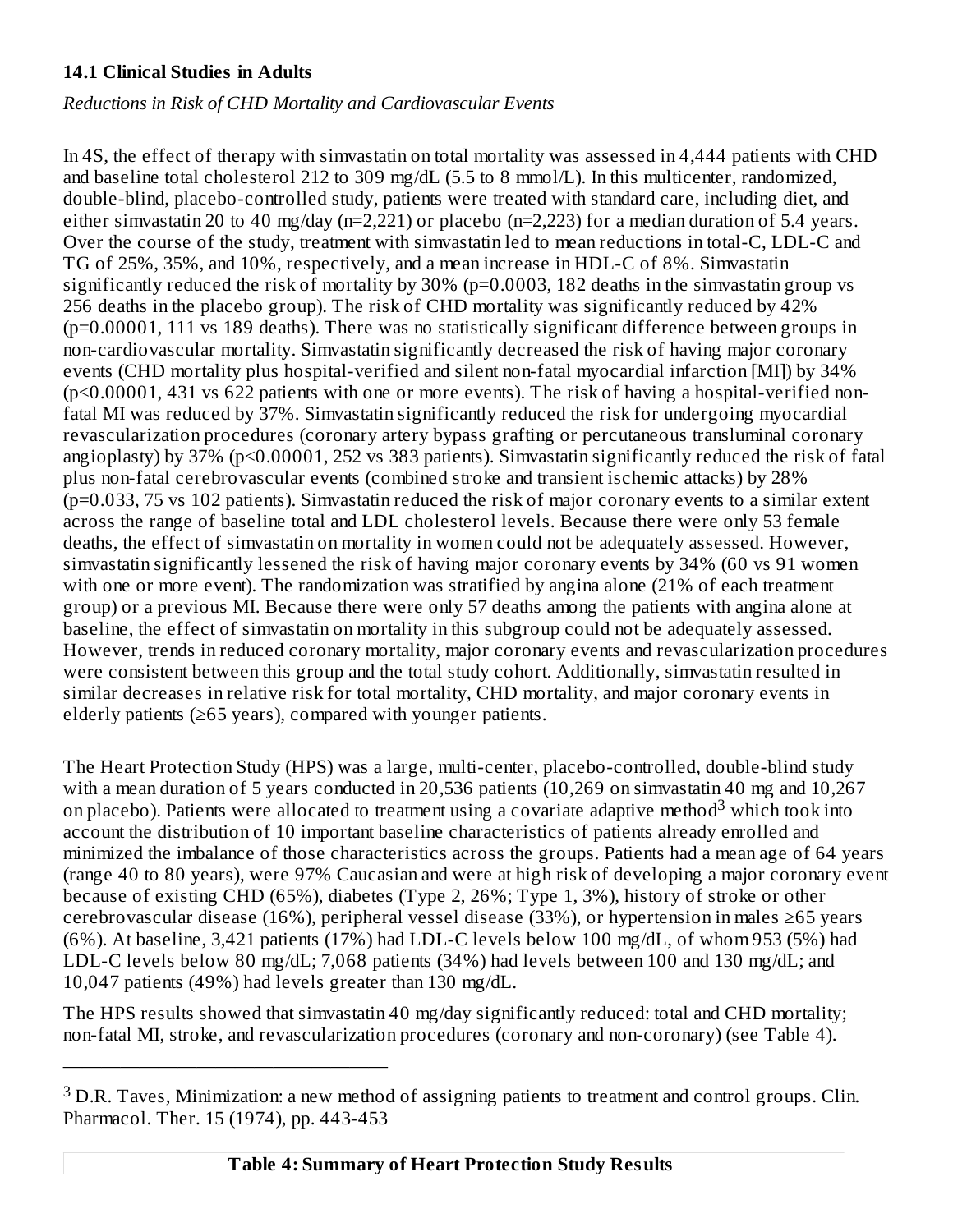| <b>Endpoint</b>                               | Simvas tatin                   | Placebo   | <b>Risk Reduction (%)</b> | p-Value      |
|-----------------------------------------------|--------------------------------|-----------|---------------------------|--------------|
|                                               | $(N=10,269)$ $(N=10,267)$      |           | $(95\% \text{ CI})$       |              |
|                                               | $n (%)^*$                      | $n (%)^*$ |                           |              |
| Primary                                       | $1,328$ (12.9) $ 1,507$ (14.7) |           | 13 (6 to 19)              | $p=0.0003$   |
| Mortality                                     | 587(5.7)                       | 707(6.9)  | 18 (8 to 26)              | $ p=0.0005 $ |
| CHD mortality                                 |                                |           |                           |              |
| <b>Secondary</b>                              | 357(3.5)                       | 574(5.6)  | 38 (30 to 46)             | p<0.0001     |
| Non-fatal MI                                  | 444 (4.3)                      | 585(5.7)  | 25 (15 to 34)             | p<0.0001     |
| Stroke                                        |                                |           |                           |              |
| <b>Tertiary</b>                               | 513(5)                         | 725(7.1)  | 30 (22 to 38)             | p<0.0001     |
| Coronary revascularization                    | 450 (4.4)                      | 532(5.2)  | 16 (5 to 26)              | $p=0.006$    |
| Peripheral and other non-coronary             |                                |           |                           |              |
| revascularization                             |                                |           |                           |              |
| $n =$ number of patients with indicated event |                                |           |                           |              |

Two composite endpoints were defined in order to have sufficient events to assess relative risk reductions across a range of baseline characteristics (see Figure 1). A composite of major coronary events (MCE) was comprised of CHD mortality and non-fatal MI (analyzed by time-to-first event; 898 patients treated with simvastatin had events and 1,212 patients on placebo had events). A composite of major vascular events (MVE) was comprised of MCE, stroke and revascularization procedures including coronary, peripheral and other non-coronary procedures (analyzed by time-to-first event; 2,033 patients treated with simvastatin had events and 2,585 patients on placebo had events). Significant relative risk reductions were observed for both composite endpoints (27% for MCE and 24% for MVE, p<0.0001). Treatment with simvastatin produced significant relative risk reductions for all components of the composite endpoints. The risk reductions produced by simvastatin in both MCE and MVE were evident and consistent regardless of cardiovascular disease related medical history at study entry (i.e., CHD alone; or peripheral vascular disease, cerebrovascular disease, diabetes or treated hypertension, with or without CHD), gender, age, creatinine levels up to the entry limit of 2.3 mg/dL, baseline levels of LDL-C, HDL-C, apolipoprotein B and A-1, baseline concomitant cardiovascular medications (i.e., aspirin, beta blockers, or calcium channel blockers), smoking status, alcohol intake, or obesity. Diabetics showed risk reductions for MCE and MVE due to simvastatin treatment regardless of baseline HbA1c levels or obesity with the greatest effects seen for diabetics without CHD.

Figure 1 The Effects of Treatment with Simvastatin on Major Vascular Events and Major Coronary Events in HPS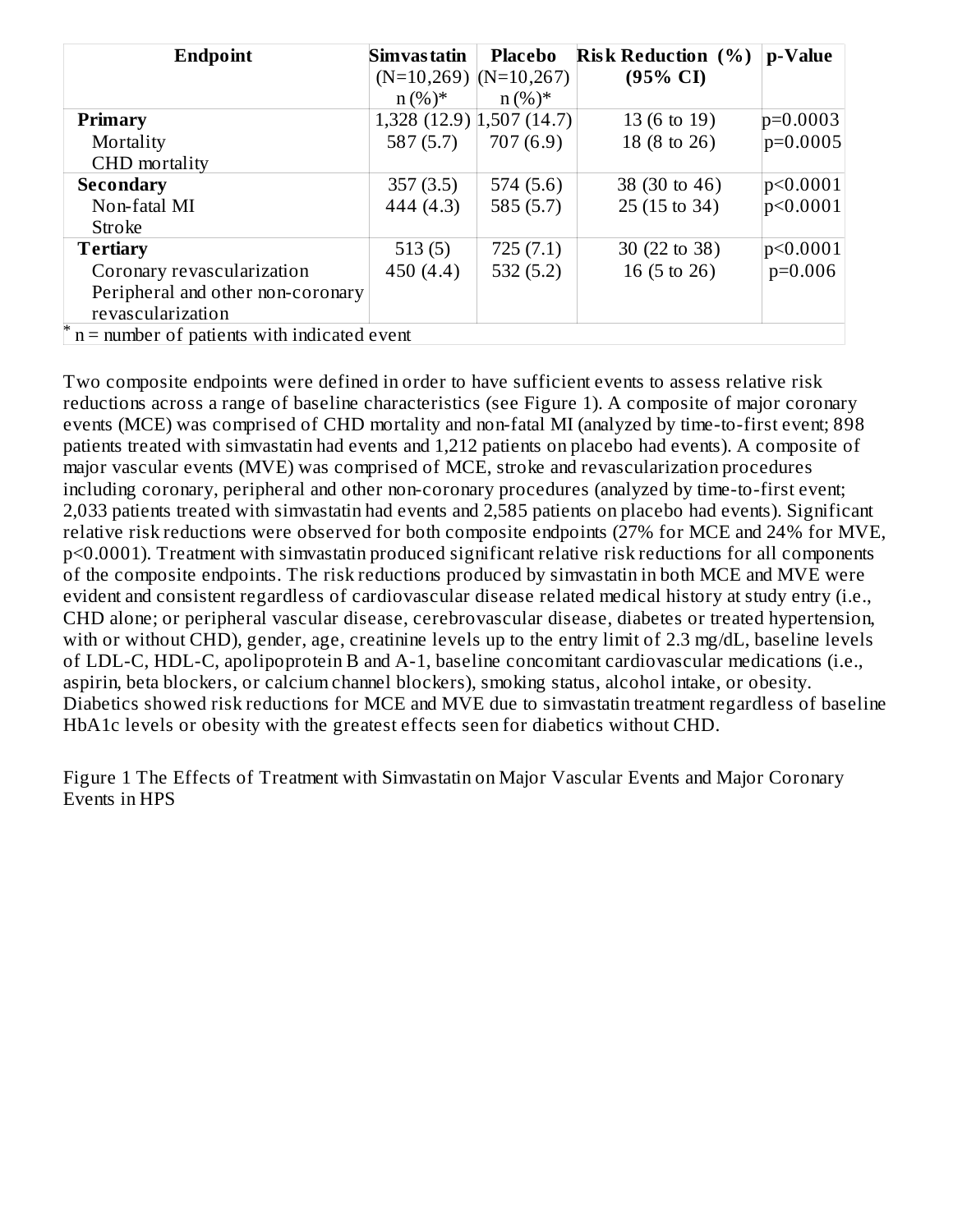**Major Vascular Events** 

**Major Coronary Events** 

| <b>Baseline</b><br><b>Characteristics</b>                                               | N                                 | Simvastatin Placebo          | Incidence (%)                | Favors<br>Simvastatin                     | Favors<br>Placebo | Simvastatin Placebo       | Incidence (%)             | Favors<br>Simvastatin                     | Favors<br>Placebo |
|-----------------------------------------------------------------------------------------|-----------------------------------|------------------------------|------------------------------|-------------------------------------------|-------------------|---------------------------|---------------------------|-------------------------------------------|-------------------|
| All patients                                                                            | 20,536                            | 19.8                         | 25.2                         |                                           |                   | 8.7                       | 11.8                      |                                           |                   |
| <b>Without CHD</b><br>With CHD                                                          | 7,150<br>13,386                   | 16.1<br>21.8                 | 20.8<br>27.5                 |                                           |                   | 5.1<br>10.7               | 8<br>13.9                 |                                           |                   |
| <b>Diabetes mellitus</b><br><b>Without CHD</b><br>With CHD<br>Without diabetes mellitus | 5,963<br>3,982<br>1,981<br>14,573 | 20.2<br>13.8<br>33.4<br>19.6 | 25.1<br>18.6<br>37.8<br>25.2 |                                           |                   | 9.4<br>5.5<br>17.4<br>8.5 | 12.6<br>8.4<br>21<br>11.5 |                                           |                   |
| Peripheral vascular disease<br><b>Without CHD</b>                                       | 6,748<br>2,701                    | 26.4<br>24.7                 | 32.7<br>30.5                 |                                           |                   | 10.9<br>7                 | 13.8<br>10.1              |                                           |                   |
| With CHD<br>Cerebrovascular disease                                                     | 4,047<br>3,280                    | 27.6<br>24.7                 | 34.3<br>29.8                 |                                           |                   | 13.4<br>10.4              | 16.4<br>13.3              |                                           |                   |
| <b>Without CHD</b><br>With CHD                                                          | 1,820<br>1,460                    | 18.7<br>32.4                 | 23.6<br>37.4                 |                                           |                   | 5.9<br>16.2               | 8.7<br>19                 |                                           |                   |
| Gender<br>Female<br>Male                                                                | 5.082<br>15,454                   | 14.4<br>21.6                 | 17.7<br>27.6                 |                                           |                   | 5.2<br>9.9                | 7.8<br>13.1               |                                           |                   |
| Age (years)<br>$> 40$ to < 65                                                           | 9,839                             | 16.9                         | 22.1                         |                                           |                   | 6.2                       | 9.2                       |                                           |                   |
| $65$ to < 70<br>><br>70<br>$\geq$<br>LDL-cholesterol (mg/dL)                            | 4,891<br>5,806                    | 20.9<br>23.6                 | 27.2<br>28.7                 |                                           |                   | 9.5<br>12.4               | 13.1<br>15.2              |                                           |                   |
| < 100<br>100 to $<$ 130<br>>                                                            | 3,421<br>7,068                    | 16.4<br>18.9                 | 21<br>24.7                   |                                           |                   | 7.5<br>7.9                | 9.8<br>11.9               |                                           |                   |
| $\geq 130$<br>HDL-cholesterol (mg/dL)<br>35<br>$\lt$                                    | 10,047<br>7,176                   | 21.6<br>22.6                 | 26.9<br>29.9                 |                                           |                   | 9.7<br>10.2               | 12.4<br>14.4              |                                           |                   |
| $35$ to < 43<br>Σ<br>$\geq 43$                                                          | 5,666<br>7.694                    | 20<br>17                     | 25.1<br>20.9                 |                                           |                   | 8.9<br>7.3                | 11.7<br>9.4               |                                           |                   |
|                                                                                         |                                   |                              |                              | $0.4$ 0.6 0.8<br>1<br>Risk Ratio (95% CI) | 1.2               |                           |                           | $0.4$ 0.6 0.8<br>1<br>Risk Ratio (95% CI) | 1.2               |

 $N =$  number of patients in each subgroup. The inverted triangles are point estimates of the relative risk, with their 95% confidence intervals represented as a line. The area of a triangle is proportional to the number of patients with MVE or MCE in the subgroup relative to the number with MVE or MCE, respectively, in the entire study population. The vertical solid line represents a relative risk of one. The vertical dashed line represents the point estimate of relative risk in the entire study population.

#### *Angiographic Studies*

In the Multicenter Anti-Atheroma Study, the effect of simvastatin on atherosclerosis was assessed by quantitative coronary angiography in hypercholesterolemic patients with CHD. In this randomized, double-blind, controlled study, patients were treated with simvastatin 20 mg/day or placebo. Angiograms were evaluated at baseline, two and four years. The co-primary study endpoints were mean change per-patient in minimum and mean lumen diameters, indicating focal and diffuse disease, respectively. Simvastatin significantly slowed the progression of lesions as measured in the Year 4 angiogram by both parameters, as well as by change in percent diameter stenosis. In addition, simvastatin significantly decreased the proportion of patients with new lesions and with new total occlusions.

#### *Modifications of Lipid Profiles*

*Primary Hyperlipidemia (Fredrickson type lla and llb)*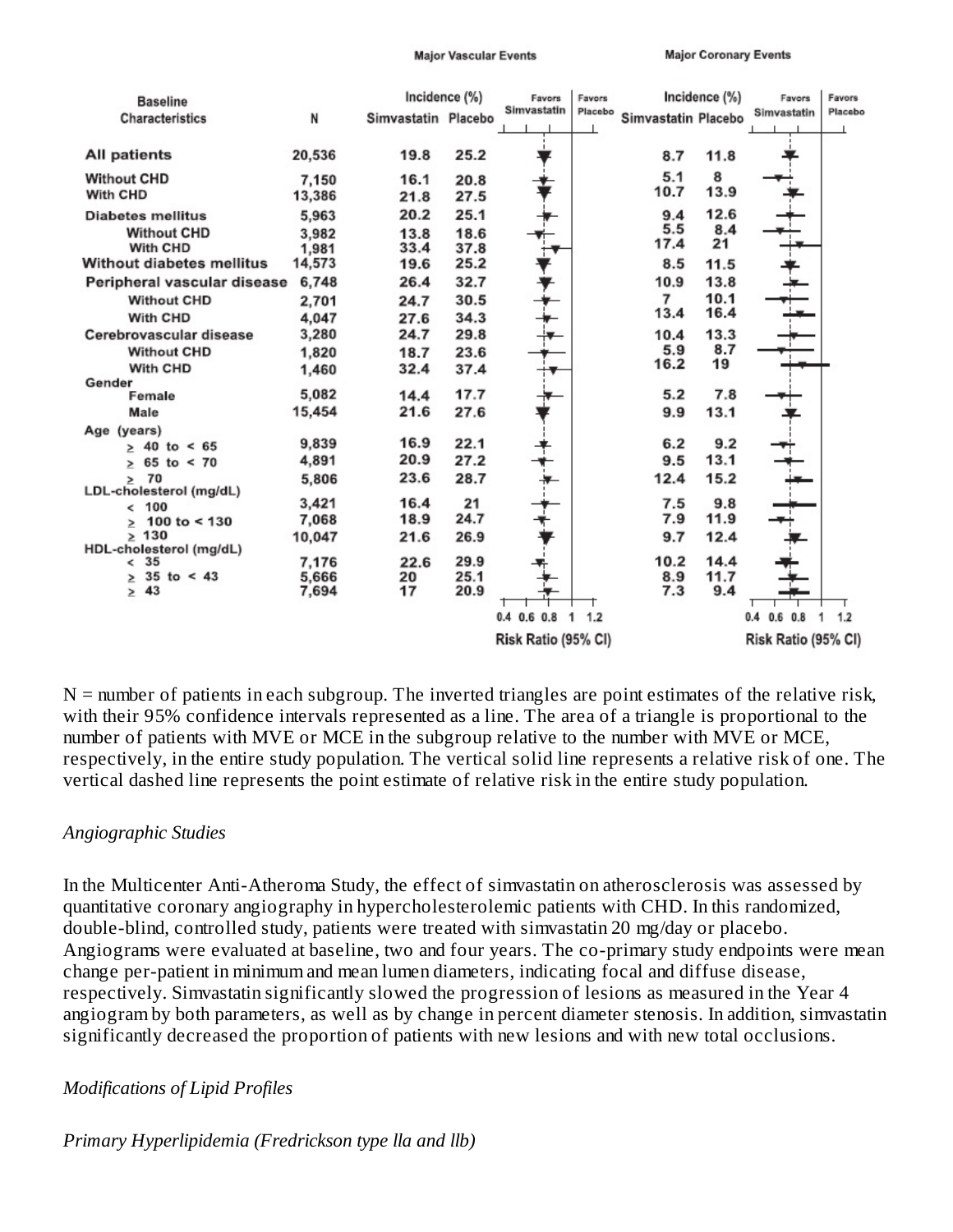Simvastatin has been shown to be effective in reducing total-C and LDL-C in heterozygous familial and non-familial forms of hyperlipidemia and in mixed hyperlipidemia. Maximal to near maximal response is generally achieved within 4 to 6 weeks and maintained during chronic therapy. Simvastatin significantly decreased total-C, LDL-C, total-C/HDL-C ratio, and LDL-C/HDL-C ratio; simvastatin also decreased TG and increased HDL-C (see Table 5).

| Table 5: Mean Response in Patients with Primary Hyperlipidemia and |      |                      |                |                |       |  |  |
|--------------------------------------------------------------------|------|----------------------|----------------|----------------|-------|--|--|
| Combined (mixed) Hyperlipidemia (Mean Percent Change from Baseline |      |                      |                |                |       |  |  |
|                                                                    |      | After 6 to 24 Weeks) |                |                |       |  |  |
| <b>TREATMENT</b>                                                   | N    | TOTAL-               | LDL-C          | HDL-C          | $TG*$ |  |  |
|                                                                    |      | C                    |                |                |       |  |  |
| <b>Lower Dose</b>                                                  |      |                      |                |                |       |  |  |
| Comparative Study <sup>†</sup>                                     | 109  | $-19$                | $-26$          | 10             | $-12$ |  |  |
| (Mean % Change at                                                  | 110  | $-23$                | $-30$          | 12             | $-15$ |  |  |
| Week 6)                                                            |      |                      |                |                |       |  |  |
| Simvastatin 5 mg q.p.m.                                            |      |                      |                |                |       |  |  |
| Simvastatin 10 mg                                                  |      |                      |                |                |       |  |  |
| q.p.m.                                                             |      |                      |                |                |       |  |  |
| Scandinavian Simvastatin                                           |      |                      |                |                |       |  |  |
| Survival Study <sup>‡</sup>                                        | 2223 | $-1$                 | $-1$           | $\overline{0}$ | $-2$  |  |  |
| (Mean % Change at                                                  |      |                      |                |                |       |  |  |
| Week 6)                                                            |      |                      |                |                |       |  |  |
| Placebo                                                            |      |                      |                |                |       |  |  |
| Simvastatin 20 mg q.p.m.                                           | 2221 | $-28$                | $-38$          | 8              | $-19$ |  |  |
| <b>Upper Dose</b>                                                  |      |                      |                |                |       |  |  |
| Comparative Study <sup>§</sup>                                     | 433  | $-31$                | $-41$          | 9              | $-18$ |  |  |
| (Mean % Change                                                     | 664  | $-36$                | $-47$          | 8              | $-24$ |  |  |
| Averaged at Weeks 18 and                                           |      |                      |                |                |       |  |  |
| 24)                                                                |      |                      |                |                |       |  |  |
| Simvastatin 40 mg                                                  |      |                      |                |                |       |  |  |
| q.p.m.                                                             |      |                      |                |                |       |  |  |
| Simvastatin 80 mg                                                  |      |                      |                |                |       |  |  |
| q.p.m. $\P$                                                        |      |                      |                |                |       |  |  |
| Multi-Center Combined                                              |      |                      |                |                |       |  |  |
| Hyperlipidemia Study#                                              | 125  | $\mathbf{1}$         | $\overline{2}$ | 3              | $-4$  |  |  |
| (Mean % Change at                                                  | 123  | $-25$                | $-29$          | 13             | $-28$ |  |  |
| Week 6)                                                            | 124  | $-31$                | $-36$          | 16             | $-33$ |  |  |
| Placebo                                                            |      |                      |                |                |       |  |  |
| Simvastatin 40 mg                                                  |      |                      |                |                |       |  |  |
| q.p.m.                                                             |      |                      |                |                |       |  |  |
| Simvastatin 80 mg                                                  |      |                      |                |                |       |  |  |
| q.p.m.                                                             |      |                      |                |                |       |  |  |
| * median percent change                                            |      |                      |                |                |       |  |  |

 $\dagger$ mean baseline LDL-C 244 mg/dL and median baseline TG 168 mg/dL  $\#$ mean baseline LDL-C 188 mg/dL and median baseline TG 128 mg/dL  $\frac{1}{2}$  mean baseline LDL-C 226 mg/dL and median baseline TG 156 mg/dL  $\P$  21% and 36% median reduction in TG in patients with TG ≤200 mg/dL and TG >200 mg/dL, respectively. Patients with TG >350 mg/dL were excluded  $^{\#}$  mean baseline LDL-C 156 mg/dL and median baseline TG 391 mg/dL.

*Hypertriglyceridemia (Fredrickson type IV)*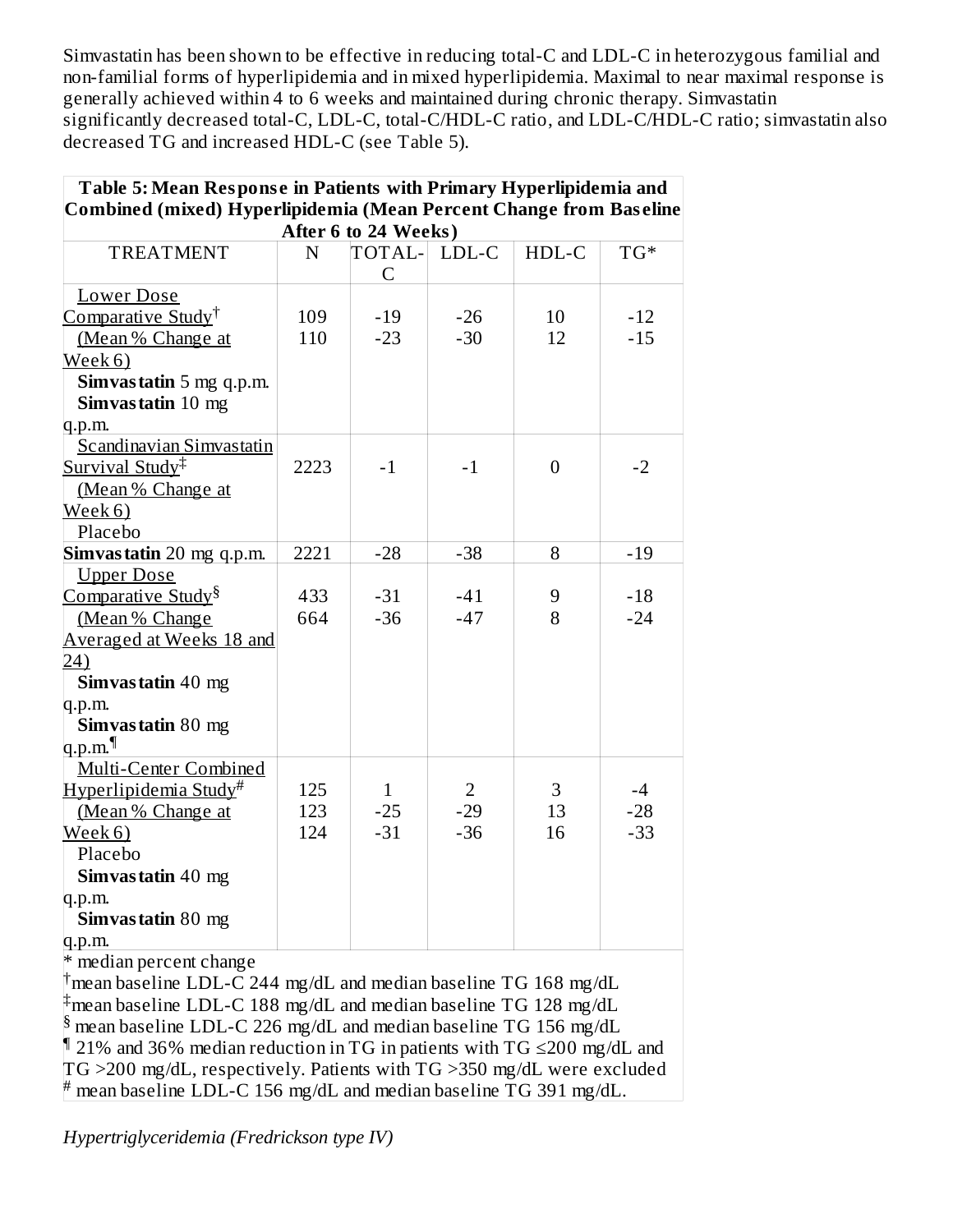The results of a subgroup analysis in 74 patients with type IV hyperlipidemia from a 130-patient, double-blind, placebo-controlled, 3-period crossover study are presented in Table 6.

| Table 6: Six-week, Lipid-lowering Effects of Simvastatin in Type IV Hyperlipidemia<br>Median Percent Change (25 <sup>th</sup> and 75 <sup>th</sup> percentile) from Baseline* |                                                                                             |              |              |             |              |              |                 |  |  |  |
|-------------------------------------------------------------------------------------------------------------------------------------------------------------------------------|---------------------------------------------------------------------------------------------|--------------|--------------|-------------|--------------|--------------|-----------------|--|--|--|
| <b>TREATMENT</b>                                                                                                                                                              | N                                                                                           | Total-C      | $LDL-C$      | HDL-C       | TG           |              | VLDL-C Non-HDL- |  |  |  |
|                                                                                                                                                                               |                                                                                             |              |              |             |              |              |                 |  |  |  |
| Placebo                                                                                                                                                                       | 74                                                                                          | $+2$         | $+1$         | $+3$        | -9           | $-7$         | $+1$            |  |  |  |
|                                                                                                                                                                               |                                                                                             | $(-7, +7)$   | $(-8, +14)$  | $(-3, +10)$ | $(-25, +13)$ | $(-25, +11)$ | $(-9, +8)$      |  |  |  |
| Simvastatin 40                                                                                                                                                                | 74                                                                                          | $-25$        | $-28$        | $+11$       | $-29$        | $-37$        | $-32$           |  |  |  |
| mg/day                                                                                                                                                                        |                                                                                             | $(-34, -19)$ | $(-40, -17)$ | $(+5, +23)$ | $(-43, -16)$ | $(-54, -23)$ | (-42, -23)      |  |  |  |
| Simvastatin 80                                                                                                                                                                | 74                                                                                          | $-32$        | -37          | $+15$       | $-34$        | $-41$        | -38             |  |  |  |
| mg/day                                                                                                                                                                        | $(-38, -24)$<br>$(-46, -26)$<br>$(+5, +23)$<br>$(-45, -18)$<br>$(-57, -28)$<br>$(-49, -32)$ |              |              |             |              |              |                 |  |  |  |
| <sup>*</sup> The median baseline values (mg/dL) for the patients in this study were: total-C = 254, LDL-C                                                                     |                                                                                             |              |              |             |              |              |                 |  |  |  |
| $\neq$ 135, HDL-C = 36, TG = 404, VLDL-C = 83, and non-HDL-C = 215.                                                                                                           |                                                                                             |              |              |             |              |              |                 |  |  |  |

*Dysbetalipoproteinemia (Fredrickson type III)*

The results of a subgroup analysis in 7 patients with type III hyperlipidemia (dysbetalipoproteinemia) (apo E2/2) (VLDL-C/TG>0.25) from a 130-patient, double-blind, placebo-controlled, 3-period crossover study are presented in Table 7.

| Table 7: Six-week, Lipid-lowering Effects of Simvastatin in Type III Hyperlipidemia     |                                                                                            |              |              |             |              |              |                   |  |  |
|-----------------------------------------------------------------------------------------|--------------------------------------------------------------------------------------------|--------------|--------------|-------------|--------------|--------------|-------------------|--|--|
| Median Percent Change (min, max) from Baseline*                                         |                                                                                            |              |              |             |              |              |                   |  |  |
| <b>TREATMENT</b>                                                                        | N                                                                                          | Total-C      | $LDL-C +$    | HDL-C       | <b>TG</b>    |              | VLDL-C + Non-HDL- |  |  |
|                                                                                         |                                                                                            |              | <b>IDL</b>   |             |              | <b>IDL</b>   |                   |  |  |
| Placebo                                                                                 |                                                                                            | -8           | -8           | $-2$        | $+4$         | -4           | -8                |  |  |
|                                                                                         | $(-22, +90)$<br>$(-28, +78)$<br>$(-27, +23)$<br>(-26, -39)<br>(-24, +34)<br>$(-21, +16)$   |              |              |             |              |              |                   |  |  |
| Simvastatin 40                                                                          | 7                                                                                          | $-50$        | $-50$        | $+7$        | $-41$        | -58          | $-57$             |  |  |
| mg/day                                                                                  |                                                                                            | $(-66, -39)$ | $(-60, -31)$ | $(-8, +23)$ | $(-74, -16)$ | $(-90, -37)$ | (-72, -44)        |  |  |
| Simvastatin 80                                                                          | 7                                                                                          | $-52$        | $-51$        | $+7$        | -38          | $-60$        | -59               |  |  |
| mg/day                                                                                  | $(-57, -28)$<br>$(-72, -39)$<br>$(-5, +29)$<br>$(-58, +2)$<br>$(-61, -46)$<br>$(-55, -41)$ |              |              |             |              |              |                   |  |  |
| * The median baseline values (mg/dL) were: total-C = 324, LDL-C = 121, HDL-C = 31, TG = |                                                                                            |              |              |             |              |              |                   |  |  |
| $411$ , VLDL-C = 170, and non-HDL-C = 291.                                              |                                                                                            |              |              |             |              |              |                   |  |  |

#### *Homozygous Familial Hypercholesterolemia*

In a controlled clinical study, 12 patients 15 to 39 years of age with homozygous familial hypercholesterolemia received simvastatin 40 mg/day in a single dose or in 3 divided doses, or 80 mg/day in 3 divided doses. In 11 patients with reductions in LDL-C, the mean LDL-C changes for the 40 and 80 mg doses were 14% (range 8% to 23%, median 12%) and 30% (range 14% to 46%, median 29%), respectively. One patient had an increase of 15% in LDL-C. Another patient with absent LDL-C receptor function had an LDL-C reduction of 41% with the 80 mg dose.

## *Endocrine Function*

In clinical studies, simvastatin did not impair adrenal reserve or significantly reduce basal plasma cortisol concentration. Small reductions from baseline in basal plasma testosterone in men were observed in clinical studies with simvastatin, an effect also observed with other statins and the bile acid sequestrant cholestyramine. There was no effect on plasma gonadotropin levels. In a placebo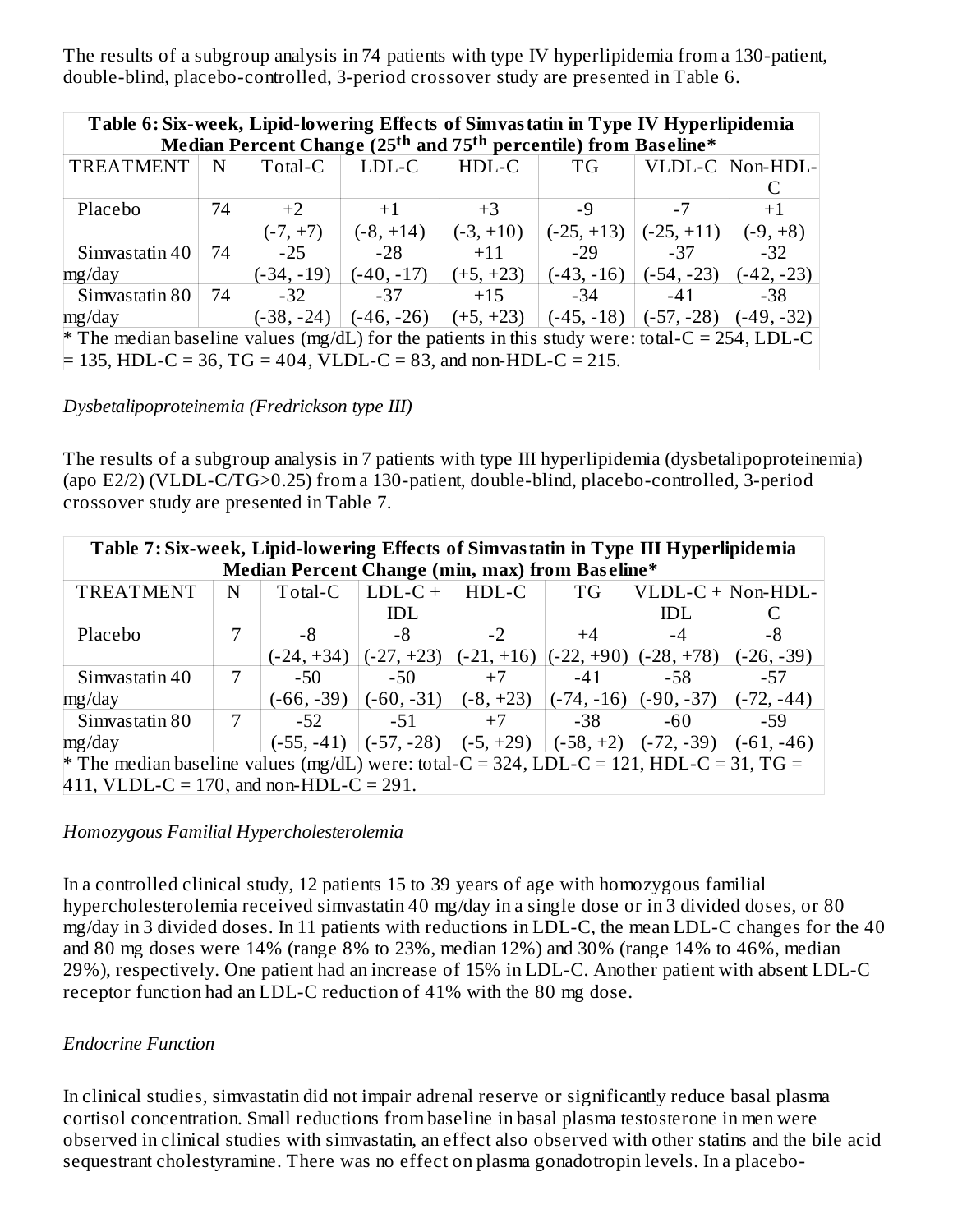controlled, 12-week study there was no significant effect of simvastatin 80 mg on the plasma testosterone response to human chorionic gonadotropin. In another 24-week study, simvastatin 20 to 40 mg had no detectable effect on spermatogenesis. In 4S, in which 4,444 patients were randomized to simvastatin 20 to 40 mg/day or placebo for a median duration of 5.4 years, the incidence of male sexual adverse events in the two treatment groups was not significantly different. Because of these factors, the small changes in plasma testosterone are unlikely to be clinically significant. The effects, if any, on the pituitary-gonadal axis in pre-menopausal women are unknown.

#### **14.2 Clinical Studies in Adoles cents**

In a double-blind, placebo-controlled study, 175 patients (99 adolescent boys and 76 postmenarchal girls) 10 to 17 years of age (mean age 14.1 years) with heterozygous familial hypercholesterolemia (HeFH) were randomized to simvastatin (n=106) or placebo (n=67) for 24 weeks (base study). Inclusion in the study required a baseline LDL-C level between 160 and 400 mg/dL and at least one parent with an LDL-C level >189 mg/dL. The dosage of simvastatin (once daily in the evening) was 10 mg for the first 8 weeks, 20 mg for the second 8 weeks, and 40 mg thereafter. In a 24-week extension, 144 patients elected to continue therapy with simvastatin 40 mg or placebo.

Simvastatin significantly decreased plasma levels of total-C, LDL-C, and Apo B (see Table 8). Results from the extension at 48 weeks were comparable to those observed in the base study.

| Dosage      | Duration | N   |                 | Total-C       | LDL-C     | HDL-C       | $TG^*$                                | Apo B    |
|-------------|----------|-----|-----------------|---------------|-----------|-------------|---------------------------------------|----------|
| Placebo     | 24 Weeks |     | $%$ Change from | 1.6           | 1.1       | 3.6         | $-3.2$                                | $-0.5$   |
|             |          | 67  | <b>Baseline</b> | $(-2.2, 5.3)$ | $(-3.4,$  | $(-0.7, 8)$ | $(-11.8,$                             | $(-4.7,$ |
|             |          |     | (95% CI)        |               | 5.5)      |             | 5.4)                                  | 3.6)     |
|             |          |     | Mean baseline,  | 278.6         | 211.9     | 46.9        | 90                                    | 186.3    |
|             |          |     | mg/dL           | (51.8)        | (49)      | (11.9)      | (50.7)                                | (38.1)   |
|             |          |     | (SD)            |               |           |             |                                       |          |
| Simvastatin |          | 106 | % Change from   | $-26.5$       | $-36.8$   | 8.3         | $-7.9$                                | $-32.4$  |
|             | 24 Weeks |     | <b>Baseline</b> | $(-29.6, -$   | (-40.5, - | (4.6,       | $\left  (-15.8, 0) \right  (-35.9, -$ |          |
|             |          |     | (95% CI)        | 23.3)         | 33)       | 11.9)       |                                       | 29)      |
|             |          |     | Mean baseline,  | 270.2         | 203.8     | 47.7        | 78.3                                  | 179.9    |
|             |          |     | mg/dL           | (44)          | (41.5)    | (9)         | (46)                                  | (33.8)   |
|             |          |     | (SD)            |               |           |             |                                       |          |

**Table 8: Lipid-lowering Effects of Simvastatin in Adoles cent Patients with Heterozygous Familial Hypercholesterolemia (Mean Percent Change from Bas eline)**

median percent change \*

After 24 weeks of treatment, the mean achieved LDL-C value was 124.9 mg/dL (range: 64 to 289 mg/dL) in the simvastatin 40 mg group compared to 207.8 mg/dL (range: 128 to 334 mg/dL) in the placebo group.

The safety and efficacy of doses above 40 mg daily have not been studied in children with HeFH. The long-term efficacy of simvastatin therapy in childhood to reduce morbidity and mortality in adulthood has not been established.

## **16 HOW SUPPLIED/STORAGE AND HANDLING**

**Simvastatin Tablets USP, 5 mg** are yellow colored, round shaped, biconvex, film coated tablets, debossed with 'A' on one side and '15' on the other side. They are supplied as follows: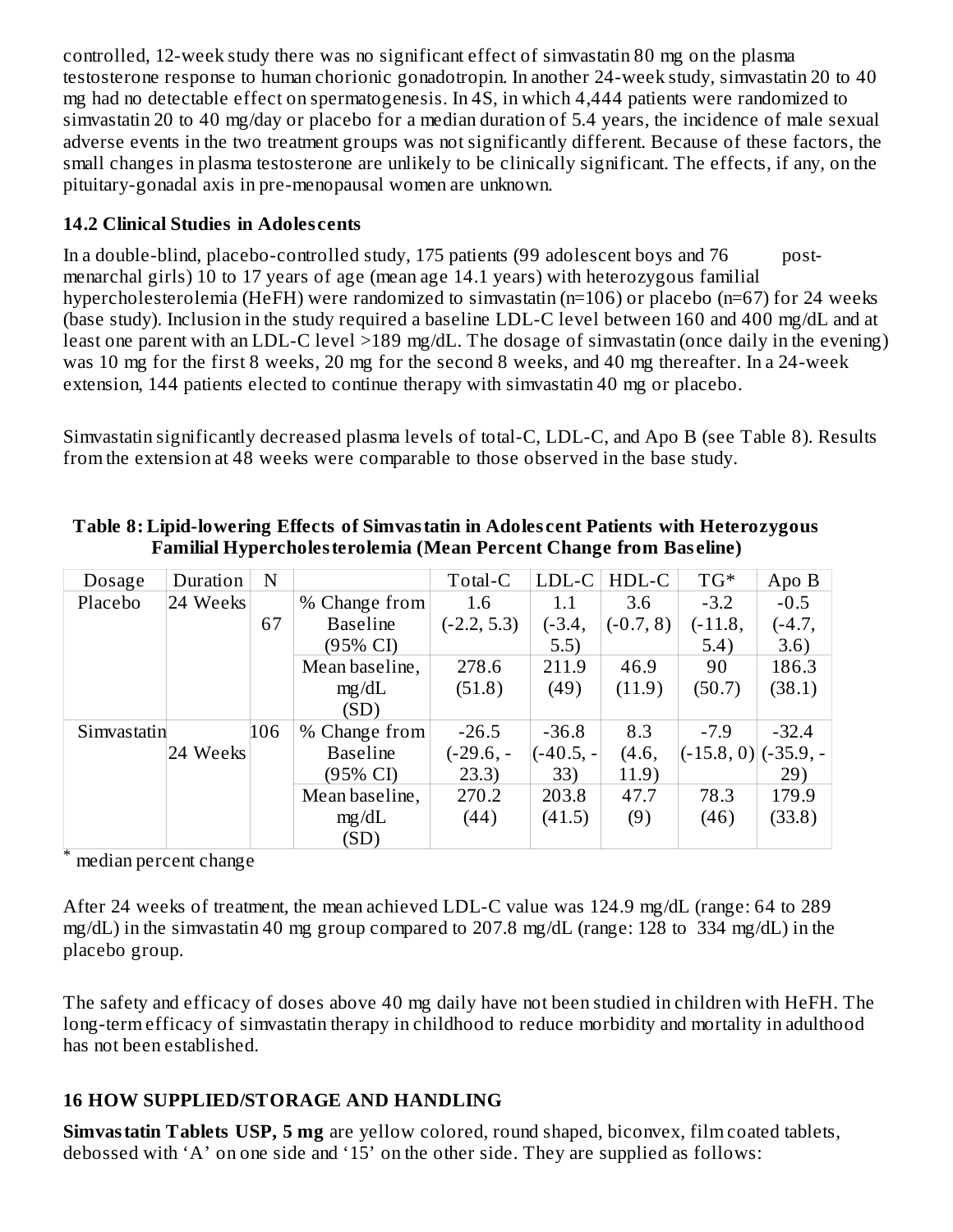| Bottles of 30   | NDC 52343-021-30 |
|-----------------|------------------|
| Bottles of 90   | NDC 52343-021-90 |
| Bottles of 1000 | NDC 52343-021-99 |
|                 |                  |

**Simvastatin Tablets USP, 10 mg** are light pink colored, round shaped, biconvex, film coated tablets, debossed with 'A' on one side and '01' on the other side. They are supplied as follows:

| Bottles of 30   | NDC 52343-022-30 |
|-----------------|------------------|
| Bottles of 45   | NDC 52343-022-45 |
| Bottles of 90   | NDC 52343-022-90 |
| Bottles of 1000 | NDC 52343-022-99 |

**Simvastatin Tablets USP, 20 mg** are light pink colored, round shaped, biconvex, film coated tablets, debossed with 'A' on one side and '02' on the other side. They are supplied as follows:

| Bottles of 30   | NDC 52343-023-30 |
|-----------------|------------------|
| Bottles of 45   | NDC 52343-023-45 |
| Bottles of 90   | NDC 52343-023-90 |
| Bottles of 1000 | NDC 52343-023-99 |

**Simvastatin Tablets USP, 40 mg** are pink colored, round shaped, biconvex, film coated tablets, debossed with 'A' on one side and '03' on the other side. They are supplied as follows:

| Bottles of 30   | NDC 52343-024-30 |
|-----------------|------------------|
| Bottles of 45   | NDC 52343-024-45 |
| Bottles of 90   | NDC 52343-024-90 |
| Bottles of 1000 | NDC 52343-024-99 |

**Simvastatin Tablets USP, 80 mg** are pink colored, capsule shaped, biconvex, film coated tablets, debossed with 'A' on one side and '04' on the other side. They are supplied as follows:

| Bottles of 30   | NDC 52343-025-30 |
|-----------------|------------------|
| Bottles of 45   | NDC 52343-025-45 |
| Bottles of 90   | NDC 52343-025-90 |
| Bottles of 1000 | NDC 52343-025-99 |

**Store at** 20° to 25°C (68° to 77°F); excursions permitted to 15° to 30°C (59° to 86°F) [see USP Controlled Room Temperature].

#### **17 PATIENT COUNSELING INFORMATION**

Patients should be advised to adhere to their National Cholesterol Education Program (NCEP) recommended diet, a regular exercise program, and periodic testing of a fasting lipid panel.

**Patients should be advis ed about substances they should not take concomitantly with simvastatin** *[see Contraindications (4) and Warnings and Precautions (5.1)]***. Patients should also be advis ed to inform other healthcare professionals pres cribing a new medication or increasing the dos e of an existing medication that they are taking simvastatin.**

#### **17.1 Mus cle Pain**

All patients starting therapy with simvastatin should be advised of the risk of myopathy, including rhabdomyolysis, and told to report promptly any unexplained muscle pain, tenderness or weakness particularly if accompanied by malaise or fever or if these muscle signs or symptoms persist after discontinuing simvastatin. **Patients using the 80 mg dos e should be informed that the risk of**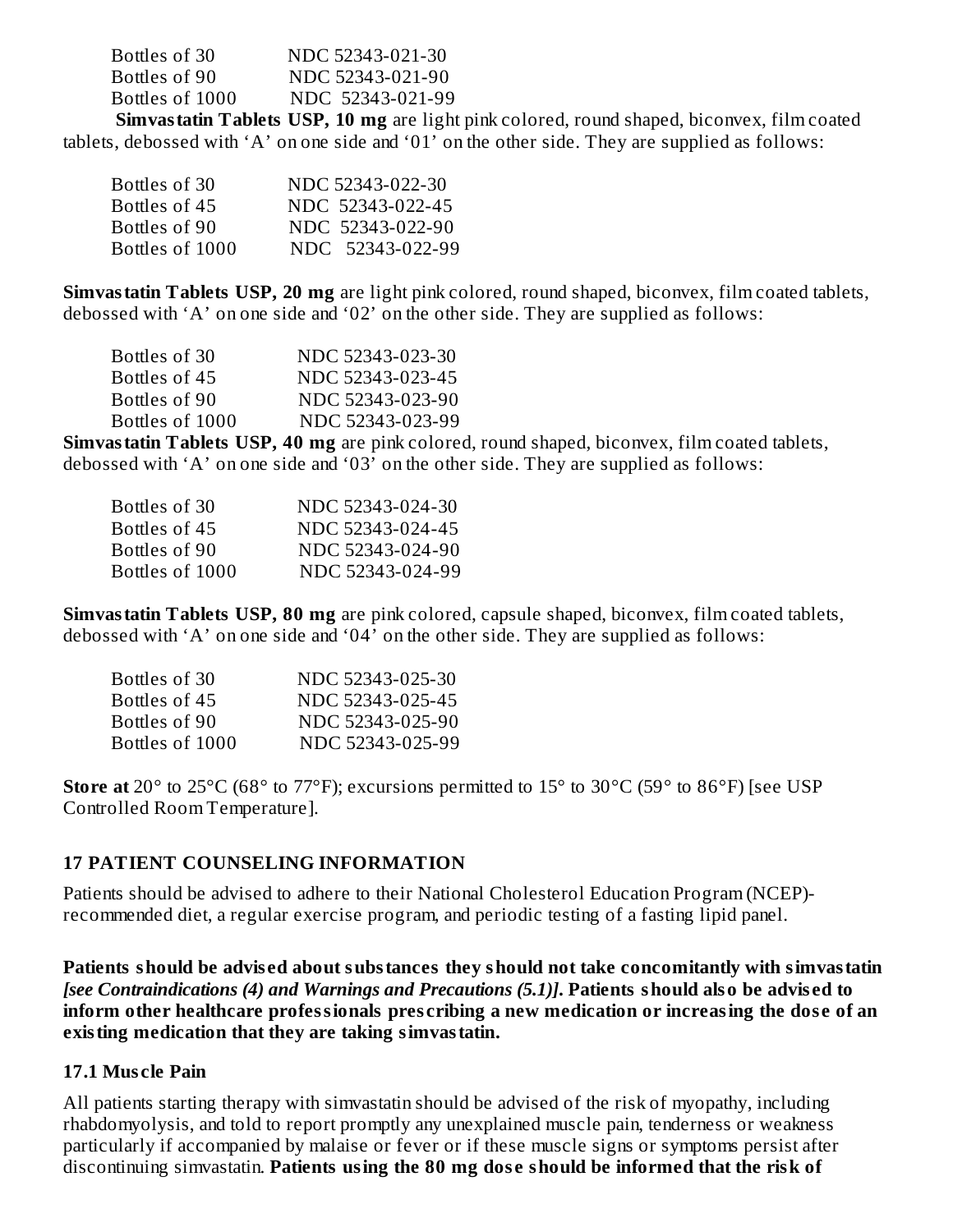**myopathy, including rhabdomyolysis, is increas ed with us e of the 80 mg dos e.** The risk of myopathy, including rhabdomyolysis, occurring with use of simvastatin is increased when taking certain types of medication or consuming grapefruit juice. Patients should discuss all medication, both prescription and over the counter, with their healthcare professional

#### **17.2 Liver Enzymes**

It is recommended that liver function tests be performed before the initiation of simvastatin, and thereafter when clinically indicated. All patients treated with simvastatin should be advised to report promptly any symptoms that may indicate liver injury, including fatigue, anorexia, right upper abdominal discomfort, dark urine or jaundice.

#### **17.3 Pregnancy**

Women of childbearing age should be advised to use an effective method of birth control to prevent pregnancy while using simvastatin. Discuss future pregnancy plans with your patients, and discuss when to stop taking simvastatinif they are trying to conceive. Patients should be advised that if they become pregnant they should stop taking simvastatin and call their healthcare professional.

#### **17.4 Breastfeeding**

Women who are breastfeeding should not use simvastatin. Patients who have a lipid disorder and are breastfeeding should be advised to discuss the options with their healthcare professional.

## **Distributed by:**

Acetris Health, LLC Saddle Brook, NJ 07663 **Manufactured by:** Aurolife Pharma LLC Dayton, NJ 08810

Issued: 08/2017

## **PACKAGE LABEL-PRINCIPAL DISPLAY PANEL - 5 mg (90 Tablets Bottle)**

**NDC 52343-021-90 Simvastatin Tablets, USP 5 mg Rx only 90 Tablets Acetris Health, LLC**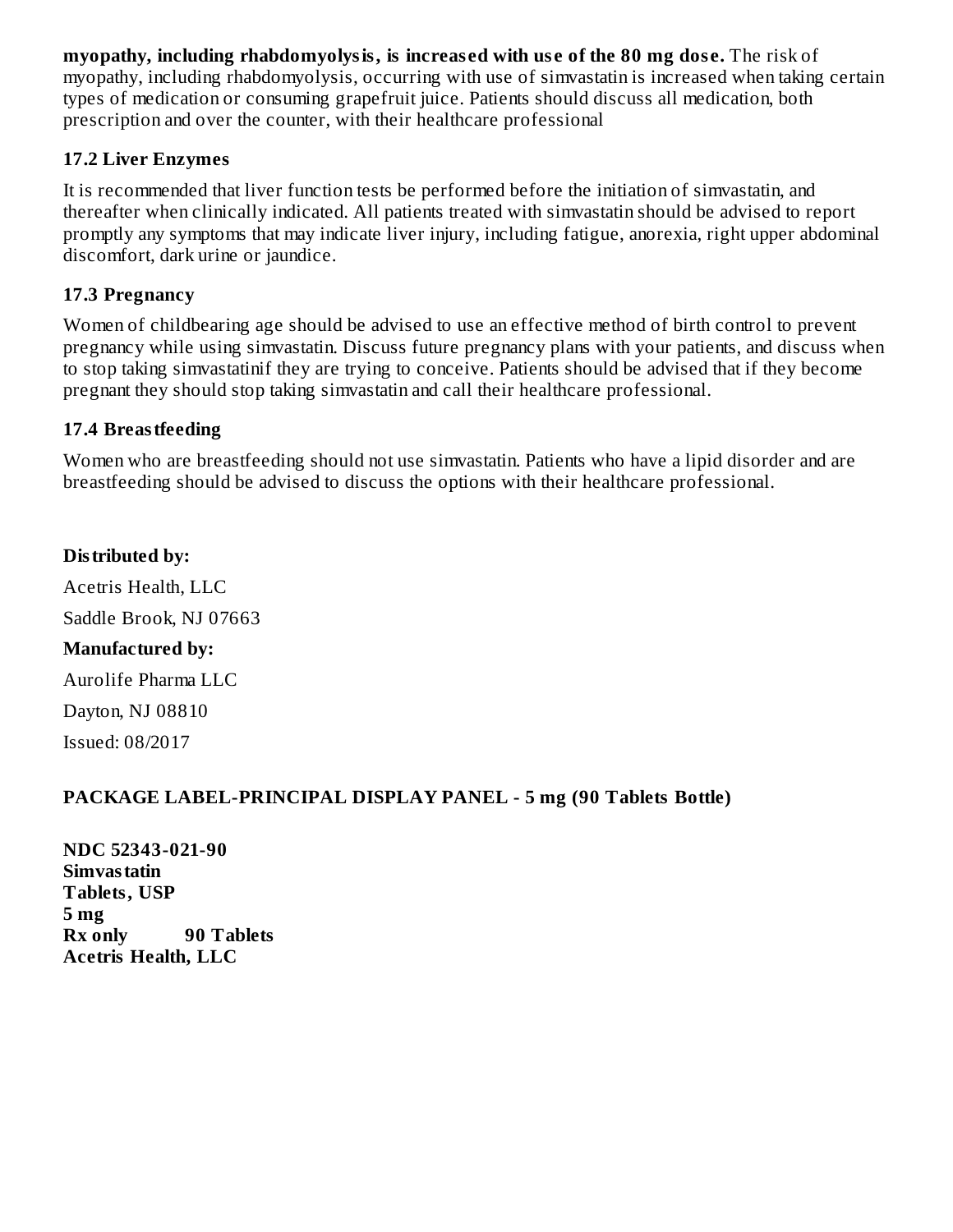

#### **PACKAGE LABEL-PRINCIPAL DISPLAY PANEL - 10 mg (90 Tablets Bottle)**

**NDC 52343-022-90 Simvastatin Tablets, USP 10 mg Rx only 90 Tablets Acetris Health, LLC**



#### **PACKAGE LABEL-PRINCIPAL DISPLAY PANEL - 20 mg 0 Tablets Bottle)**

**NDC 52343-023-90 Simvastatin Tablets, USP 20 mg Rx only 90 Tablets Acetris Health, LLC**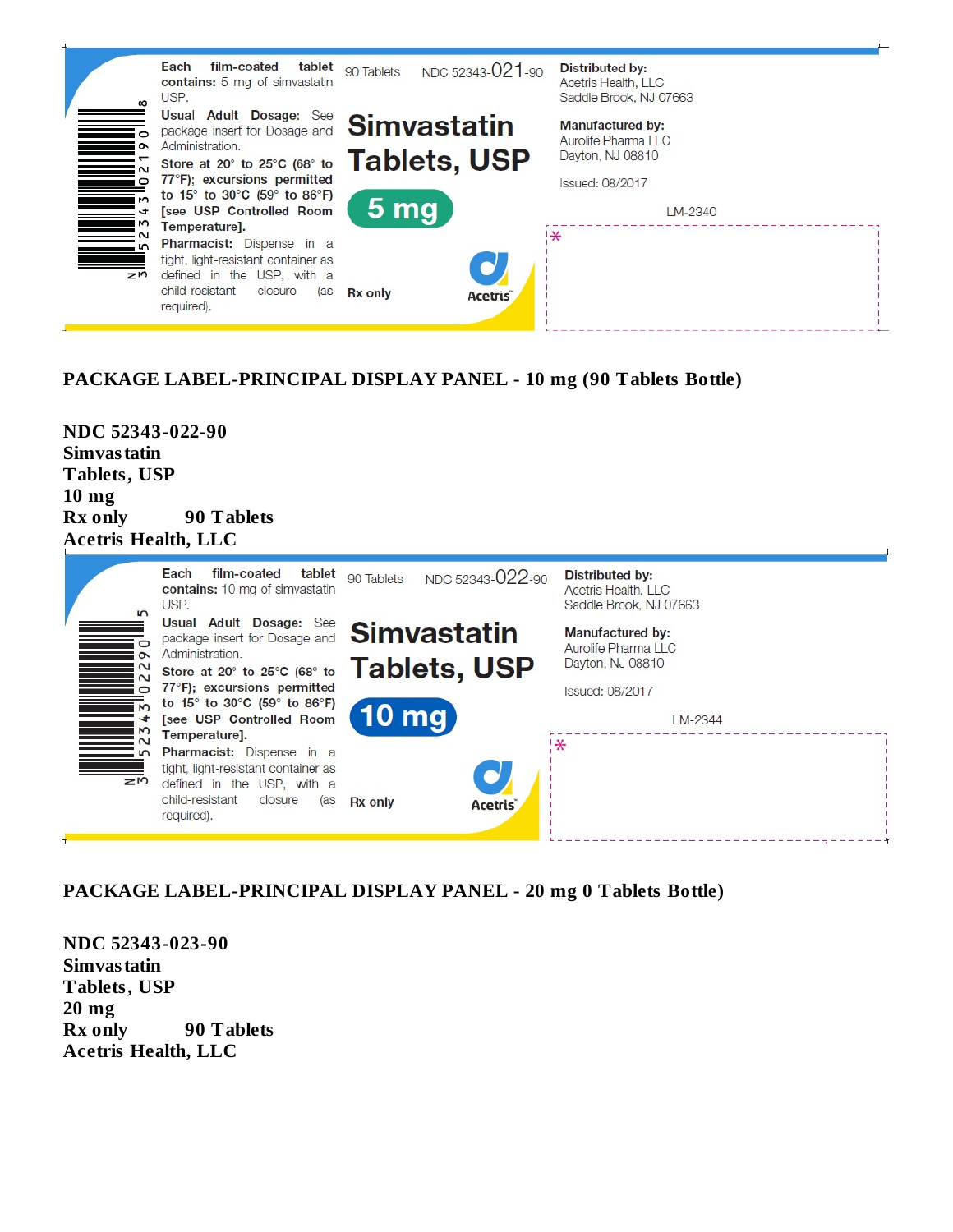

#### **PACKAGE LABEL-PRINCIPAL DISPLAY PANEL - 40 mg (90 Tablets Bottle)**

**NDC 52343-024-90 Simvastatin Tablets, USP 40 mg Rx only 90 Tablets Acetris Health, LLC**



#### **PACKAGE LABEL-PRINCIPAL DISPLAY PANEL - 80 mg (90 Tablets Bottle)**

**NDC 52343-025-90 Simvastatin Tablets, USP 80 mg Rx only 90 Tablets Acetris Health, LLC**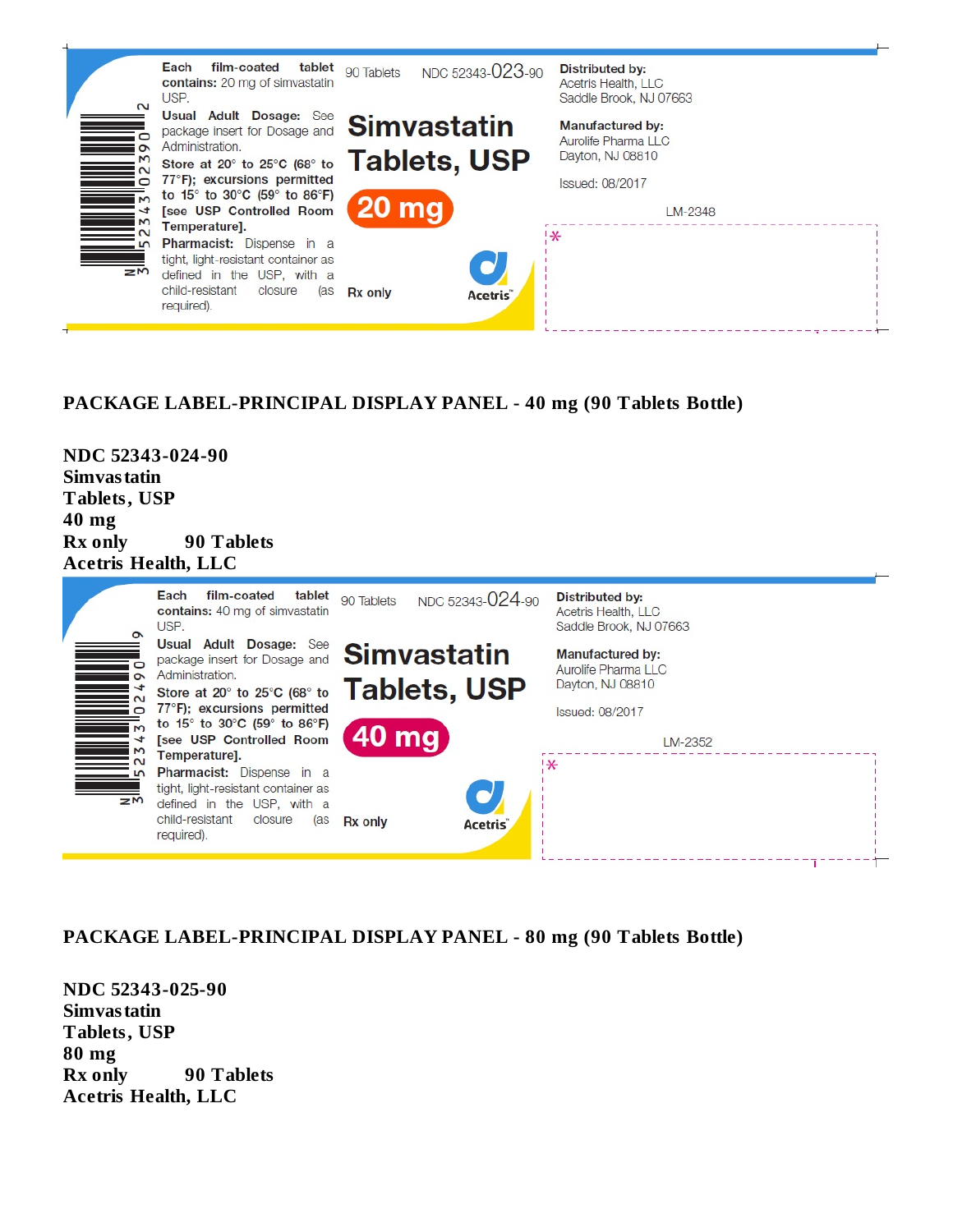

| <b>SIMVASTATIN</b>                                  |                  |                                                                |              |                          |          |                 |
|-----------------------------------------------------|------------------|----------------------------------------------------------------|--------------|--------------------------|----------|-----------------|
| simvastatin tablet, film coated                     |                  |                                                                |              |                          |          |                 |
|                                                     |                  |                                                                |              |                          |          |                 |
| <b>Product Information</b>                          |                  |                                                                |              |                          |          |                 |
| Product Type                                        |                  | <b>HUMAN PRESCRIPTION DRUG</b>                                 |              | Item Code (Source)       |          | NDC:52343-021   |
| <b>Route of Administration</b>                      |                  | ORAL                                                           |              |                          |          |                 |
|                                                     |                  |                                                                |              |                          |          |                 |
|                                                     |                  |                                                                |              |                          |          |                 |
| <b>Active Ingredient/Active Moiety</b>              |                  |                                                                |              |                          |          |                 |
|                                                     |                  | <b>Ingredient Name</b>                                         |              | <b>Basis of Strength</b> |          | Strength        |
|                                                     |                  | SIMVASTATIN (UNII: AGG2FN16EV) (SIMVASTATIN - UNII:AGG2FN16EV) |              | <b>SIMVASTATIN</b>       |          | 5 <sub>mg</sub> |
|                                                     |                  |                                                                |              |                          |          |                 |
| <b>Inactive Ingredients</b>                         |                  |                                                                |              |                          |          |                 |
|                                                     |                  | <b>Ingredient Name</b>                                         |              |                          |          | Strength        |
| <b>ASCORBIC ACID (UNII: PQ6CK8PD0R)</b>             |                  |                                                                |              |                          |          |                 |
| LACTOSE MONOHYDRATE (UNII: EWQ57Q8I5X)              |                  |                                                                |              |                          |          |                 |
| CELLULOSE, MICRO CRYSTALLINE (UNII: OP1R32D61U)     |                  |                                                                |              |                          |          |                 |
| STARCH, CORN (UNII: O8232NY3SJ)                     |                  |                                                                |              |                          |          |                 |
| HYDRO XYPROPYL CELLULOSE (UNII: RFW2ET671P)         |                  |                                                                |              |                          |          |                 |
| HYPROMELLOSE 2910 (6 MPA.S) (UNII: 0WZ8WG20P6)      |                  |                                                                |              |                          |          |                 |
| <b>TITANIUM DIO XIDE</b> (UNII: 15FIX9 V2JP)        |                  |                                                                |              |                          |          |                 |
| TALC (UNII: 7SEV7J4R1U)                             |                  |                                                                |              |                          |          |                 |
| CITRIC ACID MONOHYDRATE (UNII: 2968PHW8QP)          |                  |                                                                |              |                          |          |                 |
| ISOPROPYL ALCOHOL (UNII: ND2M416302)                |                  |                                                                |              |                          |          |                 |
| MAGNESIUM STEARATE (UNII: 70097M6I30)               |                  |                                                                |              |                          |          |                 |
| <b>BUTYLATED HYDRO XYANISOLE (UNII: REK4960K2U)</b> |                  |                                                                |              |                          |          |                 |
| FERRIC OXIDE YELLOW (UNII: EX43802MRT)              |                  |                                                                |              |                          |          |                 |
|                                                     |                  |                                                                |              |                          |          |                 |
| <b>Product Characteristics</b>                      |                  |                                                                |              |                          |          |                 |
| Color                                               | <b>YELLOW</b>    |                                                                | <b>Score</b> |                          | no score |                 |
| <b>Shape</b>                                        | ROUND (Biconvex) |                                                                | <b>Size</b>  |                          | 5mm      |                 |
|                                                     |                  |                                                                |              |                          |          |                 |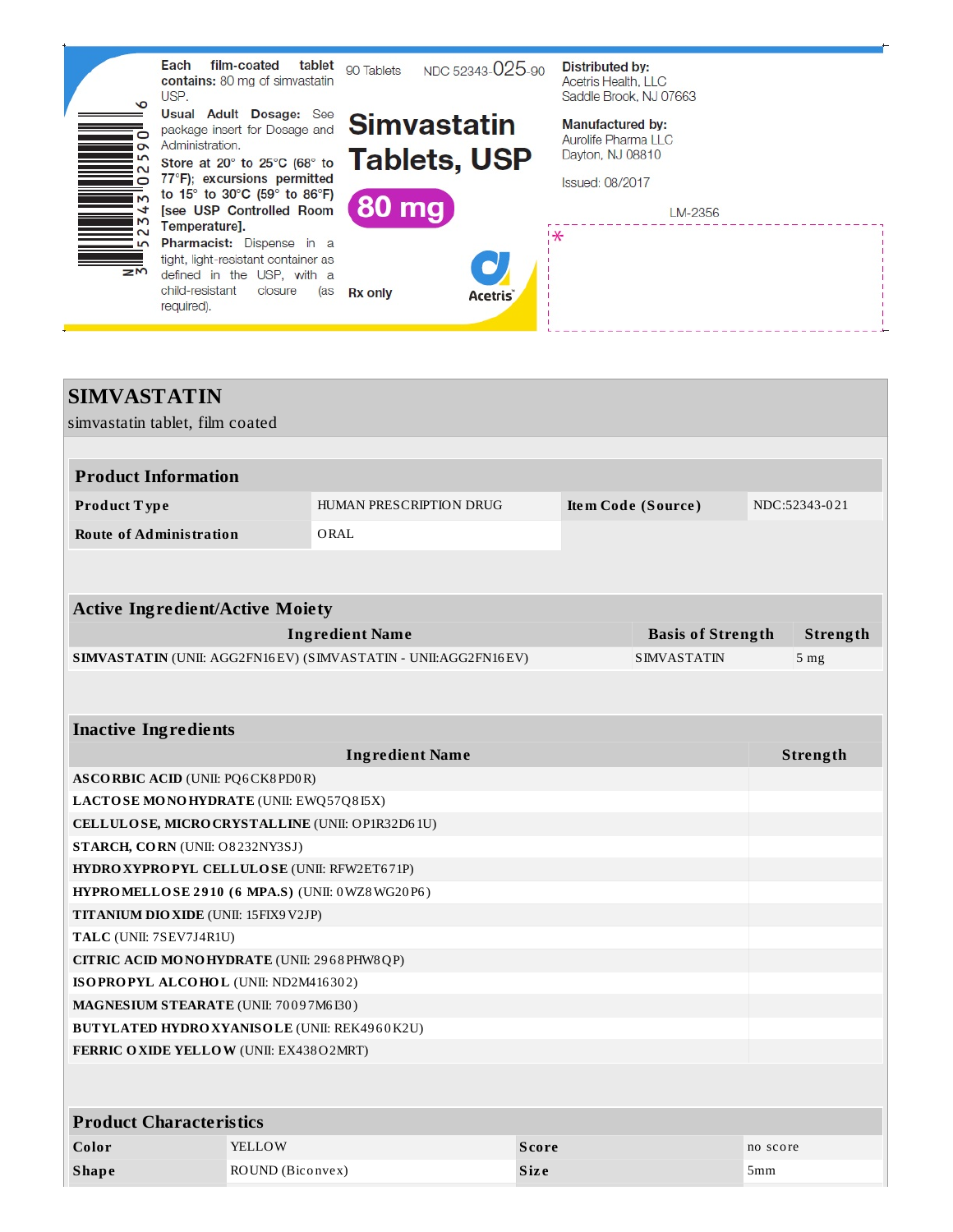| Flavor                                                                                                                                                                                                                |            |                                                                | <b>Imprint Code</b> |                                         | A:15 |                           |
|-----------------------------------------------------------------------------------------------------------------------------------------------------------------------------------------------------------------------|------------|----------------------------------------------------------------|---------------------|-----------------------------------------|------|---------------------------|
| <b>Contains</b>                                                                                                                                                                                                       |            |                                                                |                     |                                         |      |                           |
|                                                                                                                                                                                                                       |            |                                                                |                     |                                         |      |                           |
|                                                                                                                                                                                                                       |            |                                                                |                     |                                         |      |                           |
| <b>Packaging</b>                                                                                                                                                                                                      |            |                                                                |                     |                                         |      |                           |
| <b>Item Code</b><br>#                                                                                                                                                                                                 |            | <b>Package Description</b>                                     |                     | Marketing Start Date Marketing End Date |      |                           |
| 1 NDC:52343-021-30                                                                                                                                                                                                    |            | 30 in 1 BOTTLE; Type 0: Not a Combination Product              | 12/20/2006          |                                         |      |                           |
| 2 NDC:52343-021-90                                                                                                                                                                                                    |            | 90 in 1 BOTTLE; Type 0: Not a Combination Product              | 12/20/2006          |                                         |      |                           |
| 3 NDC:52343-021-99                                                                                                                                                                                                    |            | 1000 in 1 BOTTLE; Type 0: Not a Combination Product            | 12/20/2006          |                                         |      |                           |
|                                                                                                                                                                                                                       |            |                                                                |                     |                                         |      |                           |
|                                                                                                                                                                                                                       |            |                                                                |                     |                                         |      |                           |
| <b>Marketing Information</b>                                                                                                                                                                                          |            |                                                                |                     |                                         |      |                           |
| <b>Marketing Category</b>                                                                                                                                                                                             |            | <b>Application Number or Monograph Citation</b>                |                     | <b>Marketing Start Date</b>             |      | <b>Marketing End Date</b> |
| <b>ANDA</b>                                                                                                                                                                                                           | ANDA077691 |                                                                | 12/20/2006          |                                         |      |                           |
|                                                                                                                                                                                                                       |            |                                                                |                     |                                         |      |                           |
|                                                                                                                                                                                                                       |            |                                                                |                     |                                         |      |                           |
| <b>SIMVASTATIN</b>                                                                                                                                                                                                    |            |                                                                |                     |                                         |      |                           |
| simvastatin tablet, film coated                                                                                                                                                                                       |            |                                                                |                     |                                         |      |                           |
|                                                                                                                                                                                                                       |            |                                                                |                     |                                         |      |                           |
| <b>Product Information</b>                                                                                                                                                                                            |            |                                                                |                     |                                         |      |                           |
|                                                                                                                                                                                                                       |            |                                                                |                     |                                         |      |                           |
|                                                                                                                                                                                                                       |            | HUMAN PRESCRIPTION DRUG                                        |                     |                                         |      | NDC:52343-022             |
| Product Type                                                                                                                                                                                                          |            |                                                                |                     | Item Code (Source)                      |      |                           |
| <b>Route of Administration</b>                                                                                                                                                                                        |            | ORAL                                                           |                     |                                         |      |                           |
|                                                                                                                                                                                                                       |            |                                                                |                     |                                         |      |                           |
|                                                                                                                                                                                                                       |            |                                                                |                     |                                         |      |                           |
|                                                                                                                                                                                                                       |            |                                                                |                     |                                         |      |                           |
| <b>Active Ingredient/Active Moiety</b>                                                                                                                                                                                |            | <b>Ingredient Name</b>                                         |                     | <b>Basis of Strength</b>                |      | Strength                  |
|                                                                                                                                                                                                                       |            | SIMVASTATIN (UNII: AGG2FN16EV) (SIMVASTATIN - UNII:AGG2FN16EV) |                     | <b>SIMVASTATIN</b>                      |      | $10$ mg                   |
|                                                                                                                                                                                                                       |            |                                                                |                     |                                         |      |                           |
|                                                                                                                                                                                                                       |            |                                                                |                     |                                         |      |                           |
|                                                                                                                                                                                                                       |            | <b>Ingredient Name</b>                                         |                     |                                         |      | Strength                  |
|                                                                                                                                                                                                                       |            |                                                                |                     |                                         |      |                           |
|                                                                                                                                                                                                                       |            |                                                                |                     |                                         |      |                           |
| CELLULOSE, MICRO CRYSTALLINE (UNII: OP1R32D61U)                                                                                                                                                                       |            |                                                                |                     |                                         |      |                           |
| <b>Inactive Ingredients</b><br><b>ASCORBIC ACID (UNII: PQ6CK8PD0R)</b><br>LACTOSE MONOHYDRATE (UNII: EWQ57Q815X)<br>STARCH, CORN (UNII: O8232NY3SJ)                                                                   |            |                                                                |                     |                                         |      |                           |
|                                                                                                                                                                                                                       |            |                                                                |                     |                                         |      |                           |
| HYPROMELLOSE 2910 (6 MPA.S) (UNII: 0WZ8WG20P6)                                                                                                                                                                        |            |                                                                |                     |                                         |      |                           |
|                                                                                                                                                                                                                       |            |                                                                |                     |                                         |      |                           |
|                                                                                                                                                                                                                       |            |                                                                |                     |                                         |      |                           |
| CITRIC ACID MONOHYDRATE (UNII: 2968 PHW8 QP)                                                                                                                                                                          |            |                                                                |                     |                                         |      |                           |
| ISOPROPYL ALCOHOL (UNII: ND2M416302)                                                                                                                                                                                  |            |                                                                |                     |                                         |      |                           |
|                                                                                                                                                                                                                       |            |                                                                |                     |                                         |      |                           |
| <b>HYDRO XYPROPYL CELLULOSE (UNII: RFW2ET671P)</b><br>TITANIUM DIO XIDE (UNII: 15FIX9V2JP)<br>TALC (UNII: 7SEV7J4R1U)<br>MAGNESIUM STEARATE (UNII: 70097M6I30)<br><b>BUTYLATED HYDRO XYANISOLE (UNII: REK4960K2U)</b> |            |                                                                |                     |                                         |      |                           |
| FERRIC OXIDE RED (UNII: 1K09F3G675)                                                                                                                                                                                   |            |                                                                |                     |                                         |      |                           |
| FERRIC OXIDE YELLOW (UNII: EX438O2MRT)                                                                                                                                                                                |            |                                                                |                     |                                         |      |                           |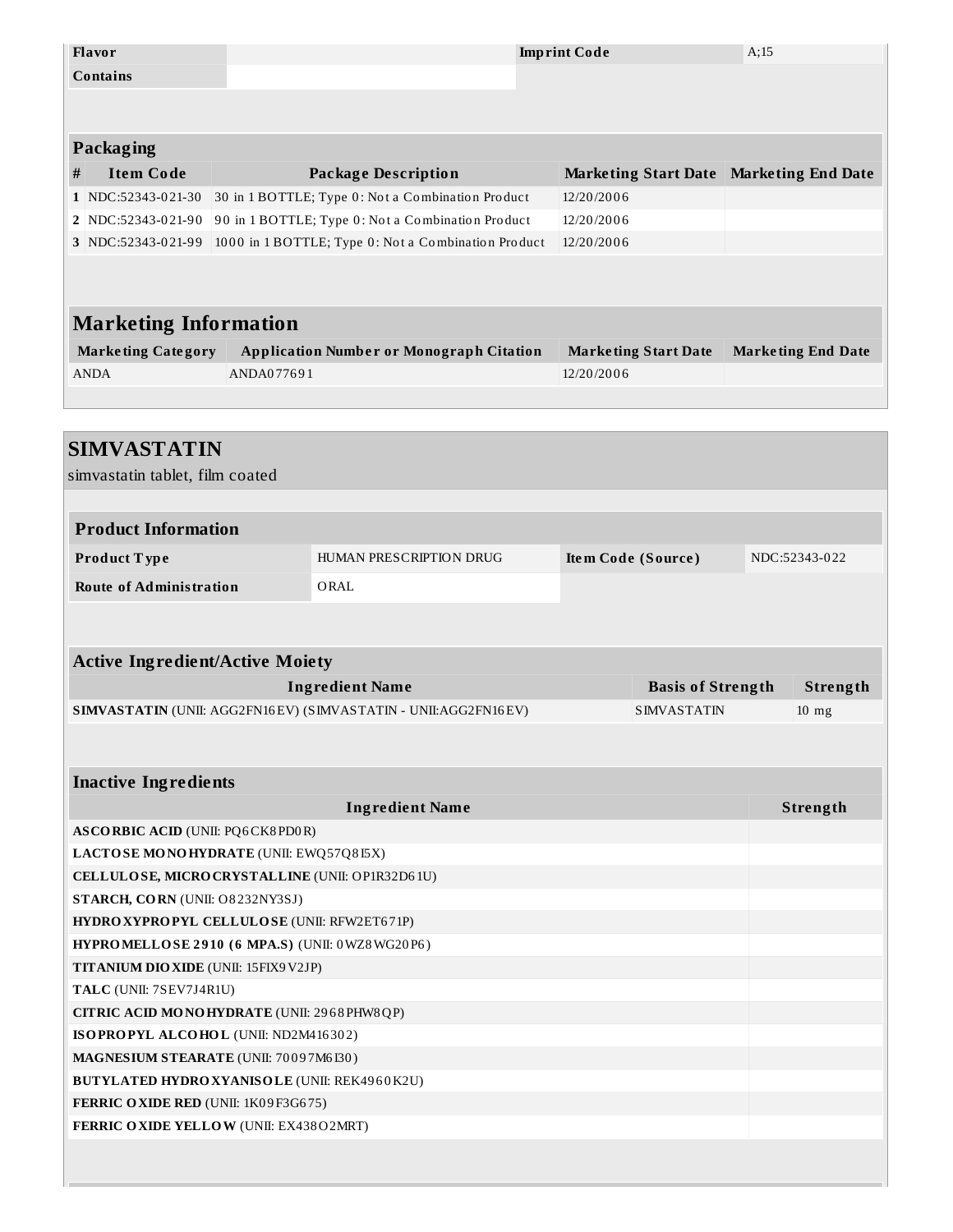| <b>Product Characteristics</b> |                  |                     |                 |  |  |  |  |
|--------------------------------|------------------|---------------------|-----------------|--|--|--|--|
| Color                          | <b>PINK</b>      | Score               | no score        |  |  |  |  |
| <b>Shape</b>                   | ROUND (Biconvex) | <b>Size</b>         | 6 <sub>mm</sub> |  |  |  |  |
| <b>Flavor</b>                  |                  | <b>Imprint Code</b> | A;01            |  |  |  |  |
| <b>Contains</b>                |                  |                     |                 |  |  |  |  |
|                                |                  |                     |                 |  |  |  |  |

|   | <b>Packaging</b>             |                                                     |                                         |                           |  |  |  |  |  |  |
|---|------------------------------|-----------------------------------------------------|-----------------------------------------|---------------------------|--|--|--|--|--|--|
| # | <b>Item Code</b>             | Package Description                                 | Marketing Start Date Marketing End Date |                           |  |  |  |  |  |  |
|   | 1 NDC:52343-022-30           | 30 in 1 BOTTLE; Type 0: Not a Combination Product   | 12/20/2006                              |                           |  |  |  |  |  |  |
|   | 2 NDC:52343-022-45           | 45 in 1 BOTTLE; Type 0: Not a Combination Product   | 12/20/2006                              |                           |  |  |  |  |  |  |
|   | 3 NDC:52343-022-90           | 90 in 1 BOTTLE; Type 0: Not a Combination Product   | 12/20/2006                              |                           |  |  |  |  |  |  |
|   | 4 NDC:52343-022-99           | 1000 in 1 BOTTLE; Type 0: Not a Combination Product | 12/20/2006                              |                           |  |  |  |  |  |  |
|   |                              |                                                     |                                         |                           |  |  |  |  |  |  |
|   |                              |                                                     |                                         |                           |  |  |  |  |  |  |
|   | <b>Marketing Information</b> |                                                     |                                         |                           |  |  |  |  |  |  |
|   | <b>Marketing Category</b>    | <b>Application Number or Monograph Citation</b>     | <b>Marketing Start Date</b>             | <b>Marketing End Date</b> |  |  |  |  |  |  |
|   | <b>ANDA</b>                  | ANDA077691                                          | 12/20/2006                              |                           |  |  |  |  |  |  |

| <b>SIMVASTATIN</b>                                             |                         |                    |                          |               |
|----------------------------------------------------------------|-------------------------|--------------------|--------------------------|---------------|
| simvastatin tablet, film coated                                |                         |                    |                          |               |
|                                                                |                         |                    |                          |               |
| <b>Product Information</b>                                     |                         |                    |                          |               |
| Product Type                                                   | HUMAN PRESCRIPTION DRUG | Item Code (Source) |                          | NDC:52343-023 |
| <b>Route of Administration</b>                                 | ORAL                    |                    |                          |               |
|                                                                |                         |                    |                          |               |
|                                                                |                         |                    |                          |               |
| <b>Active Ingredient/Active Moiety</b>                         |                         |                    |                          |               |
|                                                                | <b>Ingredient Name</b>  |                    | <b>Basis of Strength</b> | Strength      |
| SIMVASTATIN (UNII: AGG2FN16EV) (SIMVASTATIN - UNII:AGG2FN16EV) |                         |                    | <b>SIMVASTATIN</b>       | $20$ mg       |
|                                                                |                         |                    |                          |               |
|                                                                |                         |                    |                          |               |
| <b>Inactive Ingredients</b>                                    |                         |                    |                          |               |
|                                                                | <b>Ingredient Name</b>  |                    |                          | Strength      |
| <b>ASCORBIC ACID (UNII: PQ6CK8PD0R)</b>                        |                         |                    |                          |               |
| LACTOSE MONOHYDRATE (UNII: EWQ57Q8I5X)                         |                         |                    |                          |               |
| CELLULOSE, MICRO CRYSTALLINE (UNII: OP1R32D61U)                |                         |                    |                          |               |
| STARCH, CORN (UNII: O8232NY3SJ)                                |                         |                    |                          |               |
| HYDRO XYPROPYL CELLULOSE (UNII: RFW2ET671P)                    |                         |                    |                          |               |
| HYPROMELLOSE 2910 (6 MPA.S) (UNII: 0WZ8WG20P6)                 |                         |                    |                          |               |
| TITANIUM DIO XIDE (UNII: 15FIX9V2JP)                           |                         |                    |                          |               |
| TALC (UNII: 7SEV7J4R1U)                                        |                         |                    |                          |               |
| CITRIC ACID MONOHYDRATE (UNII: 2968PHW8QP)                     |                         |                    |                          |               |
| ISOPROPYL ALCOHOL (UNII: ND2M416302)                           |                         |                    |                          |               |
| MAGNESIUM STEARATE (UNII: 70097M6I30)                          |                         |                    |                          |               |
| <b>BUTYLATED HYDRO XYANISOLE (UNII: REK4960K2U)</b>            |                         |                    |                          |               |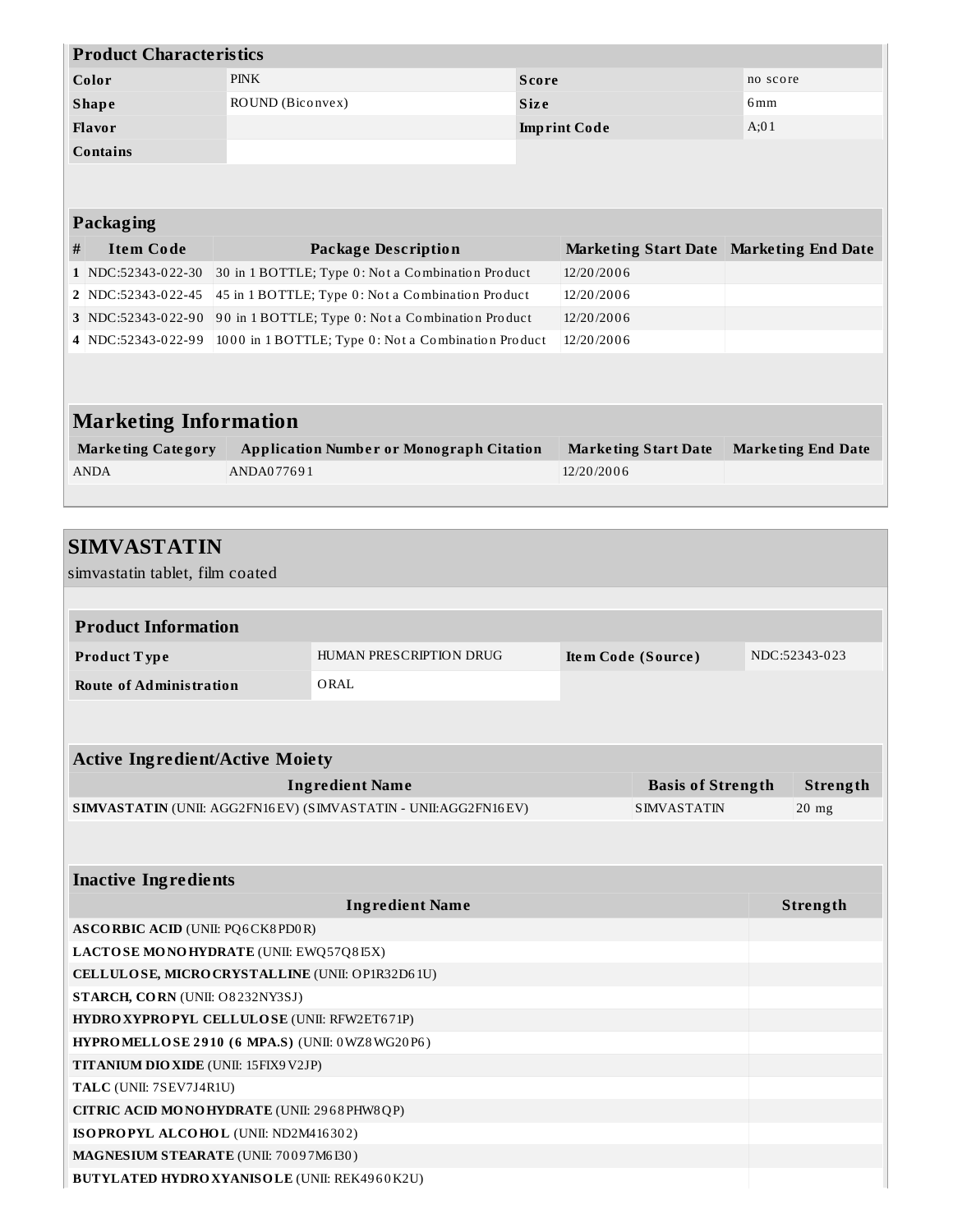| FERRIC OXIDE RED (UNII: 1K09F3G675)                                                                                                                                                                                 |                                |                                                                 |              |                                         |          |  |
|---------------------------------------------------------------------------------------------------------------------------------------------------------------------------------------------------------------------|--------------------------------|-----------------------------------------------------------------|--------------|-----------------------------------------|----------|--|
| FERRIC OXIDE YELLOW (UNII: EX438O2MRT)                                                                                                                                                                              |                                |                                                                 |              |                                         |          |  |
|                                                                                                                                                                                                                     |                                |                                                                 |              |                                         |          |  |
|                                                                                                                                                                                                                     |                                |                                                                 |              |                                         |          |  |
|                                                                                                                                                                                                                     | <b>Product Characteristics</b> |                                                                 |              |                                         |          |  |
|                                                                                                                                                                                                                     | Color                          | <b>PINK</b>                                                     | <b>Score</b> |                                         | no score |  |
|                                                                                                                                                                                                                     | <b>Shape</b>                   | ROUND (Biconvex)                                                | <b>Size</b>  |                                         | 8mm      |  |
|                                                                                                                                                                                                                     | Flavor                         |                                                                 |              | <b>Imprint Code</b>                     | A:02     |  |
|                                                                                                                                                                                                                     | <b>Contains</b>                |                                                                 |              |                                         |          |  |
|                                                                                                                                                                                                                     |                                |                                                                 |              |                                         |          |  |
|                                                                                                                                                                                                                     |                                |                                                                 |              |                                         |          |  |
|                                                                                                                                                                                                                     | Packaging                      |                                                                 |              |                                         |          |  |
| #                                                                                                                                                                                                                   | <b>Item Code</b>               | <b>Package Description</b>                                      |              | Marketing Start Date Marketing End Date |          |  |
|                                                                                                                                                                                                                     | 1 NDC:52343-023-30             | 30 in 1 BOTTLE; Type 0: Not a Combination Product               |              | 12/20/2006                              |          |  |
|                                                                                                                                                                                                                     | 2 NDC:52343-023-45             | 45 in 1 BOTTLE; Type 0: Not a Combination Product               |              | 12/20/2006                              |          |  |
|                                                                                                                                                                                                                     | 3 NDC:52343-023-90             | 90 in 1 BOTTLE; Type 0: Not a Combination Product<br>12/20/2006 |              |                                         |          |  |
|                                                                                                                                                                                                                     | 4 NDC:52343-023-99             | 1000 in 1 BOTTLE; Type 0: Not a Combination Product             |              | 12/20/2006                              |          |  |
|                                                                                                                                                                                                                     |                                |                                                                 |              |                                         |          |  |
|                                                                                                                                                                                                                     |                                |                                                                 |              |                                         |          |  |
|                                                                                                                                                                                                                     |                                |                                                                 |              |                                         |          |  |
|                                                                                                                                                                                                                     |                                |                                                                 |              |                                         |          |  |
|                                                                                                                                                                                                                     |                                |                                                                 |              |                                         |          |  |
|                                                                                                                                                                                                                     |                                |                                                                 |              |                                         |          |  |
|                                                                                                                                                                                                                     |                                |                                                                 |              |                                         |          |  |
|                                                                                                                                                                                                                     |                                |                                                                 |              |                                         |          |  |
| <b>Marketing Information</b><br><b>Marketing Category</b><br><b>Application Number or Monograph Citation</b><br><b>Marketing End Date</b><br><b>Marketing Start Date</b><br>ANDA077691<br><b>ANDA</b><br>12/20/2006 |                                |                                                                 |              |                                         |          |  |

| <b>SIMVASTATIN</b>                                                                                      |                         |  |                          |  |               |  |  |
|---------------------------------------------------------------------------------------------------------|-------------------------|--|--------------------------|--|---------------|--|--|
| simvastatin tablet, film coated                                                                         |                         |  |                          |  |               |  |  |
|                                                                                                         |                         |  |                          |  |               |  |  |
| <b>Product Information</b>                                                                              |                         |  |                          |  |               |  |  |
| Product Type                                                                                            | HUMAN PRESCRIPTION DRUG |  | Item Code (Source)       |  | NDC:52343-024 |  |  |
| <b>Route of Administration</b>                                                                          | ORAL                    |  |                          |  |               |  |  |
|                                                                                                         |                         |  |                          |  |               |  |  |
|                                                                                                         |                         |  |                          |  |               |  |  |
| <b>Active Ingredient/Active Moiety</b>                                                                  |                         |  |                          |  |               |  |  |
|                                                                                                         | <b>Ingredient Name</b>  |  | <b>Basis of Strength</b> |  | Strength      |  |  |
| <b>SIMVASTATIN (UNII: AGG2FN16EV) (SIMVASTATIN - UNII: AGG2FN16EV)</b><br><b>SIMVASTATIN</b><br>$40$ mg |                         |  |                          |  |               |  |  |
|                                                                                                         |                         |  |                          |  |               |  |  |
|                                                                                                         |                         |  |                          |  |               |  |  |
| <b>Inactive Ingredients</b>                                                                             |                         |  |                          |  |               |  |  |
|                                                                                                         | <b>Ingredient Name</b>  |  |                          |  | Strength      |  |  |
| <b>ASCORBIC ACID (UNII: PQ6CK8PD0R)</b>                                                                 |                         |  |                          |  |               |  |  |
| LACTOSE MONOHYDRATE (UNII: EWQ57Q8I5X)                                                                  |                         |  |                          |  |               |  |  |
| CELLULOSE, MICRO CRYSTALLINE (UNII: OP1R32D61U)                                                         |                         |  |                          |  |               |  |  |
| STARCH, CORN (UNII: O8232NY3SJ)                                                                         |                         |  |                          |  |               |  |  |
| HYDROXYPROPYL CELLULOSE (UNII: RFW2ET671P)                                                              |                         |  |                          |  |               |  |  |
| HYPROMELLOSE 2910 (6 MPA.S) (UNII: 0WZ8WG20P6)                                                          |                         |  |                          |  |               |  |  |
| <b>TITANIUM DIO XIDE (UNII: 15FIX9 V2JP)</b>                                                            |                         |  |                          |  |               |  |  |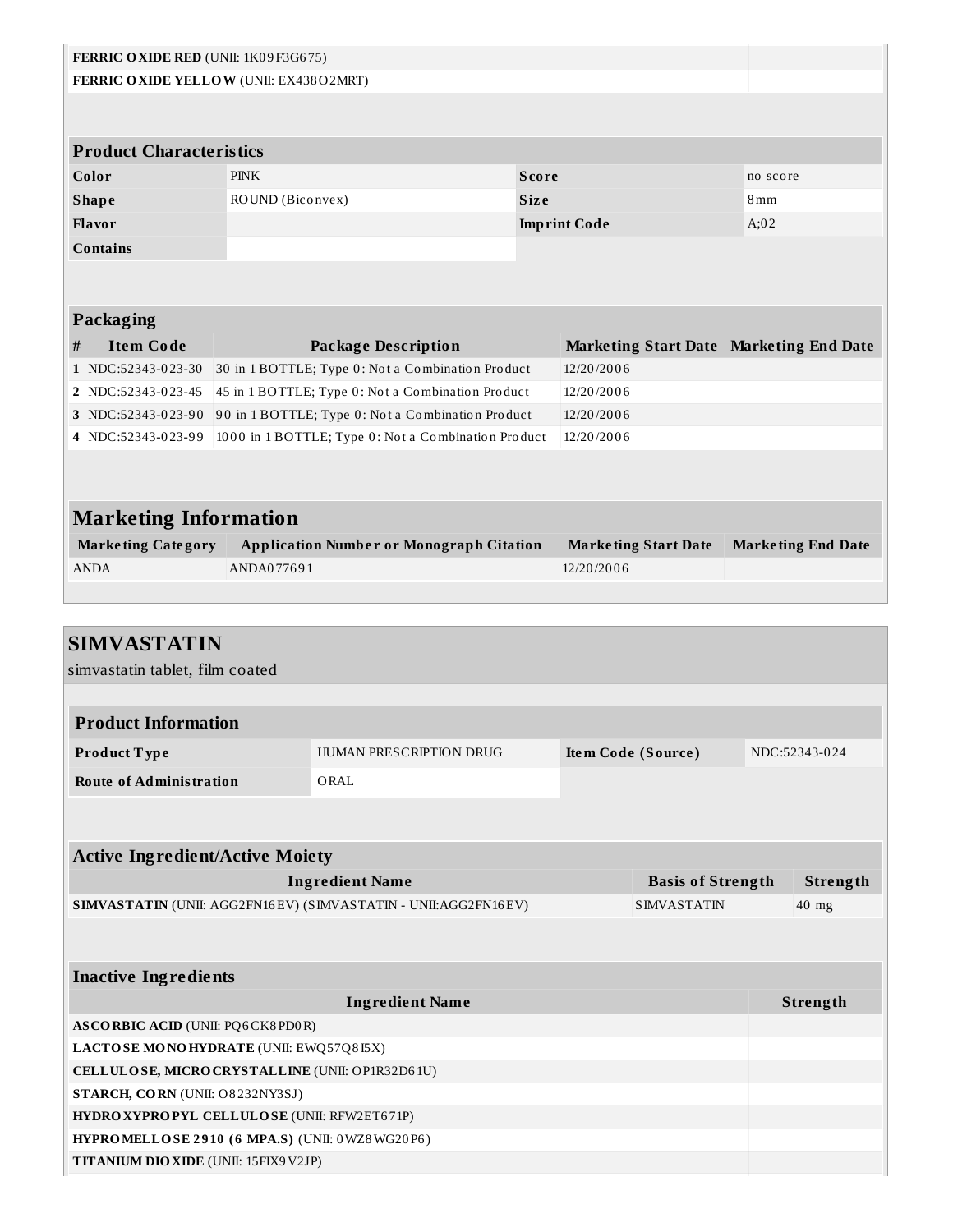|   | TALC (UNII: 7SEV7J4R1U)                             |                  |                                                                                                        |              |                     |                                         |                    |                           |
|---|-----------------------------------------------------|------------------|--------------------------------------------------------------------------------------------------------|--------------|---------------------|-----------------------------------------|--------------------|---------------------------|
|   | CITRIC ACID MONOHYDRATE (UNII: 2968 PHW8 QP)        |                  |                                                                                                        |              |                     |                                         |                    |                           |
|   | ISOPROPYL ALCOHOL (UNII: ND2M416302)                |                  |                                                                                                        |              |                     |                                         |                    |                           |
|   | MAGNESIUM STEARATE (UNII: 70097M6I30)               |                  |                                                                                                        |              |                     |                                         |                    |                           |
|   | <b>BUTYLATED HYDRO XYANISOLE (UNII: REK4960K2U)</b> |                  |                                                                                                        |              |                     |                                         |                    |                           |
|   | FERRIC OXIDE RED (UNII: 1K09F3G675)                 |                  |                                                                                                        |              |                     |                                         |                    |                           |
|   |                                                     |                  |                                                                                                        |              |                     |                                         |                    |                           |
|   | <b>Product Characteristics</b>                      |                  |                                                                                                        |              |                     |                                         |                    |                           |
|   | Color                                               | <b>PINK</b>      |                                                                                                        | <b>Score</b> |                     |                                         | no score           |                           |
|   | <b>Shape</b>                                        | ROUND (Biconvex) |                                                                                                        | <b>Size</b>  |                     |                                         | $10 \,\mathrm{mm}$ |                           |
|   | Flavor                                              |                  |                                                                                                        |              | <b>Imprint Code</b> |                                         | A;03               |                           |
|   | <b>Contains</b>                                     |                  |                                                                                                        |              |                     |                                         |                    |                           |
|   |                                                     |                  |                                                                                                        |              |                     |                                         |                    |                           |
|   | Packaging                                           |                  |                                                                                                        |              |                     |                                         |                    |                           |
|   |                                                     |                  |                                                                                                        |              |                     |                                         |                    |                           |
| # | <b>Item Code</b>                                    |                  | <b>Package Description</b><br>30 in 1 BOTTLE; Type 0: Not a Combination Product                        |              | 12/20/2006          | Marketing Start Date Marketing End Date |                    |                           |
|   | 1 NDC:52343-024-30<br>2 NDC:52343-024-45            |                  |                                                                                                        |              | 12/20/2006          |                                         |                    |                           |
|   | 3 NDC:52343-024-90                                  |                  | 45 in 1 BOTTLE; Type 0: Not a Combination Product<br>90 in 1 BOTTLE; Type 0: Not a Combination Product |              | 12/20/2006          |                                         |                    |                           |
|   | 4 NDC:52343-024-99                                  |                  | 1000 in 1 BOTTLE; Type 0: Not a Combination Product                                                    |              | 12/20/2006          |                                         |                    |                           |
|   |                                                     |                  |                                                                                                        |              |                     |                                         |                    |                           |
|   |                                                     |                  |                                                                                                        |              |                     |                                         |                    |                           |
|   | <b>Marketing Information</b>                        |                  |                                                                                                        |              |                     |                                         |                    |                           |
|   |                                                     |                  |                                                                                                        |              |                     |                                         |                    |                           |
|   |                                                     |                  |                                                                                                        |              |                     |                                         |                    |                           |
|   | <b>Marketing Category</b><br><b>ANDA</b>            | ANDA077691       | <b>Application Number or Monograph Citation</b>                                                        |              | 12/20/2006          | <b>Marketing Start Date</b>             |                    | <b>Marketing End Date</b> |
|   |                                                     |                  |                                                                                                        |              |                     |                                         |                    |                           |
|   |                                                     |                  |                                                                                                        |              |                     |                                         |                    |                           |
|   |                                                     |                  |                                                                                                        |              |                     |                                         |                    |                           |
|   | SIMVASTATIN                                         |                  |                                                                                                        |              |                     |                                         |                    |                           |
|   | simvastatin tablet, film coated                     |                  |                                                                                                        |              |                     |                                         |                    |                           |
|   |                                                     |                  |                                                                                                        |              |                     |                                         |                    |                           |
|   | <b>Product Information</b>                          |                  |                                                                                                        |              |                     |                                         |                    |                           |
|   | Product Type                                        |                  | HUMAN PRESCRIPTION DRUG                                                                                |              |                     | Item Code (Source)                      |                    | NDC:52343-025             |
|   | <b>Route of Administration</b>                      |                  | ORAL                                                                                                   |              |                     |                                         |                    |                           |
|   |                                                     |                  |                                                                                                        |              |                     |                                         |                    |                           |
|   |                                                     |                  |                                                                                                        |              |                     |                                         |                    |                           |
|   |                                                     |                  |                                                                                                        |              |                     |                                         |                    |                           |
|   | <b>Active Ingredient/Active Moiety</b>              |                  |                                                                                                        |              |                     |                                         |                    |                           |
|   |                                                     |                  | <b>Ingredient Name</b>                                                                                 |              |                     | <b>Basis of Strength</b>                |                    | Strength                  |
|   |                                                     |                  | SIMVASTATIN (UNII: AGG2FN16EV) (SIMVASTATIN - UNII:AGG2FN16EV)                                         |              |                     | <b>SIMVASTATIN</b>                      |                    | 80 mg                     |
|   |                                                     |                  |                                                                                                        |              |                     |                                         |                    |                           |
|   |                                                     |                  |                                                                                                        |              |                     |                                         |                    |                           |
|   | <b>Inactive Ingredients</b>                         |                  |                                                                                                        |              |                     |                                         |                    |                           |
|   |                                                     |                  | <b>Ingredient Name</b>                                                                                 |              |                     |                                         |                    | Strength                  |
|   | <b>ASCORBIC ACID (UNII: PQ6CK8PD0R)</b>             |                  |                                                                                                        |              |                     |                                         |                    |                           |
|   | LACTOSE MONOHYDRATE (UNII: EWQ57Q8I5X)              |                  |                                                                                                        |              |                     |                                         |                    |                           |
|   | STARCH, CORN (UNII: O8232NY3SJ)                     |                  | CELLULOSE, MICRO CRYSTALLINE (UNII: OP1R32D61U)                                                        |              |                     |                                         |                    |                           |